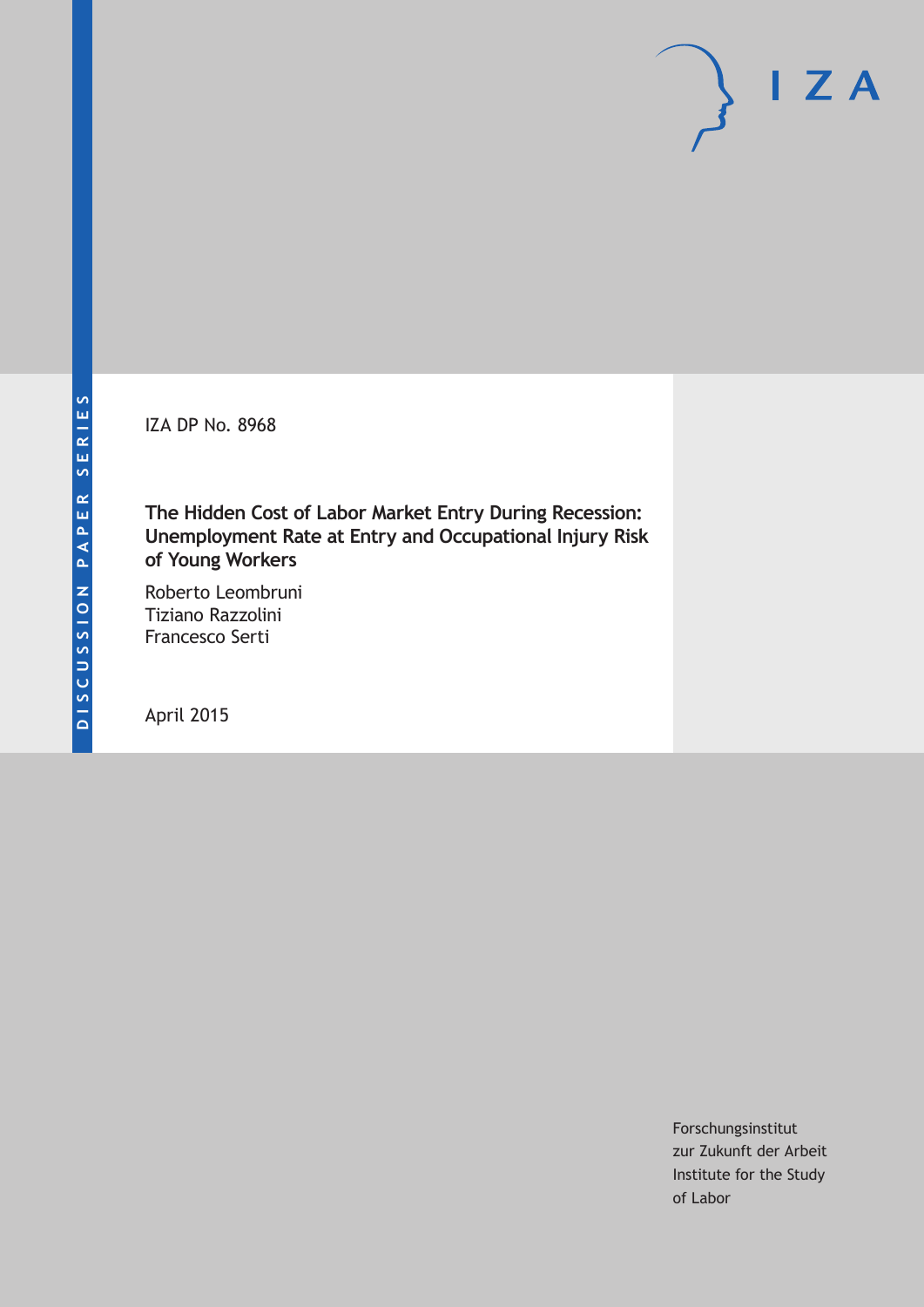# **The Hidden Cost of Labor Market Entry During Recession: Unemployment Rate at Entry and Occupational Injury Risk of Young Workers**

## **Roberto Leombruni**

*University of Turin and LABOR*

### **Tiziano Razzolini**

*University of Siena, IZA and LABOR*

### **Francesco Serti**

*University of Alicante*

Discussion Paper No. 8968 April 2015

IZA

P.O. Box 7240 53072 Bonn Germany

Phone: +49-228-3894-0 Fax: +49-228-3894-180 E-mail: iza@iza.org

Any opinions expressed here are those of the author(s) and not those of IZA. Research published in this series may include views on policy, but the institute itself takes no institutional policy positions. The IZA research network is committed to the IZA Guiding Principles of Research Integrity.

The Institute for the Study of Labor (IZA) in Bonn is a local and virtual international research center and a place of communication between science, politics and business. IZA is an independent nonprofit organization supported by Deutsche Post Foundation. The center is associated with the University of Bonn and offers a stimulating research environment through its international network, workshops and conferences, data service, project support, research visits and doctoral program. IZA engages in (i) original and internationally competitive research in all fields of labor economics, (ii) development of policy concepts, and (iii) dissemination of research results and concepts to the interested public.

<span id="page-1-0"></span>IZA Discussion Papers often represent preliminary work and are circulated to encourage discussion. Citation of such a paper should account for its provisional character. A revised version may be available directly from the author.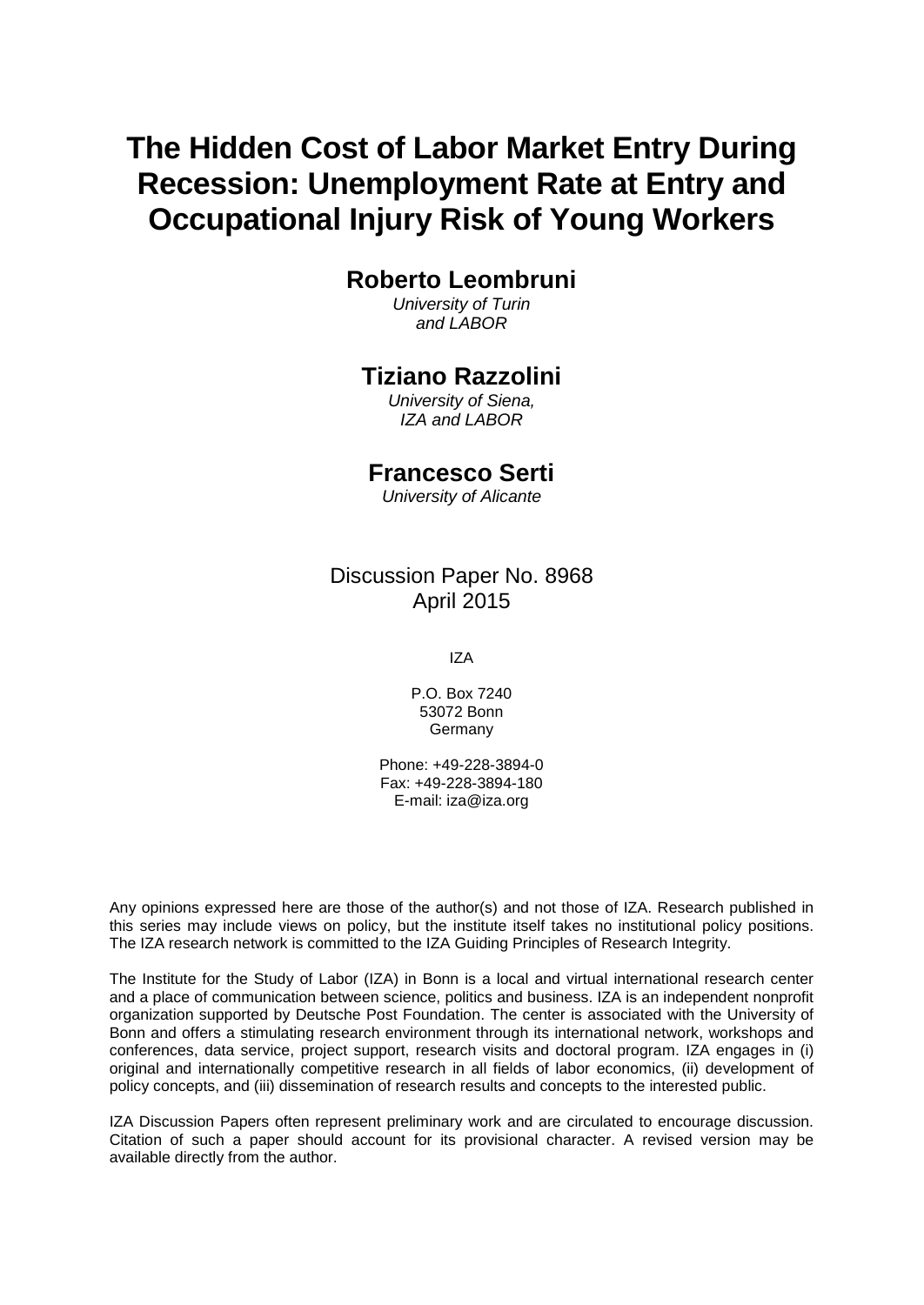IZA Discussion Paper No. 8968 April 2015

## **ABSTRACT**

## **The Hidden Cost of Labor Market Entry During Recession: Unemployment Rate at Entry and Occupational Injury Risk of Young Workers[\\*](#page-1-0)**

A unique dataset from Italy is used to study the effect of unfavorable business cycle conditions at entry on future workplace safety of young workers. We find that higher local unemployment rates at entry have a positive effect both on severe injuries and non-severe injuries. While the impact of unemployment at entry on severe injuries is constant over time, the effect on non-severe injuries is less pronounced and increases with experience, thus indicating that the reporting behavior is affected by initial conditions. In addition, the same cohorts of workers experience slower wage growth, despite being initially compensated for the occupational injury risk. These results suggest that entrants during recession may be persistently locked into low quality jobs and that the mix of hazardous tasks offered by employers throughout the business cycle can be used to overcome wage and other institutional rigidities of the Italian labor market.

JEL Classification: J24, J28, J31

Keywords: unemployment at entry, young workers, workplace injury, job amenities

Corresponding author:

Tiziano Razzolini Dipartimento di Economia e Statistica Universitá di Siena Piazza San Francesco 7 53100 Siena Italy E-mail: [tiziano.razzolini@unisi.it](mailto:tiziano.razzolini@unisi.it)

\* Financial support from the Spanish Ministry of Education and Science (ECO2012-34928), and from the Compagnia di San Paolo (TO-Call3-20120119-The Popart Network) is gratefully acknowledged. We wish to thank the following individuals and organizations for their helpful comments and suggestions: Giuseppe Bertola, Alberto Dalmazzo, Michele Pellizzari, Climent Quintana Domeque, Jan C. van Ours, Anzelika Zaiceva and the participants at AIEL (2014), EALE (2012) and seminars at University of Alicante, University Federico II of Naples, University of Modena and Reggio Emilia, University of Sheffield, University of Siena, University of Tilburg. We also thank Massimiliano Giraudo and Antonella Bena for the help in identifying injuries requiring immediate care. The usual disclaimer applies.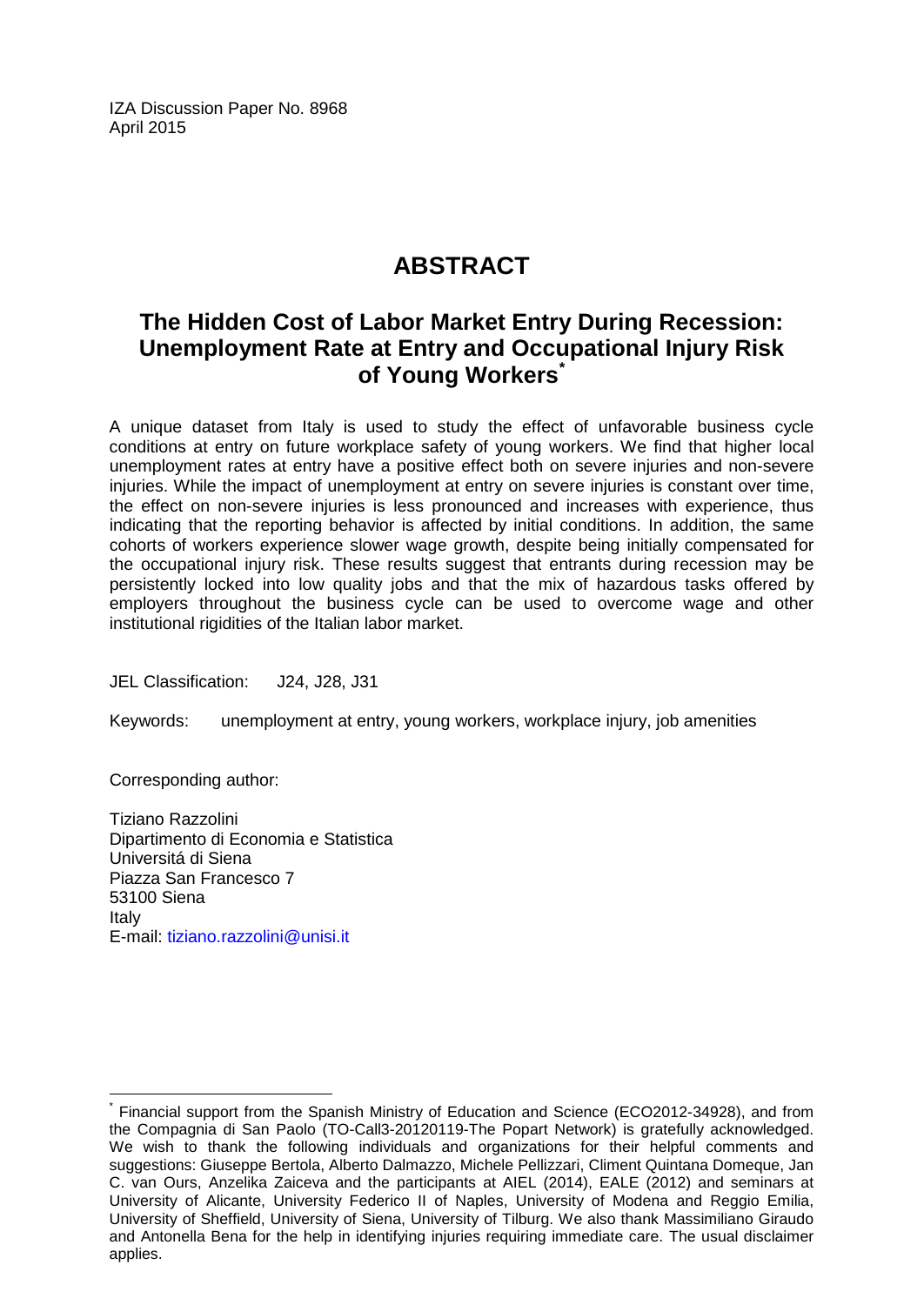### 1 Introduction

The macroeconomic conditions faced by workers entering the labor market for the first time may persistently affect their future labor market outcomes and wellbeing. The accumulated evidence mainly focuses on the negative effects of business cycle on future wages and employment prospects of young entrants [\(Brunner and Kuhn, 2014,](#page-30-0) [Genda](#page-31-0) [et al., 2010,](#page-31-0) [Kahn, 2010,](#page-31-1) [Kwon et al., 2010,](#page-31-2) [Oreopoulos et al., 2012,](#page-32-0) [Oyer, 2006\)](#page-32-1). In contrast, due to data limitations, little attention has been devoted to non-pecuniary job attributes. These amenities represent an equally relevant component of the compensation package and, especially when wages are rigid and regulated by strict institutional rules, might constitute an important channel of adjustment to negative shocks.

This paper studies the impact of unemployment at entry on workplace safety for a sample of young Italian-born low-medium skilled men who started their first employment between 1994 and 2003. We employ a unique dataset for the period 1994-2003 that combines work histories from Italian administrative data (Work Histories Italian Panel, WHIP) with individual work-related injuries from the Italian Workers' Compensation Authority (INAIL). The data contain exact information on the entry date and the timing of each workplace injury thus allowing us to implement both linear regression models and survival analysis.

Our main finding is that negative labor market conditions at entry determine a long run increase in the injury hazard rate by permanently increasing the number of workrelated accidents. Though this lower level of workplace safety is (at least in part) initially compensated by higher entry wages, workers entered during recessions subsequently ex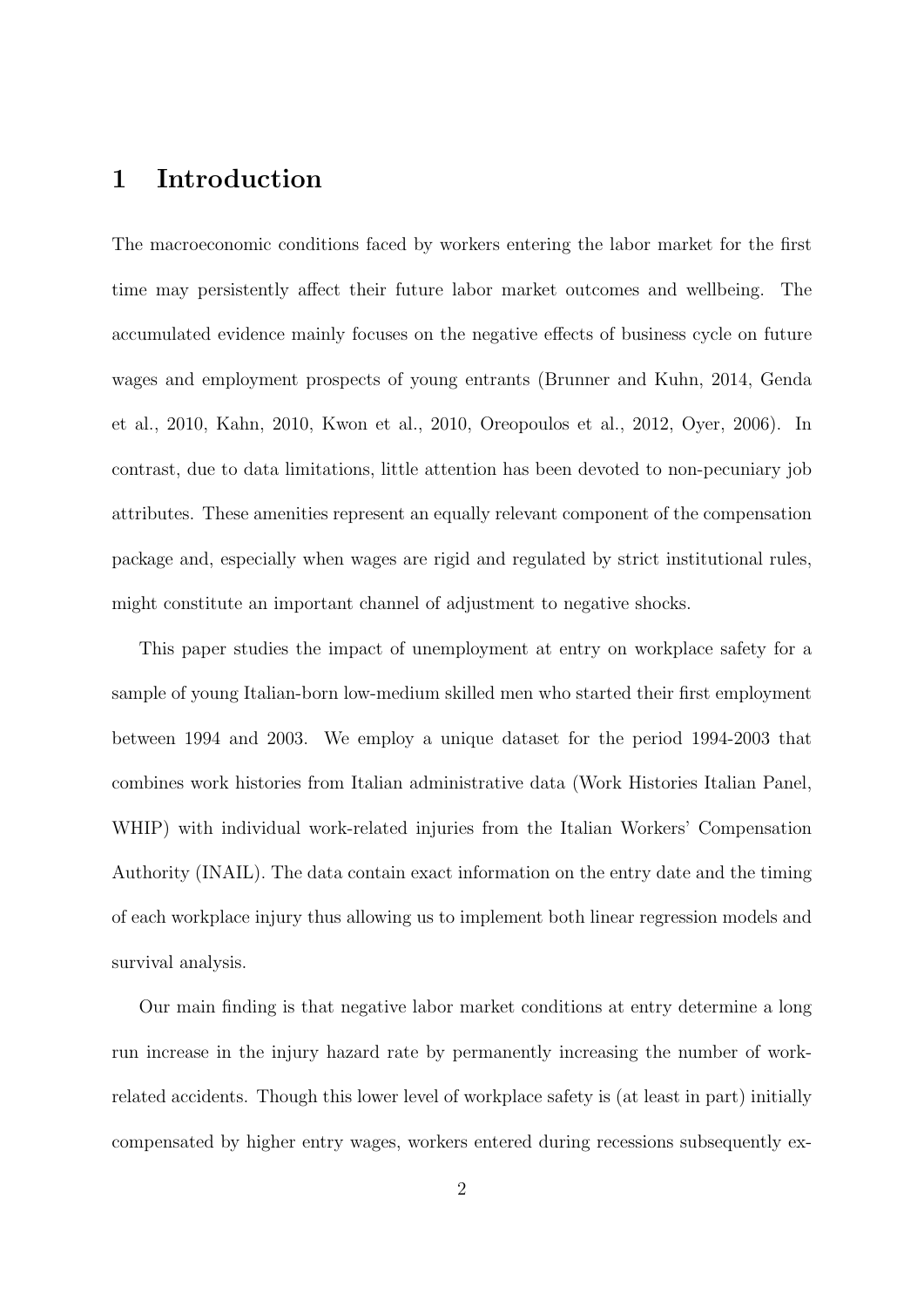perience slower wage growth whereas the level of injury risk remains persistently higher. This temporal evolution cannot be simply ascribed to a lower accumulation of experience and/or tenure, as we do not find any significant effect of initial conditions on time worked (conditional or unconditional on being employed) and very small negative effects on tenure only in the long run. We also show that our findings are robust to restricting the analyses to severe injuries, which-due to their consequences and immediate care needs- are not subject to reporting bias [\(Boone and van Ours, 2006,](#page-30-1) [Boone et al., 2011\)](#page-30-2), and to using a measure of the risk imposed by the working environment which is not affected by workers' behavior in the job as dependent variable. Therefore, we argue that our findings provide evidence on the impact of starting conditions on the time spent by new workers in low-quality jobs offering relatively fewer career prospects.

The analysis of job safety thus appears to be particularly helpful in disentangling the effects of unfavorable entry conditions on career prospects of young workers in labor markets, as the Italian one, characterized by downward wage rigidities [\(Devicienti et al.,](#page-30-3) [2007\)](#page-30-3) in which, especially for young workers [\(Berton and Garibaldi, 2012\)](#page-29-0), wages are to a large extent determined by collective agreements. Moreover, a typical insider-outsider dualism emerges when wage compression is coupled with employment protection legislation (EPL), where incumbent workers are protected against external shocks and entrants face a reduction in labor market opportunities. Such a dualism can be sustained only if insiders are able to fix entrants' wage in order to avoid any sort of underbidding. Due to the existence of high labor turnover costs and insider retaliation strategies, entrants are very unlikely to be hired on terms that go against insider interest [\(Bertola, 1999,](#page-29-1) [Lind-](#page-32-2)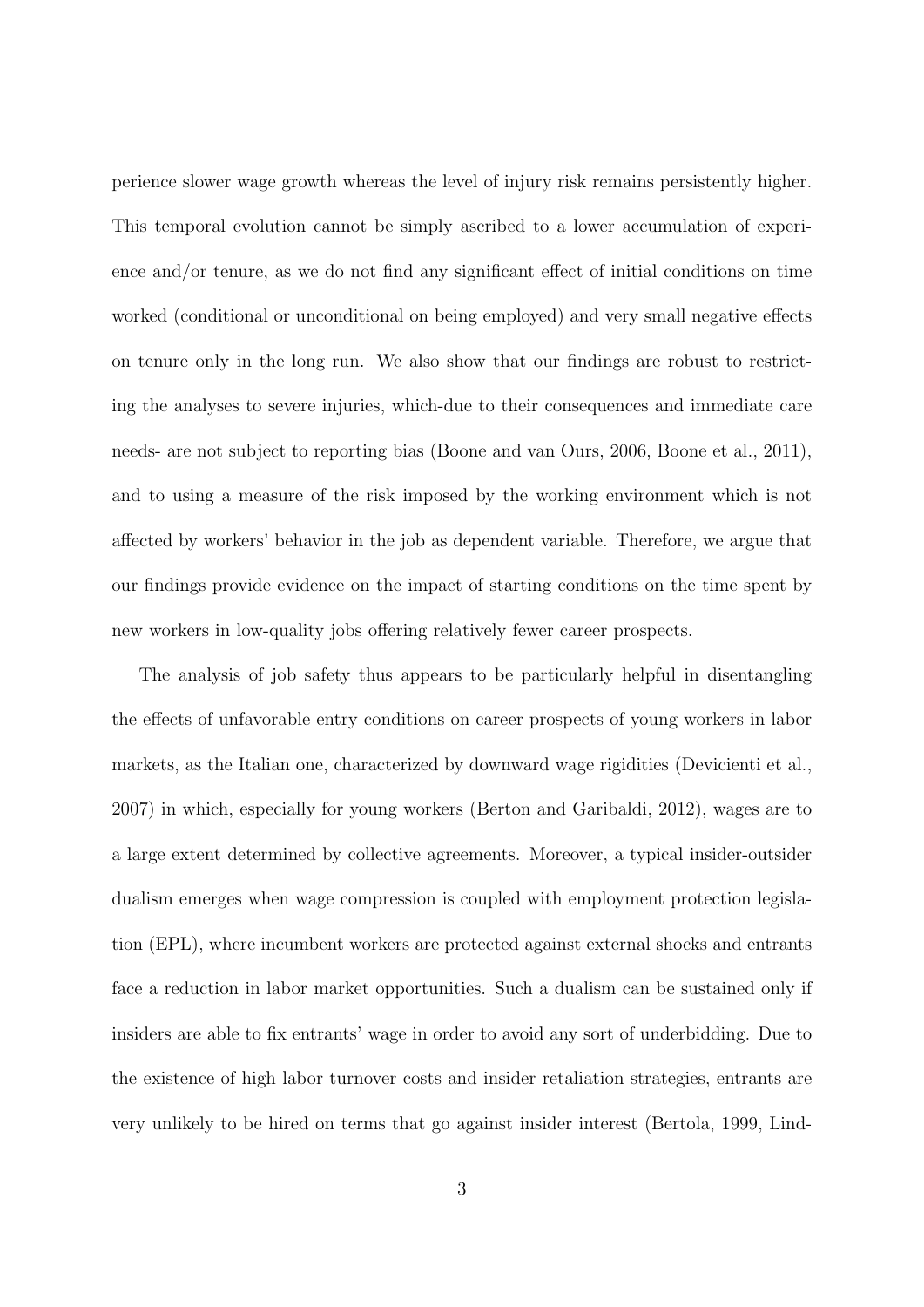[beck and Snower, 2001\)](#page-32-2). Our findings suggest that, after the wage is set in a standard right-to-manage framework, employers adjust compensations by varying the mix of hazardous task offered to entrants. Through this channel, employers are able to mitigate the disadvantages of wage stickiness and the entry of young workers is more easily accepted by incumbent workers.

To the extent that hazardous tasks are associated with jobs which offer relatively fewer opportunities for skill accumulation or are characterized by a lower transferability of the accumulated skills to higher level occupations, our results may provide evidence supporting human capital models, such as the theory of [Gibbons and Waldman](#page-31-3) [\(2006\)](#page-31-3), which suggest that if during recessions entrants are assigned to these low-quality tasks, initial conditions may have long-lasting effects. This mechanism may be reinforced by the presence of an insider-outsider divide, as accumulating human capital is also for labor market entrants an investment to become insiders. Therefore, with respect to labor markets characterized by less rigid institutional settings, the incentives of entrants during recessions to search for "better" jobs may be comparatively lower. Indeed, we also find that, different from that observed for other countries, entrants during unfavorable labor market conditions do not display a higher search intensity.

As job safety effects represent a channel through which different types of jobs may affect workers' health conditions, $<sup>1</sup>$  $<sup>1</sup>$  $<sup>1</sup>$  the results of this paper also complement the studies</sup> which relate the (initial) type of occupation to a worker's health status [\(Case and Deaton,](#page-30-4) [2005,](#page-30-4) [Fletcher et al., 2011,](#page-31-4) [Sindelar et al., 2007\)](#page-33-0). Finally, analyzing injury dynamics by

<span id="page-5-0"></span><sup>&</sup>lt;sup>1</sup>Injuries might also lead to substantial health costs through an increase in the number of working days lost and a (permanent) reduction of workers' production capacity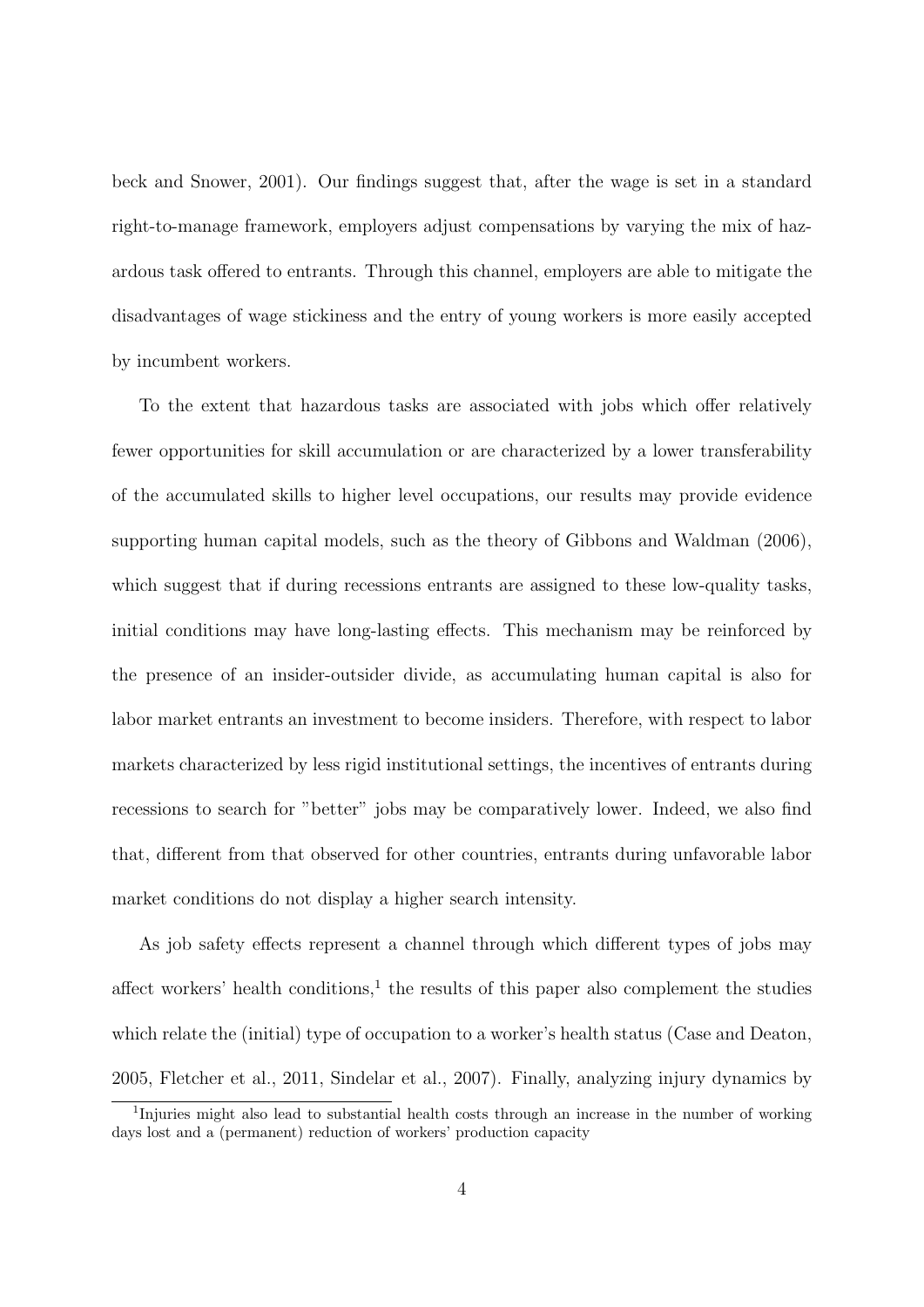their severity reveals that, apart from the contemporaneous economic cycle [\(Boone and](#page-30-1) [van Ours, 2006,](#page-30-1) [Boone et al., 2011\)](#page-30-2), the starting conditions also affect worker reporting behavior.

The remainder of the present paper is organized as follows. The next section reviews the economic literature on the effect of adverse conditions at entry. Section 3 describes the data. The econometric framework and the empirical results are presented and discussed in Section 4. Section 5 concludes.

## 2 Related literature

Previous literature has mainly investigated the effect of high unemployment at entry on pecuniary labor market outcomes, estimating the degree of persistence of the expected initial adverse impact. Most of the empirical evidence analyzing the effect of unemployment at entry on wages is based on countries characterized by greater wage flexibility than the Italian labor market. The bulk of these studies focus on entrants with at least college education in North America [\(Genda et al., 2010,](#page-31-0) [Kahn, 2010,](#page-31-1) [Oreopoulos et al.,](#page-32-0) [2012,](#page-32-0) [Oyer, 2006\)](#page-32-1) and detect a wage penalty for those entered during recession which vanishes in about ten years. However, for a sample of Austrian low and medium-skilled workers, [Brunner and Kuhn](#page-30-0) [\(2014\)](#page-30-0) find a persistent and increasing effect of the initial unemployment rate on wages. [Genda et al.](#page-31-0) [\(2010\)](#page-31-0) also detect a negative and persistent effect of unemployment at entry on earnings for low and medium-skilled Japanese workers, but not for their US counterparts, and argue that institutional differences (i.e.,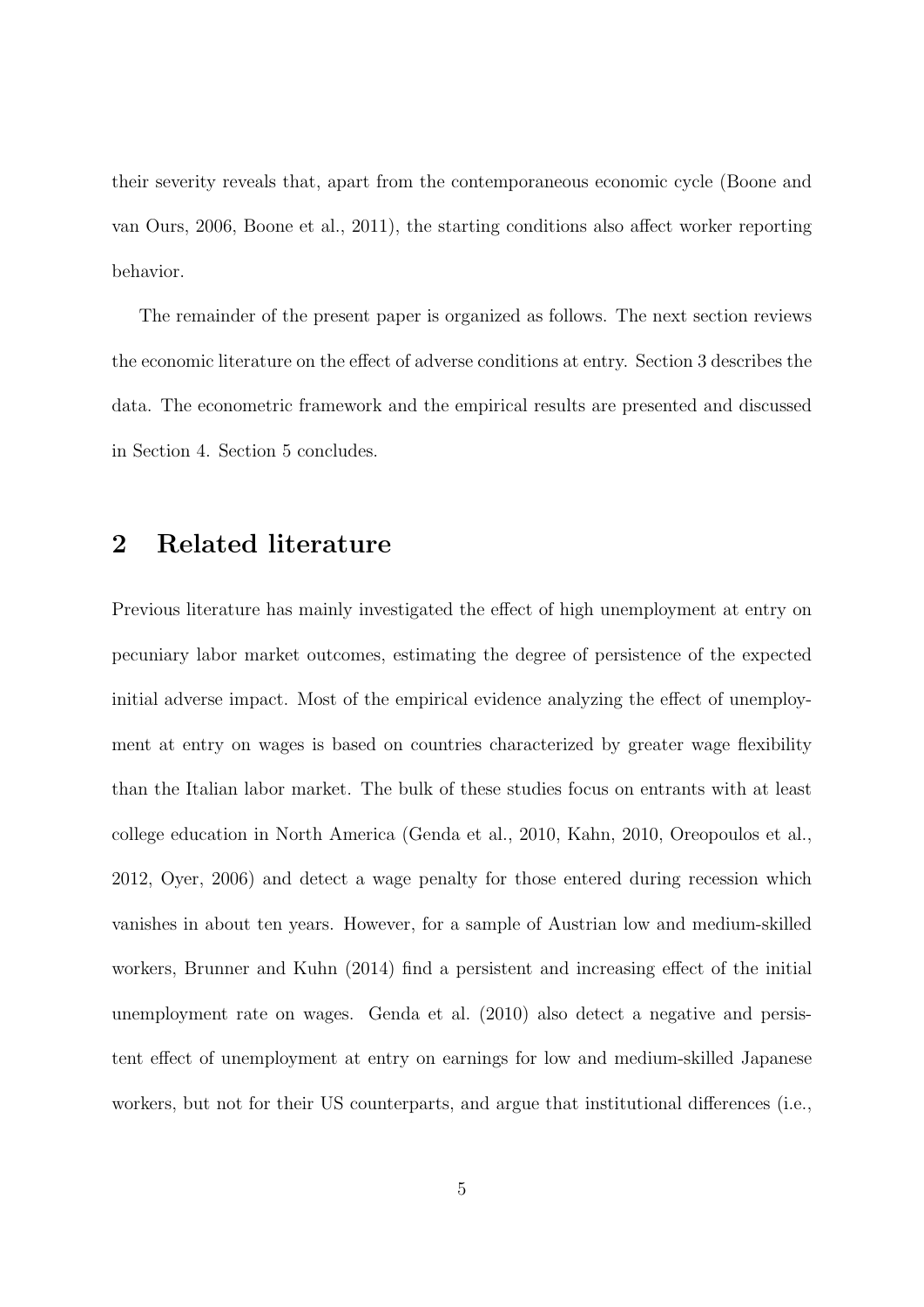stronger EPL in Japan coupled with a school-based hiring system) may contribute to explaining this result.

Economic theory provides a wide range of possible mechanisms that can explain a persistent effect of initial macroeconomic conditions on labor market outcomes. The quality of the initial job could depend on the economic cycle and affect on-the-job human capital accumulation. According to [Gibbons and Waldman](#page-31-3) [\(2006\)](#page-31-3), if new entrants facing poor macroeconomic conditions enter the labor market in lower-quality jobs or in tasks which offer relatively fewer opportunities for accumulating skills and for career progress (or are characterized by a lower transferability of the accumulated skills to higher level occupations), initial job or task assignment may have longer term consequences by affecting actual worker productivity. Moreover, including the mere employers' imperfect information about worker productivity could rationalize a persistent effect of initial conditions. According to [Oyer](#page-32-1) [\(2006\)](#page-32-1), prospective employers could perceive the initial low-rank job as a signal of the workers' ability, without taking into account the macroeconomic conditions at the time of labor market entry. [Oreopoulos et al.](#page-32-0) [\(2012\)](#page-32-0) show that also a standard job-search model, augmented with mobility costs that increase with job tenure or age, is consistent with persistent effects of unfavorable initial conditions. If the benefits of searching are sufficiently low (or the mobility costs increase sufficiently steeply), the catch-up of unlucky entrants may terminate before the gap is closed. Finally, a persistent effect of macroeconomic conditions at entry is also consistent with the existence of implicit/insurance contracts (e.g. [Beaudry and DiNardo, 1991,](#page-29-2) [Harris and Holstrom,](#page-31-5) [1982\)](#page-31-5). Workers entering the labor market during recessions may tend to accept long-term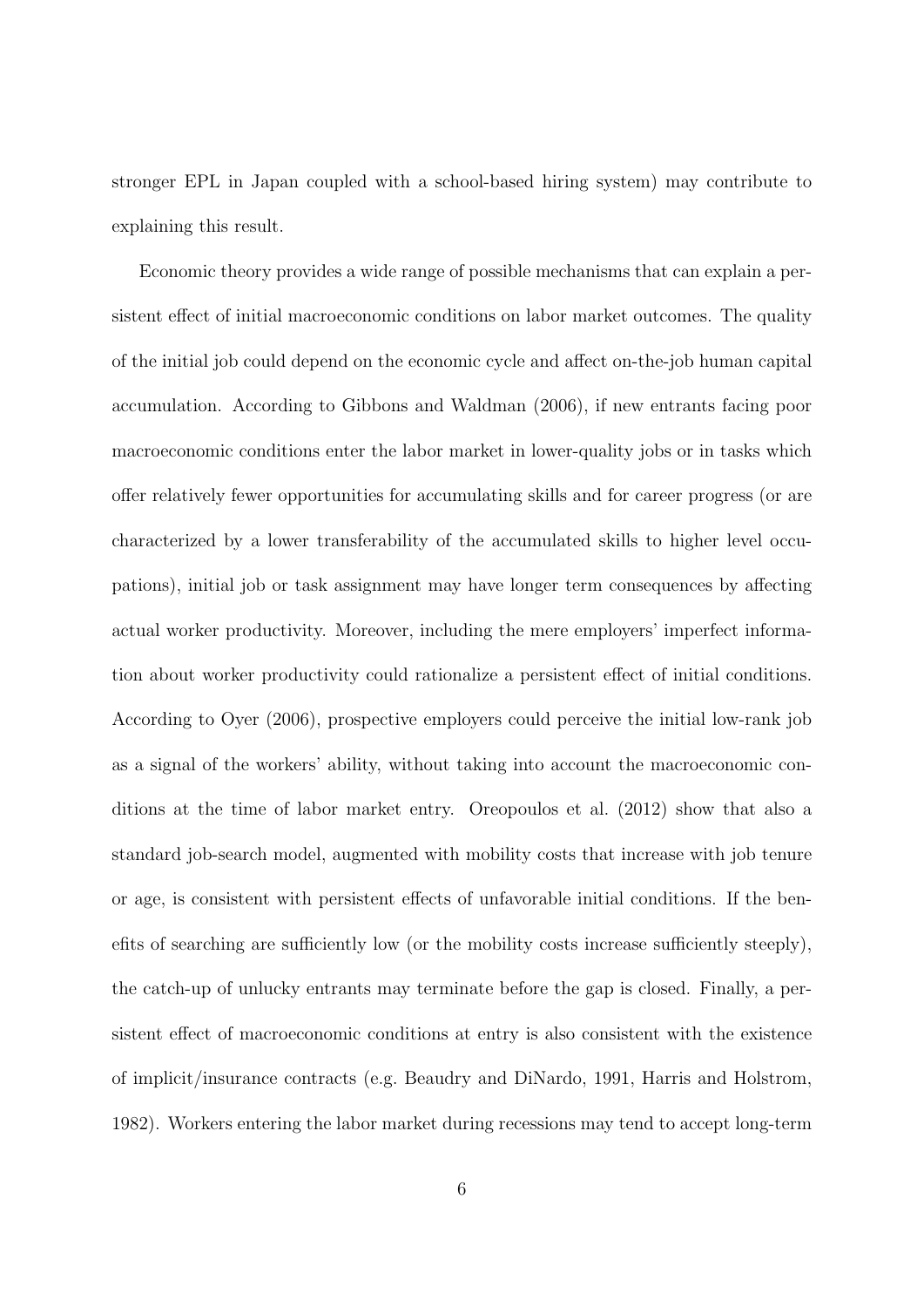contracts characterized by lower wage growth and job mobility may be costly.

In presence of labor market rigidities, typical of European countries, adverse conditions at entry are likely to affect other outcomes such as employment (see for instance [Raaum and Røed, 2006\)](#page-32-3) or other non pecuniary characteristics. The Italian labor market represents an interesting case to study the effect of adverse initial conditions. Among European countries, the Italian labor market ranks the highest position in terms of employment protection legislation (EPL), wage compression and downward wage rigidity as well as centralized wage bargaining and trade union coverage[\(OECD, 1999,](#page-32-4) [2004\)](#page-32-5). It is thus reasonable to expect negligible effects of adverse conditions at entry on wages. Indeed, using the same dataset, [Leombruni et al.](#page-31-6) [\(2013\)](#page-31-6) show that Italian laid-off workers do not experience relevant wage losses, but exhibit a considerable increase in workplace injury risk at reemployment. As in the case of displaced workers, downward wage rigidity is likely to be binding for low skilled labor market entrants and, therefore, it is plausible that employers react to economic downturns by adjusting the mix of hazardous tasks offered to entrants.[2](#page-8-0)

## 3 Data Description

We used the WHIP-Salute database, which merges together data on work careers derived from the administrative records of the National Social Security Administration (INPS), with data on work injuries derived from the administrative records of the National Work

<span id="page-8-0"></span><sup>2</sup>As emphasized in the literature, the business cycle may influence workers selection into different jobs and tasks. Several studies show that during slowdowns firms allocate incumbent workers to lower skilled tasks [\(Devereux, 2000,](#page-30-5) [Solon et al., 1997\)](#page-33-1) or lower job levels [\(Baker et al., 1994\)](#page-29-3)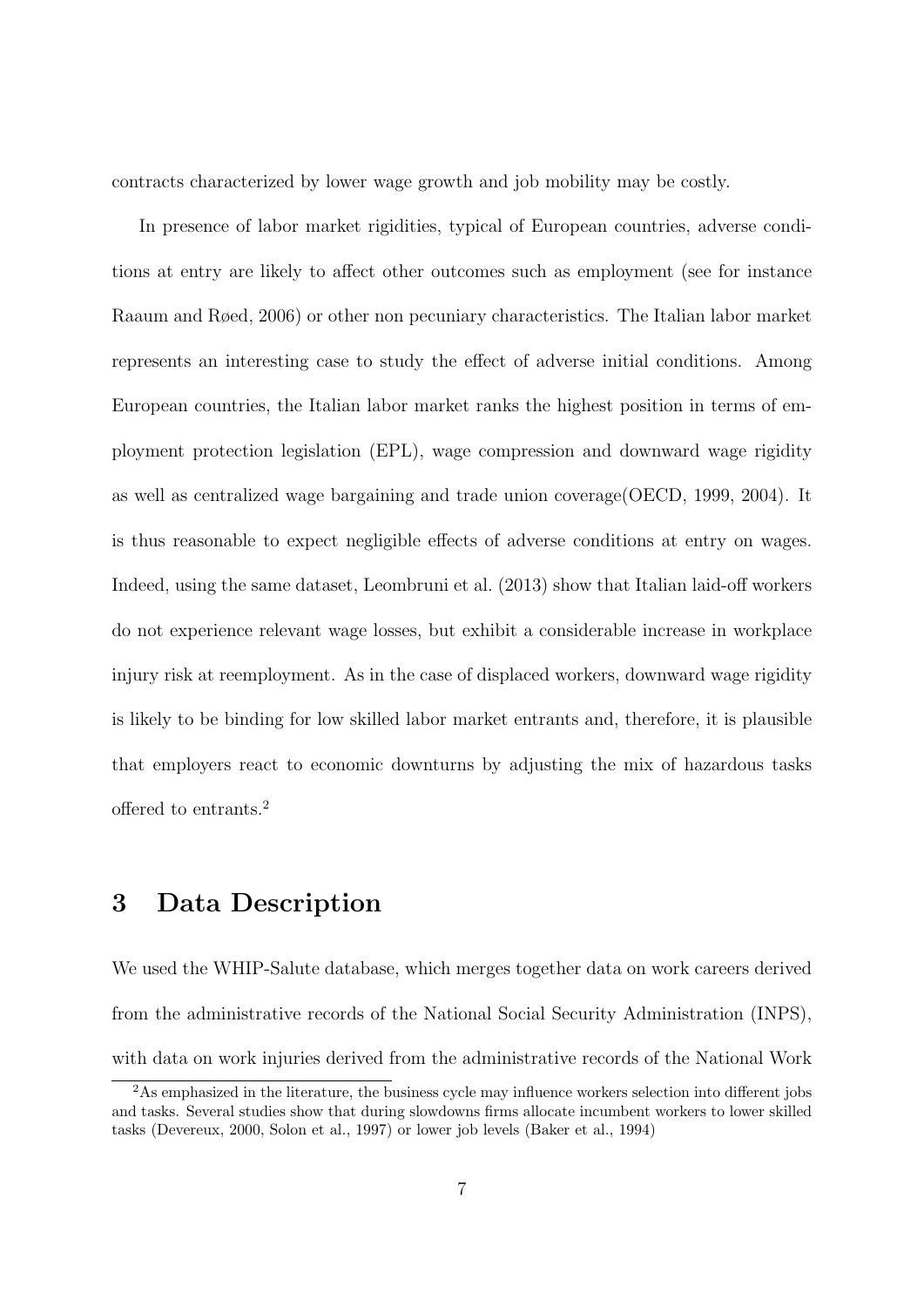Injuries Insurance Administration (INAIL) [\(Bena et al., 2012\)](#page-29-4). The target population includes individuals who worked in the private non-agricultural sector in Italy in the period 1985-2003, from which a 6% sample has been extracted. Career data provides job start and job end dates, along with the actual duration in weeks of each employment relationship. It also provides information on worker characteristics (age, sex, birthplace, place of work, type of occupation, maternity leave and sick leave), standard labor market outcomes (number of weeks worked in a year and annual earnings) and characteristics of the firms in which individuals are employed (number of employees, sector and firms' opening and closing dates). Weekly wages are computed as the ratio between annual deflated earnings and number of weeks worked in a year, with both variables measured on a full time equivalent scale. The INAIL dataset contains the date of workplace injuries (i.e., accidents that have occurred during a work task), the duration of injury-related leave at the employer-employee level and a description of the type of injury. It includes all injuries leading to a leave of more than three days for the period 1994-2003.[3](#page-9-0) Physicians made all diagnoses and prognoses for workers involved in these accidents. Using the information on the diagnosis we adopt a classification of injuries to identify workplace accidents that require immediate treatment at hospital and for this reason cannot be subject to reporting bias (Boone and van Ours, 2006). These workplace accidents are labeled as immediate care (IC) injuries, whereas the remaining ones are labeled as nonimmediate care injuries (NIC).

<span id="page-9-0"></span>We selected Italian-born men who had their first labor market experience between <sup>3</sup>Shorter healing periods do not involve INAIL but are the responsibility of the firm, according to collective contract agreements.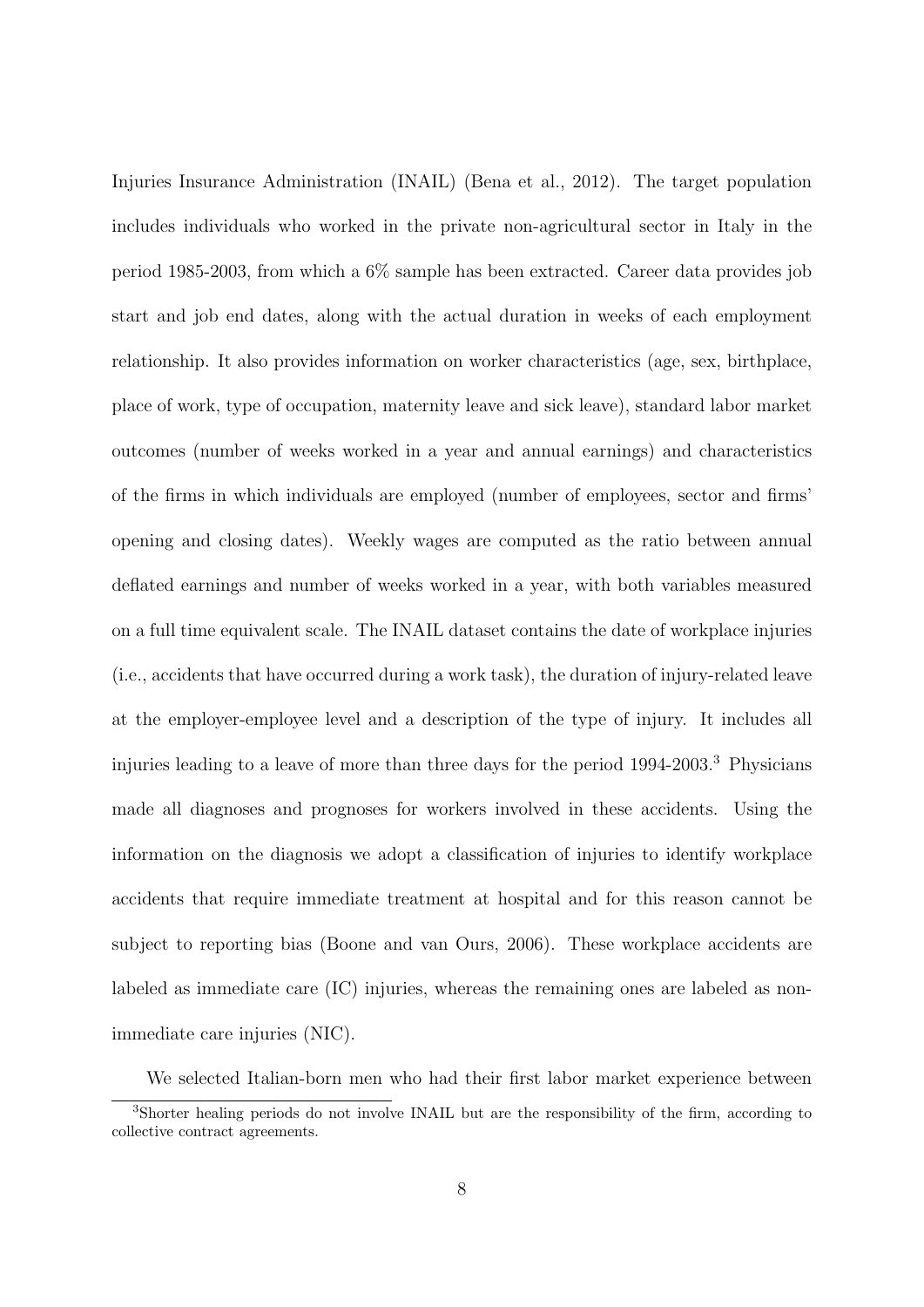1994 and 2003 and who were under 24 years old at the time of entry. We define "first-time labor market entrants" as those workers who are observed for the first time in the sample in 199[4](#page-10-0) or later.<sup>4</sup> We exclude the pre-1971 birth cohorts by considering entrants who are under 24 years old at the time of entry. The resulting sample is representative of 70% of first time labor market entrants in Italy during 1994-2003. As the WHIP-Salute dataset does not adequately cover the public sector, we also exclude labor market entrants and employment spells in those industries.<sup>[5](#page-10-1)</sup> Although no information on schooling is available in the data, the restriction on age in practice excludes individuals with higher educa-tion/skills (i.e., those with at least a university degree)<sup>[6](#page-10-2)</sup> and therefore reduces potential unobserved heterogeneity problems related to this important dimension. Moreover, job safety should be less relevant for labor market entrants with higher education, who tend to perform non-manual tasks. Therefore, due both to data limitations and for conceptual reasons, we concentrate on low- to medium-skilled entrants. The restriction on gender is aimed to reduce the unobserved heterogeneity that reflects the complexity of female labor supply behavior over the life cycle.

Following the above-cited literature, we use unemployment rates to proxy for the economic cycle. In particular, we use data on regional Italian unemployment rates for all

<span id="page-10-1"></span><span id="page-10-0"></span><sup>4</sup>We can observe the labor market history of individuals since 1985 to 2003.

<sup>&</sup>lt;sup>5</sup> The following ATECO 1991/ISIC rev 1.1 codes are left out of the analysis: L, M, N, O. This hardly affects the representativeness of the data. Indeed, only 4.9% of the selected labor market entrants begin their career in the public sector and only 4.7% of individuals in the final sample have some job spells in the public sector. Finally, because of its high degree of seasonality and undeclared work, we checked that our results are robust to excluding employment spells in the construction sector.

<span id="page-10-2"></span><sup>&</sup>lt;sup>6</sup>According to the AlmaLaurea surveys (www.almalaurea.it/en/), in 2003, only 0.7 % of students who completed their undergraduate studies were 23 y.o. or younger, with 28 being the average age of graduation. During the previous years included in our sample the average age of graduation was even higher.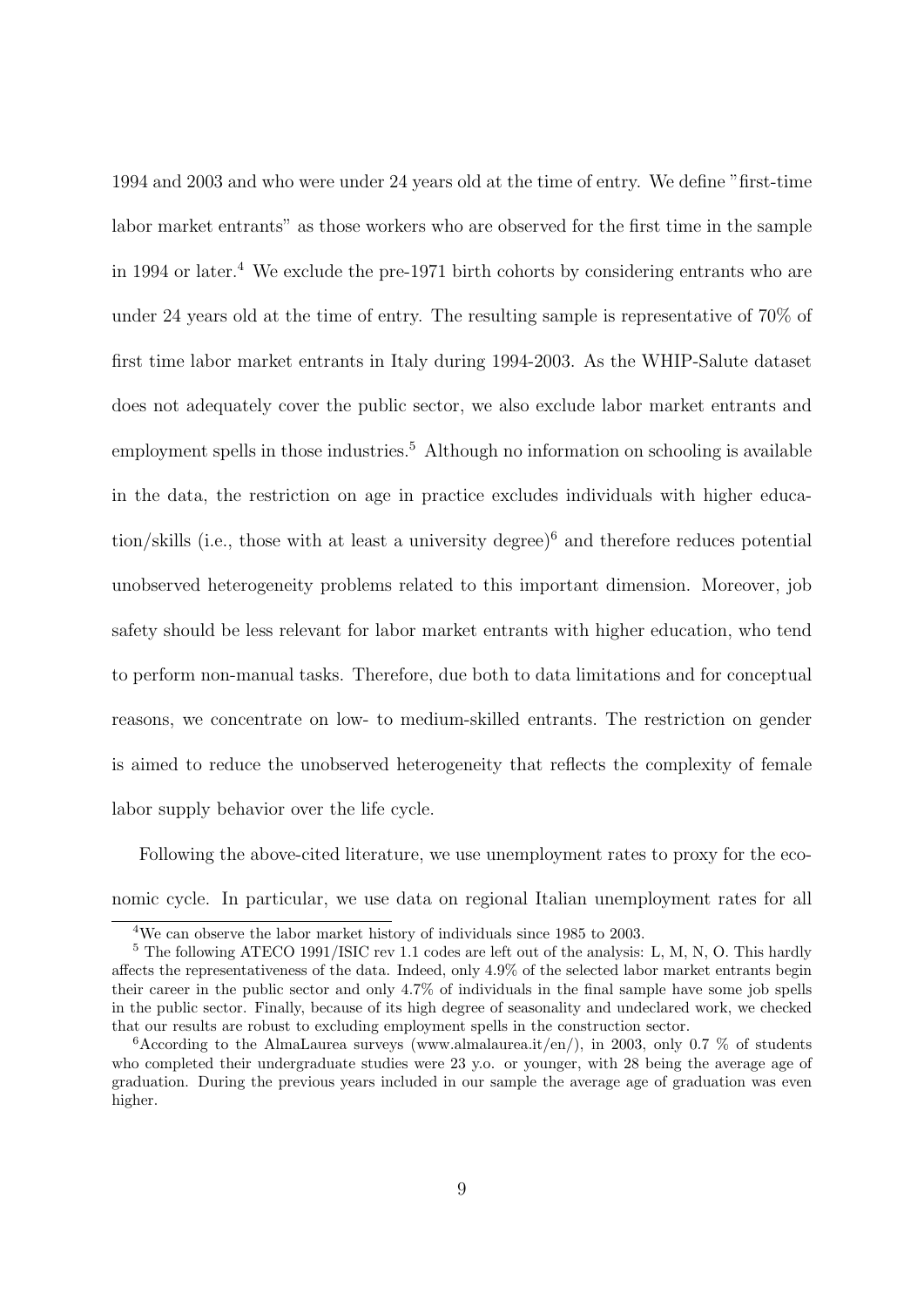workers over the period 1985-2003 from the Italian National Institute of Statistics (IS-TAT). Figure [1](#page-33-2) depicts the national and regional unemployment rates over the 1994-2003 period. The slowdown of the Italian economy after 1993 resulted in an increasing trend in unemployment until 1998. A recovery occurred thereafter. Italian regions markedly differ in the level of unemployment, with the South lagging behind the developed North. However, in order to take into account the unobserved heterogeneity connected to the different entry cohorts and the different regional labor markets, our identification strategy is conditional on the region of entry and on the year of entry. Figure [2](#page-34-0) demonstrates that after washing out the national trend and the time-constant regional heterogeneity, significant cyclical differences across regions persist: this source of variation is used to identify the effects of local business cycle fluctuations.

Table [1](#page-37-0) includes some descriptive statistics for our sample of workers by year of entry. The mean age at entry exhibits a slight increasing trend. The percentage of new entrant manufacturing jobs follows a negative trend which is accompanied by a stable increase of the proportion of entrants in the service sector. The share of workers starting their careers as apprentices and blue collar workers is quite stable at around 88%. However, the categorization of blue versus white collars is likely to conceal a significant amount of heterogeneity in terms of task assignment. The proportion of entrants born in the North of Italy exhibits a negative trend, whereas the percentage of workers born in the South and in the islands increases over time. However, more jobs for new entrants are created in the North, consistent with the historical economic duality between the richer North and the less developed Southern part of the country. It is also interesting to note that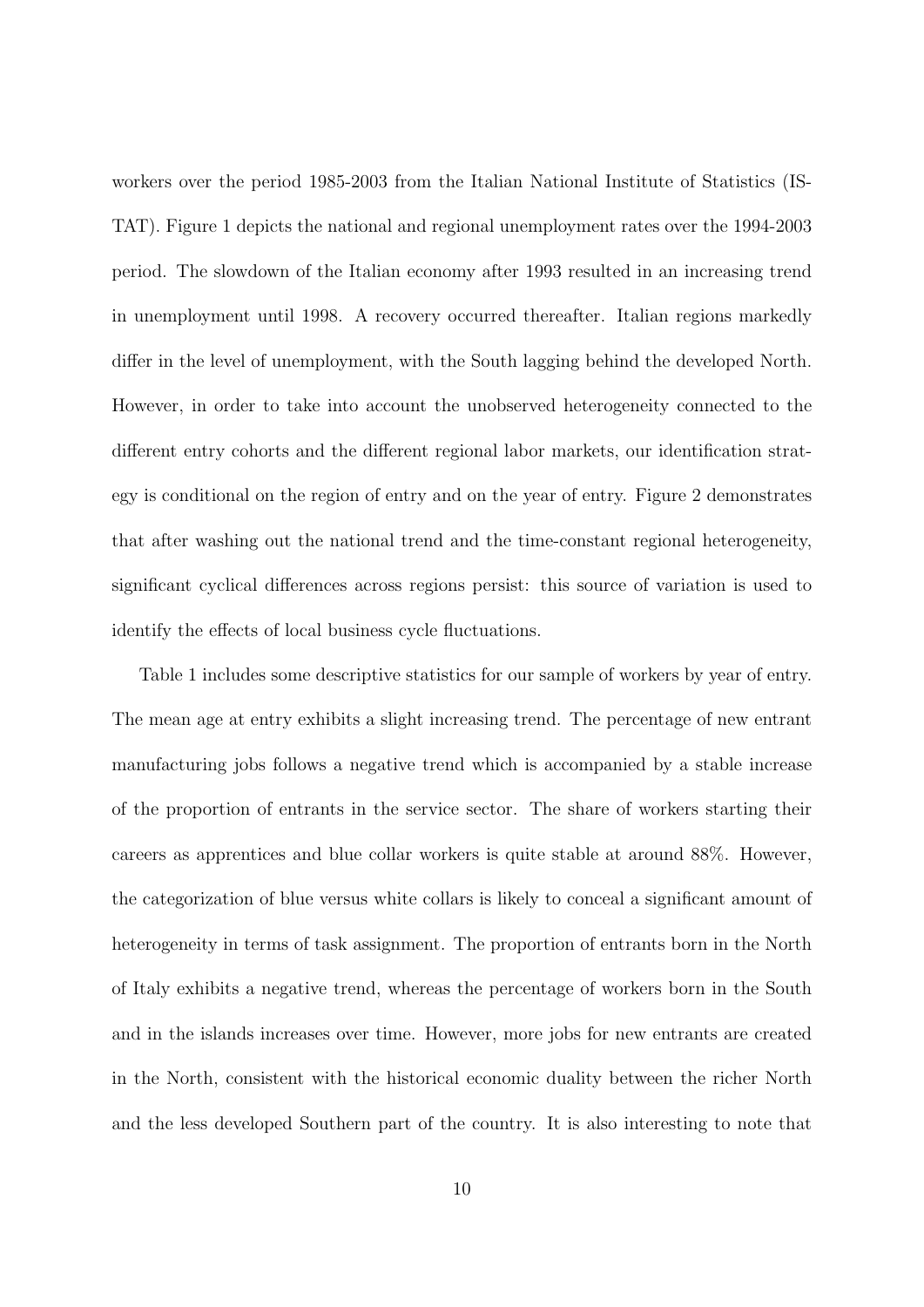the proportion of entrants in the Northern regions is higher during the years of increasing unemployment and decreases during the post-1998 recovery period when the proportion of jobs created in the Southern regions increases. Moreover, the difference between the proportion of entrants in the Southern/(Northern) labor markets and the proportion of entrants born in the South/(North) is always negative/(positive). This evidence points to the relevance of mobility from the disadvantaged Southern regions toward the richer Northern part of the country. Table [1](#page-37-0) also describes the means of the main labor outcomes analyzed in the paper. The number of injuries has been divided by the number of full time equivalent paid weeks in order to take into account the exposure to risk. We report these variables as the number of injuries per thousand of days worked to improve the readability of the estimates (i.e., to reduce the number of decimals) . Interestingly, there is a clear increase of both IC and NIC injuries in those years characterized by higher unemployment rates. Figure [A1](#page-43-0) plots the log mean wage by year of experience for cohorts of workers entered in different years. Entry wages seem to follow the same dynamics of injuries, as they are positively correlated with unemployment rates. [7](#page-12-0) However, at closer inspection workers entered during the last years of recession (i.e., 1997-99) seem to experience slower wage growth rates than the other cohorts even though they started at the highest levels of entry wage.

<span id="page-12-0"></span><sup>7</sup>A similar trend in entry wage is also evident in Figure [A3](#page-44-0) for a comparable sample of workers selected from the European Consumption Household Panel (ECHP) in the 1994-2000 period.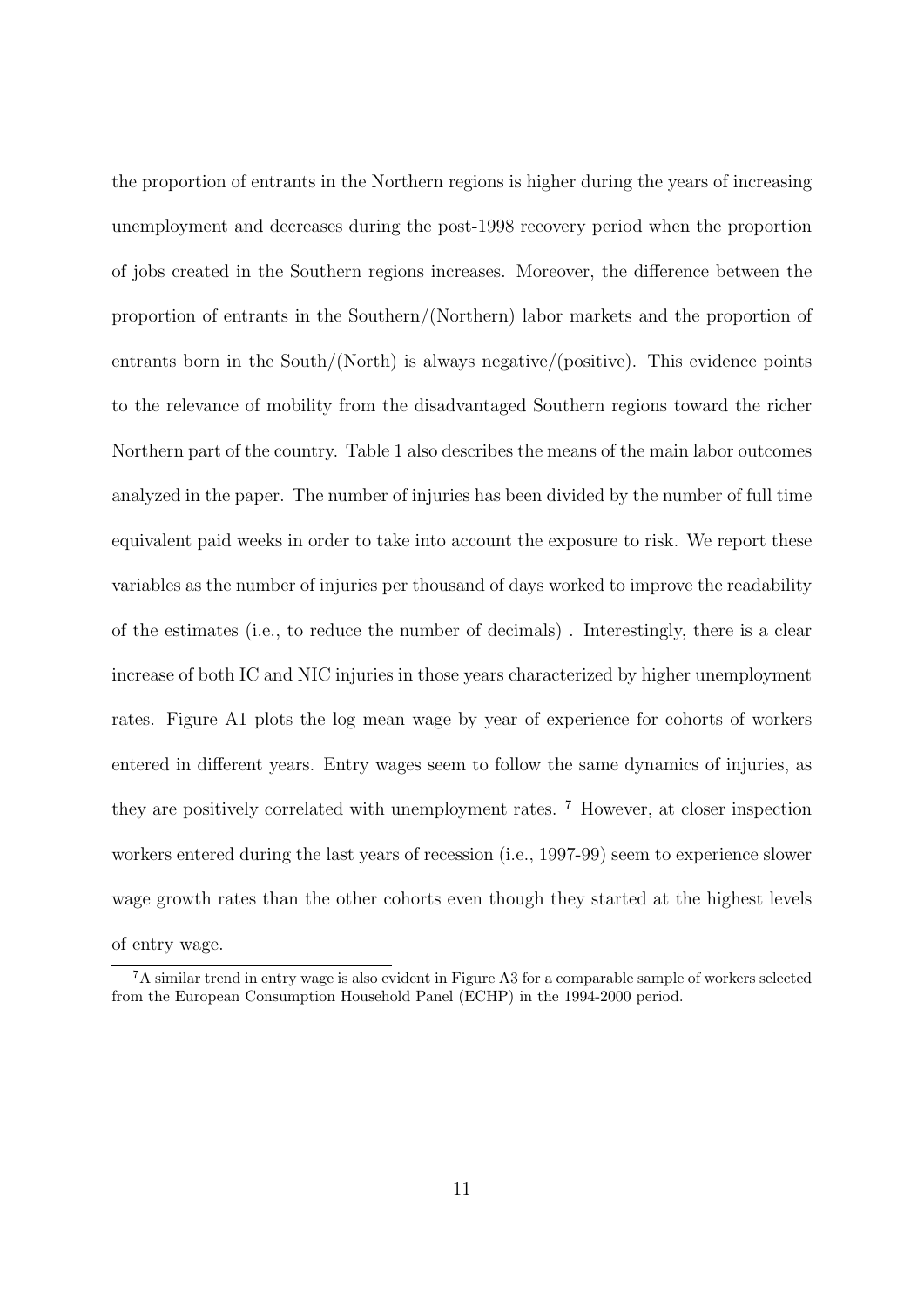# 4 Estimation Strategy and Effects of Recession at Entry

### 4.1 Estimation Strategy

We study the effect of initial unemployment rate in the region of entry,  $ur_{it}$ , on various labor market outcomes over time,  $y_{it}$ , by adopting the following specification

<span id="page-13-0"></span>
$$
y_{it} = \alpha + \left(\sum_{s=0}^{S} \beta_s \mathbf{1} \left[ Exp_{it} = s \right] u r_{i0} \right) + \phi u r_{it} + \psi_s + \mu_b + \lambda_r + \gamma_l + \theta_t + u_{it} \tag{1}
$$

Along with introducing unrestricted fixed effects for year of potential experience,  $\psi_s$ , we interact unemployment at entry in region  $r$  with dummies specific for each year of potential experience. The effect of the unemployment at entry is thus allowed to be different at each year of potential experience:  $\beta_s$  represents the marginal effect of the initial unemployment rate s years after entry. In order to isolate the effect of initial labor market conditions from subsequent macroeconomic shocks possibly correlated to initial conditions, we control for the current regional employment rate,  $ur_{it}$ . We take into account permanent unobserved heterogeneity connected to the region of birth  $(\mu_b)$ , to the region of entry  $(\lambda_r)$  and to the year of entry cohort  $(\gamma_l)$ . Finally,  $\theta_t$  represents a calendar year effect.

We interpret the estimated  $\psi_s$  as driven by variations in labor demand conditions. In the same way as [Oreopoulos et al.](#page-32-0) [\(2012\)](#page-32-0), our identification strategy is based on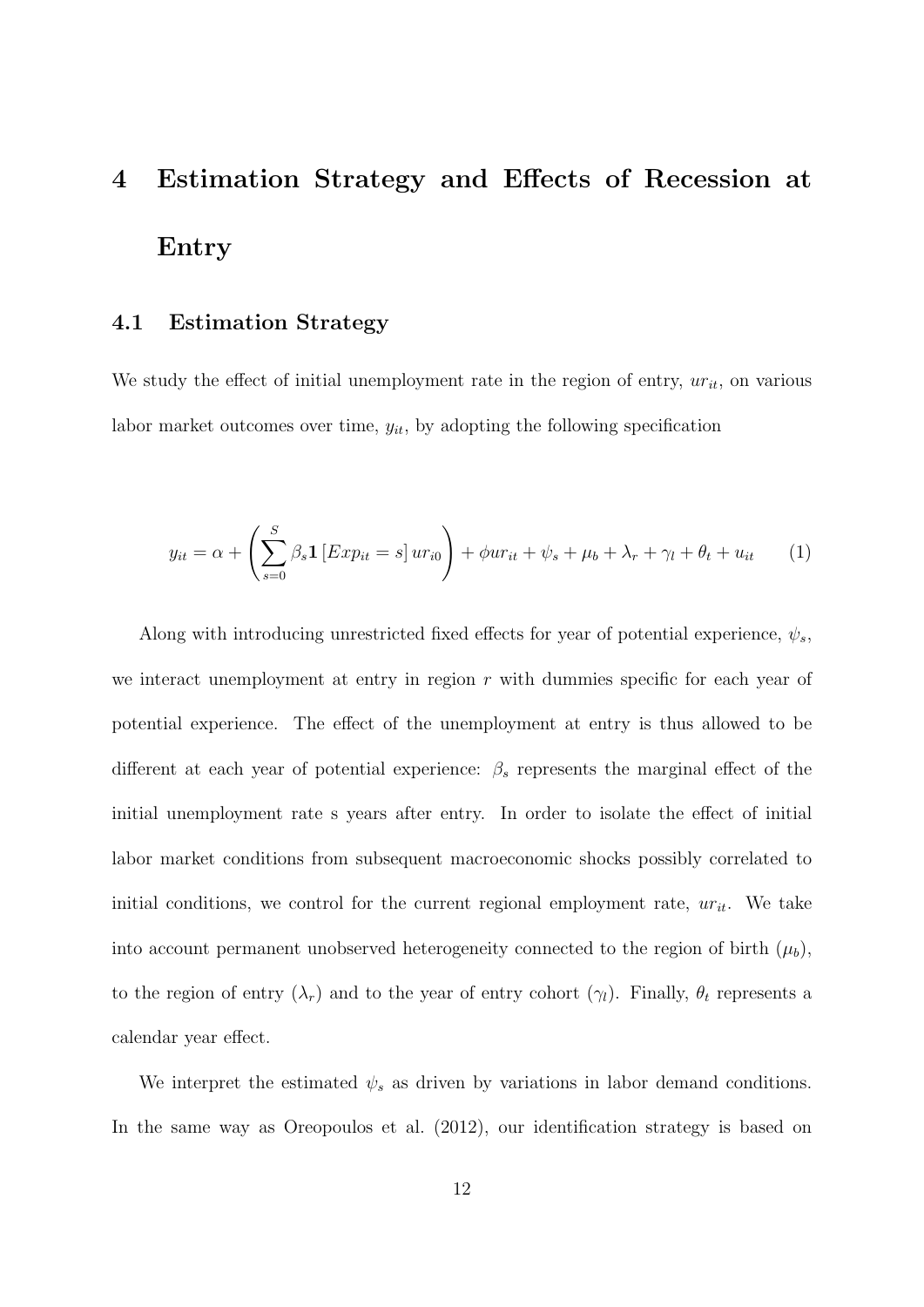the assumption that (conditional on region of birth, region of entry, cohort, experience and calendar year effects) region-cohort specific variations in unemployment rates for all workers are not correlated to shocks at the labor supply of young workers. We implement various robustness checks to make sure that our results are not driven by endogenous labor market entry over the business cycle, both from the perspective of the timing of entry and sorting into different local labor markets. Finally, we repeat the analysis within a duration framework in order to fully exploit all the available information about the timing of the occurrence of injuries.

### 4.2 Main Results

We first focus our analysis on standard labor outcomes such as log weekly wages, log annual earnings and log annual weeks worked. We also use all observations in the period 1994-2003 to construct an index to measure the log mean wage in occupations in the same sector. By observing the effect of  $ur_0$  on this index we can detect the effect of  $ur_0$  on the movement of workers in occupations that receive higher or lower salaries on average.<sup>[8](#page-14-0)</sup> Figure [3](#page-35-0) shows the effect of  $ur_0$  by year of experience on log weekly wages, the log wage index, log annual earnings and the log of weeks worked. The detailed estimation results are reported in Table [A1](#page-46-0) in the Appendix. Panel (a) indicates that a one point increase in the unemployment rate is associated with an increase in starting wage levels by 1.6%. However, entrants during periods of high unemployment display lower wage growth than workers entered with more favorable labor market conditions. Indeed, the initial premium

<span id="page-14-0"></span><sup>8</sup>[Mansour](#page-32-6) [\(2009\)](#page-32-6) adopts a similar approach but focuses on average wage of the initial occupation.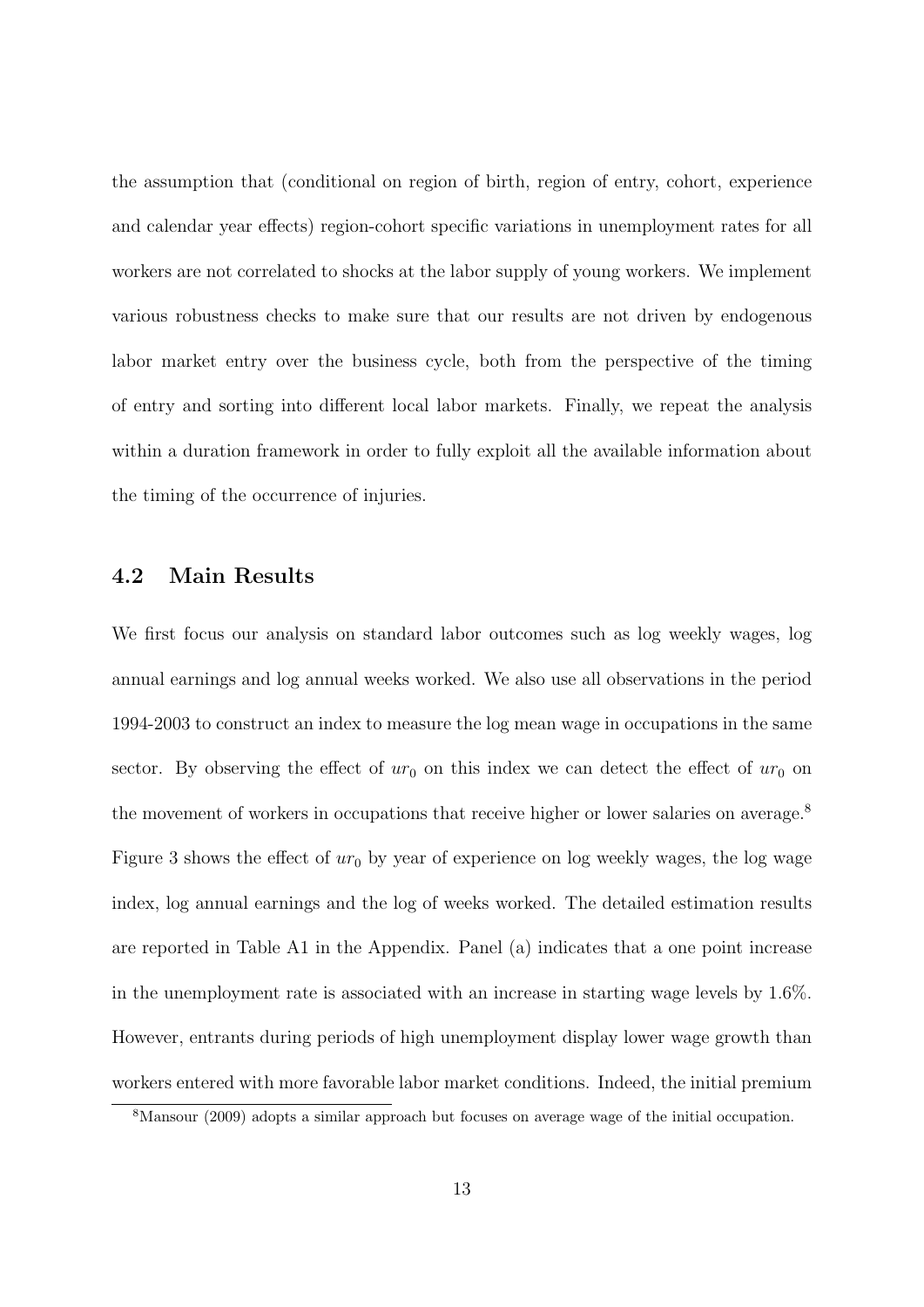decreases rapidly and fades away after 7 years of experience. Results in Panel (b) indicate that workers entered during recessions are more likely to start in occupations that receive higher compensations on average. This effect of  $ur_0$  is more persistent than the effect on the individual wages, thus suggesting that these cohorts of workers may have lower mobility rates out of these occupations. Panels (c) and (d) confirm the presence of a marginal premium also in terms of annual earnings and number of weeks worked, which become insignificant after 6 and 4 years of experience, respectively. As shown in Table [A1](#page-46-0) in the Appendix, current unemployment rate has a small and negative effect on wages and earnings, but not on annual weeks worked.

Figure [4](#page-36-0) displays the pattern of the estimated effect of initial unemployment rate on our proxies of job safety by year of potential experience. Panels (a), (b) and (c) in Figure [4](#page-36-0) indicate a positive and significant effect of  $ur_0$  on the number injuries (per thousand of days worked), which increases over time for all injuries and NIC injuries but remains constant for IC injuries. The detailed estimation results are reported in Table [A2.](#page-47-0) Compared to the average number of injuries observed in the sample,<sup>[9](#page-15-0)</sup> the estimated effect of one point increase in  $ur_0$  on the number of all injuries ranges from 3.5%, during the first year of work, to 7.5%, when workers have potentially accumulated ten years of experience. When we restrict the analysis to NIC injuries, the estimated percentage effects are lower, but their temporal pattern increases more steeply (from 2.2% to 6.4%). The estimated percentage losses in terms of IC injuries are instead constant in time but of a greater magnitude (approximately 15%). The different magnitude and temporal pattern for IC

<span id="page-15-0"></span><sup>9</sup>The average number of injuries per thousand of days worked is 0.322. Distinguishing between NIC and IC injuries, this figure is 0.296 and 0.026, respectively.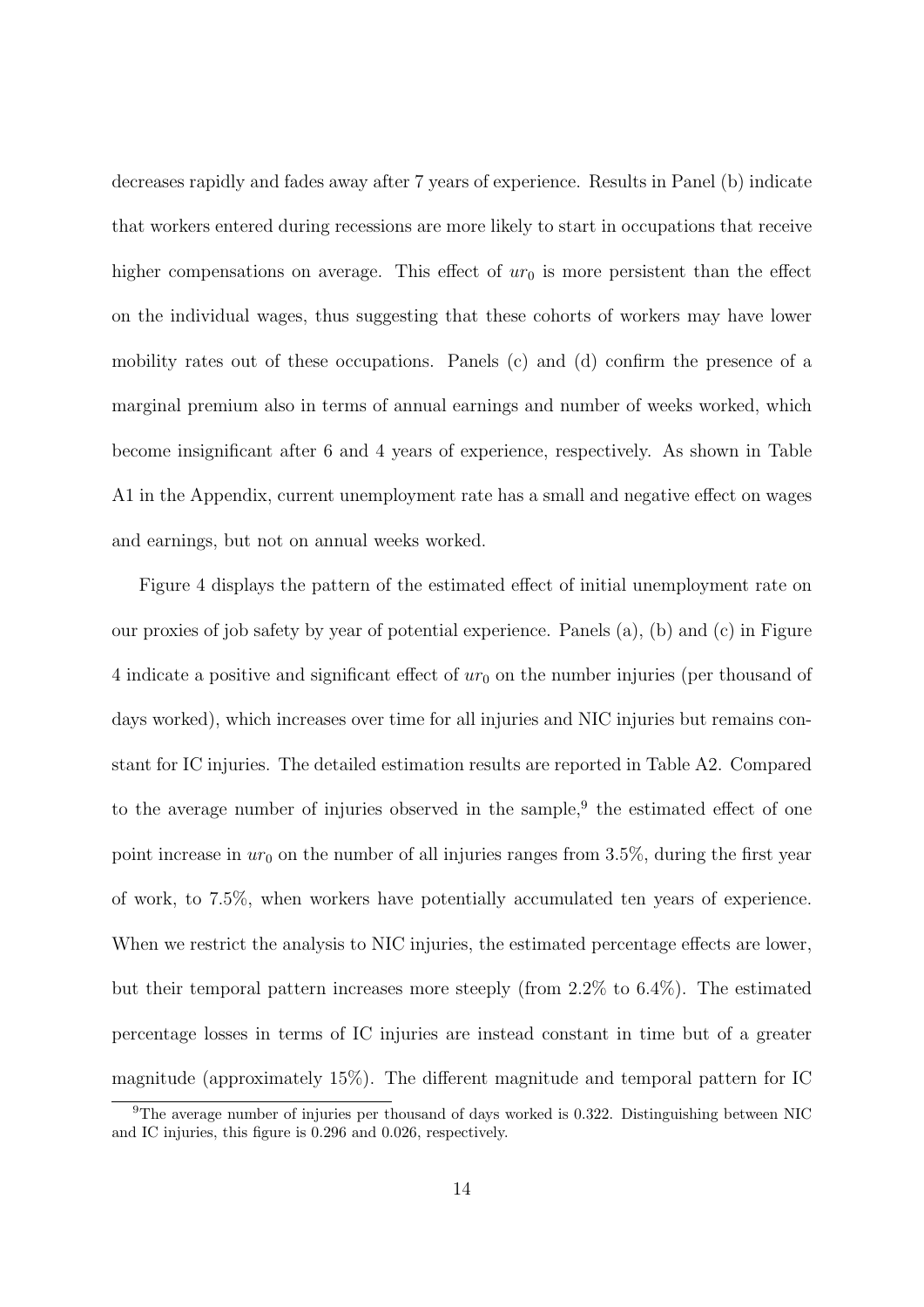and NIC injuries may be consistent with a reporting behavior similar to that pointed out by [Boone and van Ours](#page-30-1) [\(2006\)](#page-30-1), [Boone et al.](#page-30-2) [\(2011\)](#page-30-2): workers beginning their career in a relatively less/more favorable macroeconomic scenario may have a worse/better bargaining position within the firm and may tend to under/over report less serious injuries. This difference in reporting behavior may decrease as workers accumulate experience and their bargaining positions equalize. The fact that such reporting mechanism is absent for IC injuries could explain why we find greater percentage losses in terms of this kind of injuries. It is also worth noting that, consistently with the original [Boone and van Ours](#page-30-1) [\(2006\)](#page-30-1), [Boone et al.](#page-30-2) [\(2011\)](#page-30-2) argument, the effect of current unemployment rate reported in Table [A2](#page-47-0) is negative and significant for all injuries and NIC injuries (columns 1 and 5 ) but it is not statistically significant for IC injuries (column 3): the current economic cycle only affects less serious injuries by changing the incentives to report this kind of injuries. Therefore, we are inclined to think that the effect of the current unemployment rate on injuries mainly reflects the reporting behavior of workers, while the effect of  $ur_0$ , being robust to restricting the analysis to IC injuries, truly implies a lower level of job safety.

# 4.3 A different measure of the risk imposed by the work environment

In the previous paragraph, by differentiating between IC and NIC injuries, we have shown that our results on job safety are robust to taking into account the reporting behavior of entrants. However, the persistent effect on injuries estimated at the individual level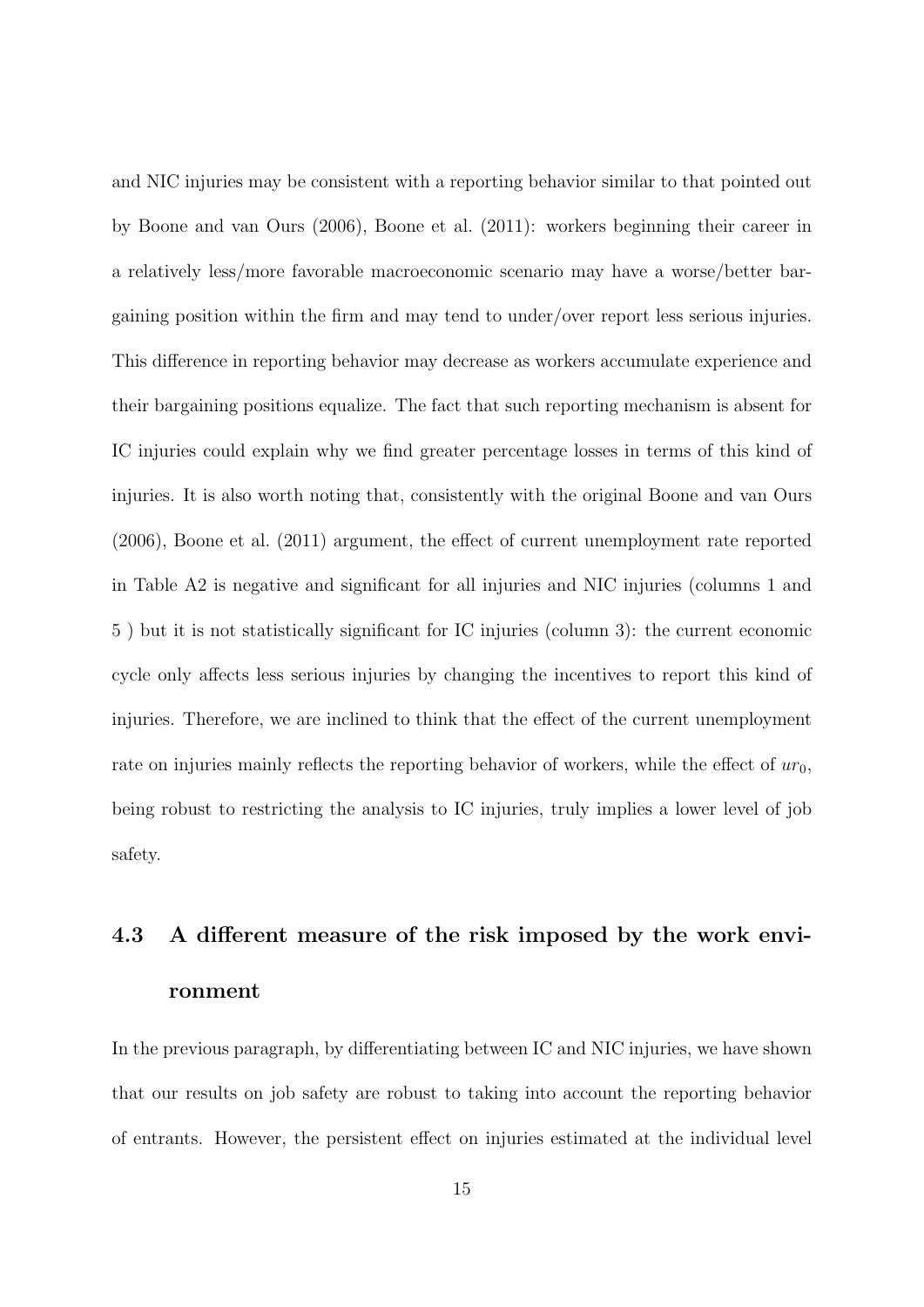might be determined by factors other than the risk imposed by the work environment but that are otherwise connected to starting macroeconomic conditions. Indeed, a higher unemployment rate at entry may act as a "discipline device" [\(Shapiro and Stiglitz, 1984\)](#page-32-7) inducing workers to exert greater effort and/or it might constitute a stress factor leading to a less cautious behavior. Ideally, a measure of the risk imposed by the working environment may be constructed by using the number of workplace injuries incurred by the colleagues of young entrant "i" in each firm, but this strategy is not feasible because the WHIP dataset does not contain information on all workers employed at a single firm. Therefore, at a level of greater aggregation, three injury indexes have been computed (i.e., one for each category of injuries: all, IC and NIC) as the sum of injuries in the 1994-2003 divided the corresponding sum of weeks worked in cells defined using occupation (blue versus white collar), sector (ATECO 1991/ISIC rev 1.1 at two digits) and region. These injury incidence rates have been computed using workers over 33 years old to obtain a measure of risk totally independent of the behavior on the job of young entrants.[10](#page-17-0) The value of the indexes calculated for older workers is then imputed to entrants belonging to the same cell. We then use these three injury incidence rates as dependent variables to determine the effect of  $ur_0$  on the occupation-specific risks faced by workers along their careers. Panels (d), (e) and (f) in Figure [4](#page-36-0) describe the estimated effect of  $ur_0$  on these indexes by year of experience. The results are qualitatively similar to those obtained by using individual level data: entrants in recession persistently lose in terms of job safety.

<span id="page-17-0"></span> $10$ We obtain the same results if we construct the index using all workers or only young workers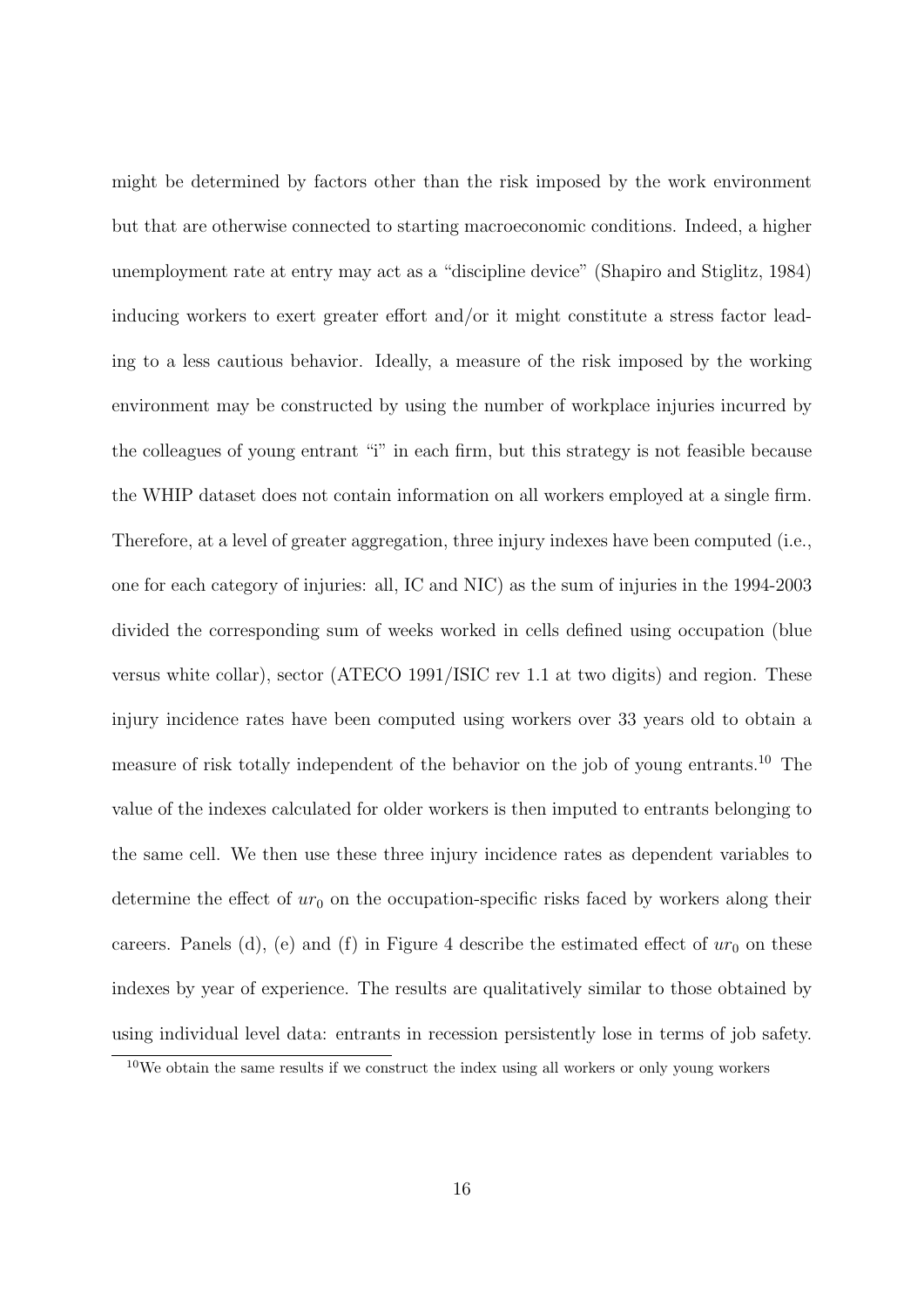Comparing the estimated effects to the observed averages of the indexes,  $^{11}$  $^{11}$  $^{11}$  the estimated effect of one point increase in  $ur_0$  on the three injury incidence rates is very similar, ranging from 1% to 2%. The lower magnitude of the estimated percentage effects with respect to what we obtain by using individual level injuries could be explained by the aggregate nature of these indexes which average across the different tasks included in a cell. Finally, the fact that we do not find relevant differences between IC and NIC indexes is probably also due to the aggregate nature of these proxies, which average across workers and therefore eliminate differences in reporting behavior related to initial macroeconomic conditions.

#### 4.4 Survival Analysis

In this subsection the information on the exact starting day of each job spell and the exact day of an injury is used to estimate duration models. This methodology allows us to construct a precise measure of risk exposure, to analyze the evolution of injury hazard rates and, by using frailty models, to take into account the role of unobserved heterogeneity among different cohorts of entrants. To incorporate current unemployment rate as a time-varying covariates, employment spells have been split in year-specific records. In our survival analysis, the dataset and log likelihood function are set to account for interval truncations [\(Cleves et al., 2010\)](#page-30-6), that is periods in which some workers are not observed because they are not employed in the sectors under analysis.[12](#page-18-1) The comparison

<span id="page-18-0"></span><sup>&</sup>lt;sup>11</sup>The average value of the index for all injuries is 10.996. Distinguishing between NIC and IC injuries, this figure is 9.958 and 1.038, respectively.

<span id="page-18-1"></span><sup>&</sup>lt;sup>12</sup>See Table [A4](#page-49-0) for details. In a robustness check we have assumed that the exposure to risk is zero during periods of non employment. The time elapsed in non-employment status is thus ignored and all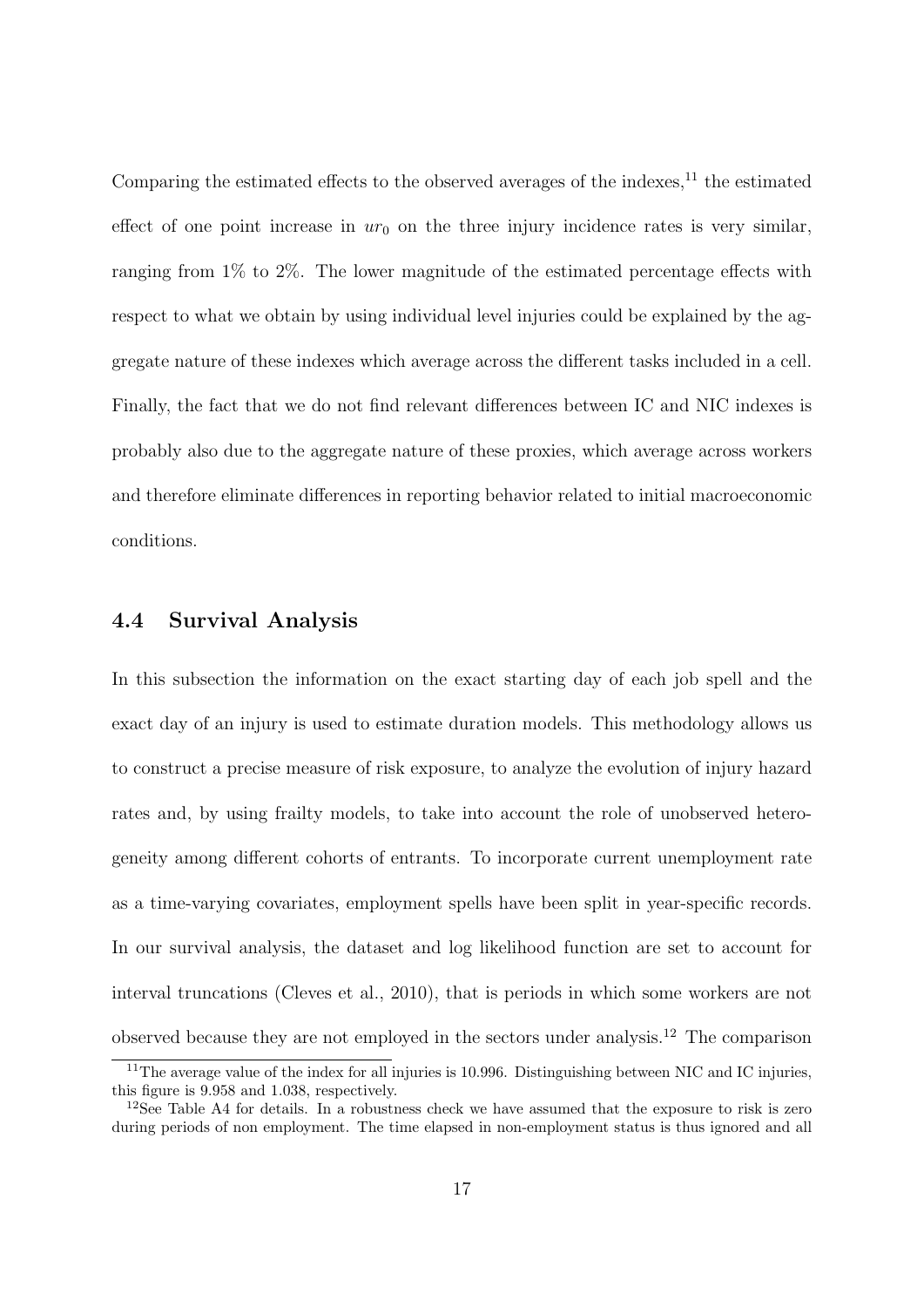of the values of the Akaike Information Criterion (AIC) selects the log-logistic regression model as the best parametric model.

The log-logistic regression model in the accelerated failure time (AFT) metric has the following parametrization

$$
\varepsilon_j = \exp(-x_j \beta) t_j
$$

where  $t_j$  is failure time and  $\varepsilon_j$  is distributed as a log-logistic. In this specification a negative coefficient  $\beta$  accelerates failure time, that is, injuries occur earlier. We use the same regressors of the linear specifications with the exception of experience and current year dummies. The latter, in presence of year of entry dummies, would implicitly capture time since entry.

In this specification we introduce frailties following a gamma distribution to control for unobserved heterogeneity shared by workers entering in the same year. We thus deal with unobserved heterogeneity adopting a random effect approach instead of the fixed cohort of entry effect used in linear models. In this specification year of entry dummies are used to define shared frailties and are not included as regressors.

Table [2](#page-38-0) displays the estimated coefficients from the log-logistic regressions and the hazard ratios from the Cox proportional hazards models for all, NIC and IC injuries respectively. Columns 1, 4 and 7 show the estimates from the baseline log-logistic specification using the following explanatory variables: initial and current unemployment rates, region of entry and region of birth. For all and NIC injuries (columns 1 and 4) the exponentiated coefficients of  $ur_0$  (i.e.  $exp(-0.046)$ ) imply that a one percentage point employment spells are considered as contiguous. The main results are qualitatively similar.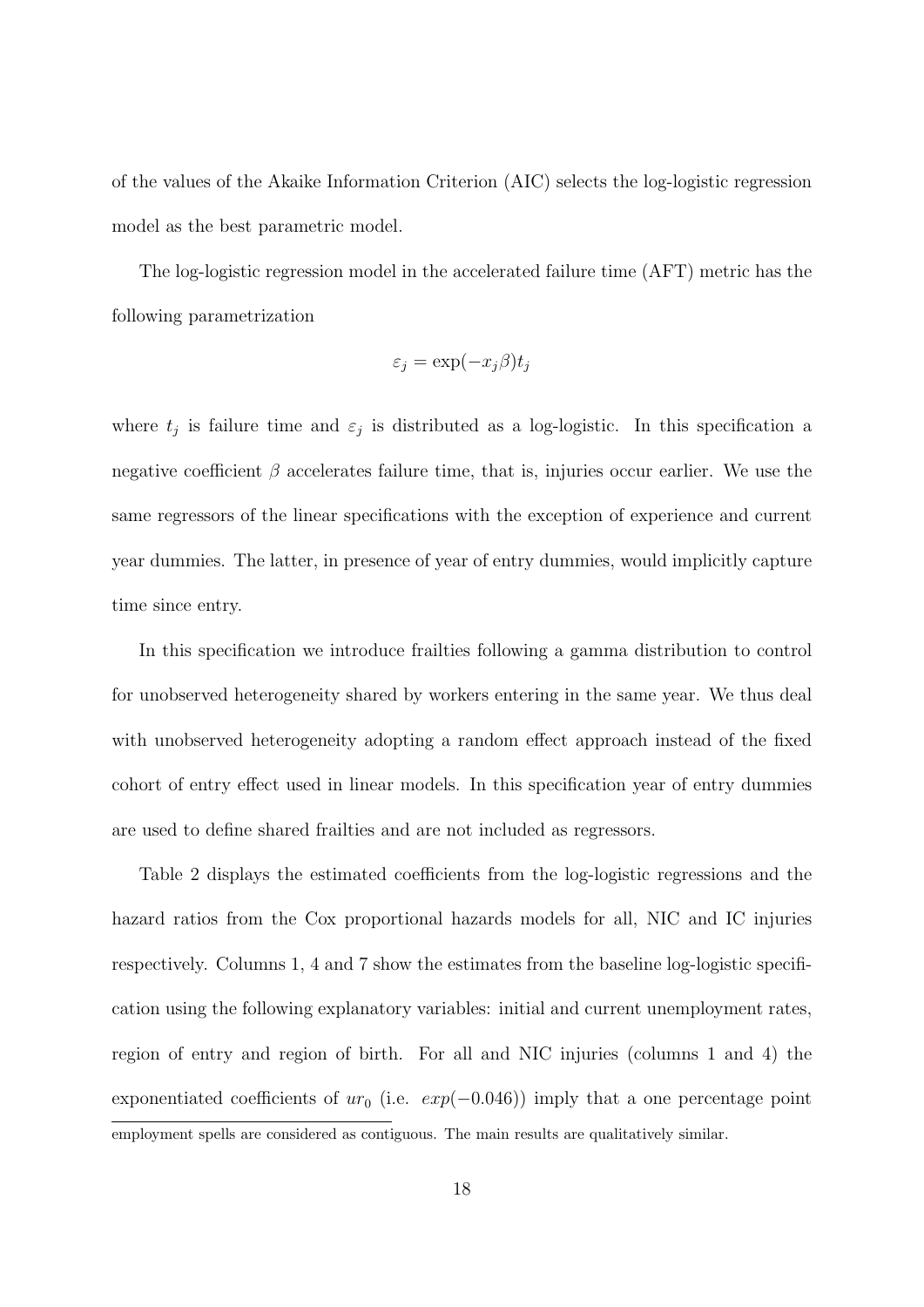increase in initial unemployment rate decreases the time up to the first injury by a factor approximately equal to 0.96. The exponentiated coefficient of unemployment at entry for IC injuries in Column 7 (i.e.  $exp(-0.089)$ ) indicates a greater reduction in survival time, by a factor equal to 0.91. The specifications including shared frailties in Columns 3, 6 and 9 yield larger coefficients for  $ur_0$  than the ones estimated in the baseline specification. These coefficients imply that a percentage point increase in  $ur_0$  reduces survival time by a factor of 0.87 and 0.86 for all (and NIC) injuries and for IC injuries, respectively. Although the (log of) theta coefficients and the likelihood ratio tests show that shared frailties are significantly different from zero, the AIC indicates that the baseline specifications, using year of entry dummies simply as regressors, are to be preferred.

Results from the Cox proportional hazard model in Columns 3, 6 and 9 indicate a similar story. A percentage point increase in the unemployment at entry increases the hazard rate of all injuries and NIC injuries by  $2\%$  (Columns 3 and 6).<sup>[13](#page-20-0)</sup> The coefficient of  $ur_0$  in Column 9 shows that a percentage point increase in initial unemployment rates implies a 7.3% reduction in the hazard rate of IC injuries. Interestingly for all injuries and NIC injuries, the use of Cox proportional hazard models, although providing qualitatively the same effect as the log-logistic regression, is rejected by the data. Tests based on Schoenfeld residuals indicate a violation of the proportionality assumption. In particular, the variable-by-variable tests reveal that the Schoenfeld residuals for the initial unemployment rate, as well as year of entry dummies, vary with time. Conversely the proportionality assumption holds for immediate care injuries indicating that unemploy-

<span id="page-20-0"></span><sup>&</sup>lt;sup>13</sup>Figure [A2](#page-43-1) in the Appendix plots the hazard rates for all injuries estimated by using the baseline log-logistic regression and the Cox Proportional hazard model at  $ur_0=8$  and  $ur_0=10$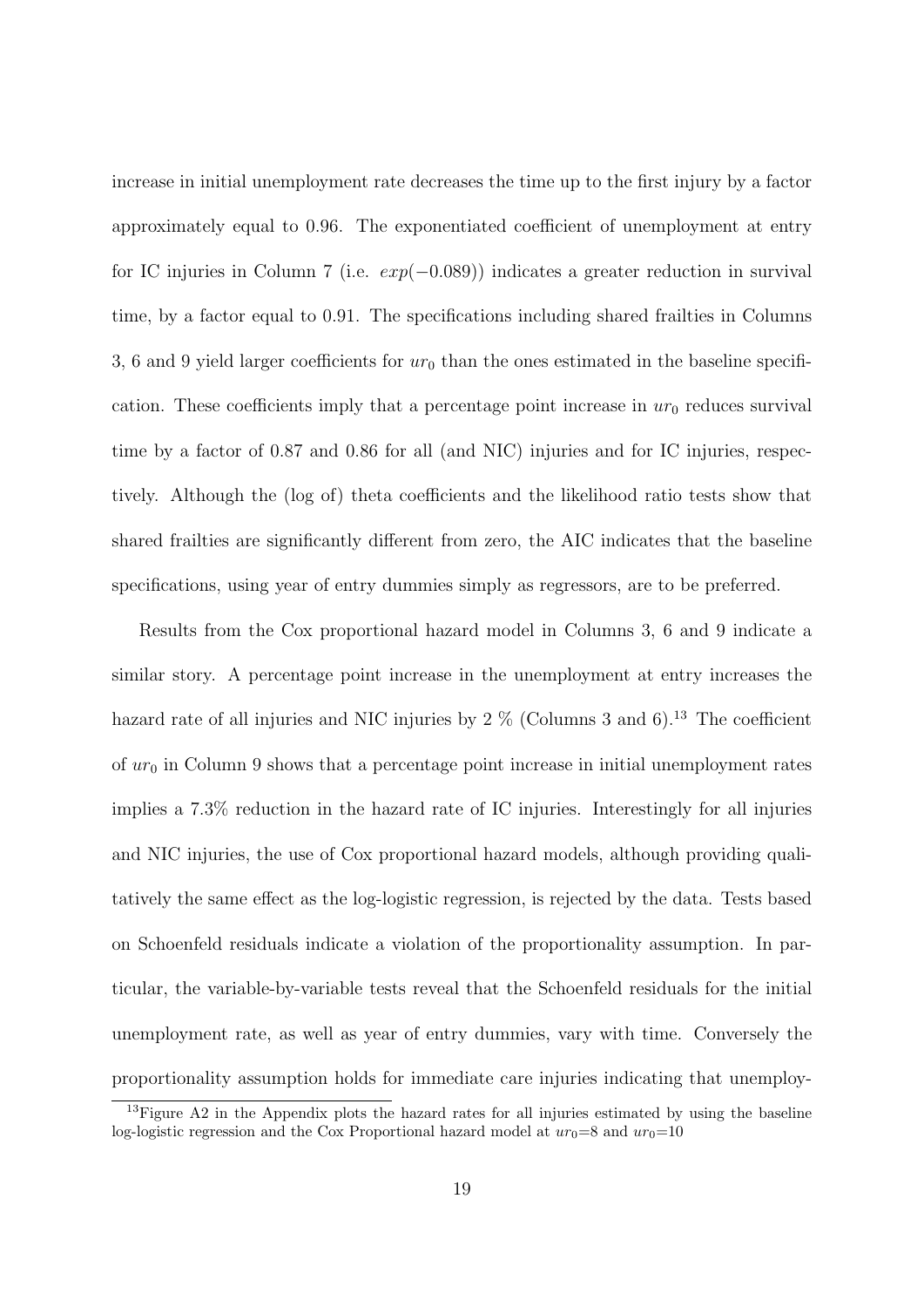ment at entry induces a permanent shift in the hazard function. It is worth noting again that current unemployment rate has a much smaller effect for IC than for NIC injuries.

### 4.5 Entry over the business cycle

The literature on wages suggests the potential endogeneity of labor market entry over the business cycle, both from the perspective of the timing of entry and of sorting into different local labor markets.

Potential entrants facing negative macroeconomic conditions could decide to wait for better opportunities, either by accumulating additional years of education or staying out of the labor force, or could be forced to anticipate the entry into the labor market if staying in education becomes economically unviable. Although the education level of entrants is not reported in the WHIP database, we can observe the age at entry, which will be increasing in education and will also reflect delayed entry due to unemployment (which is very high in the Italian context, especially in the South) or non-employment. The results of regressing the age of entry on the regional unemployment rate, region and time dummies is reported in the first column of Table [3.](#page-39-0) We estimate that one percentage point increase in the unemployment rate is associated with a tiny rise (of about 0.04) in the average age of entry, which suggests that cohorts entering the labor market during unfavorable conditions tend to be only marginally older. Although small, the effect of the unemployment rate on the age at entry may be the results of strategic educational choices. Actually, high unemployment may exert two opposite effects on the decision to stay in education: a higher unemployment probability reduces the opportunity cost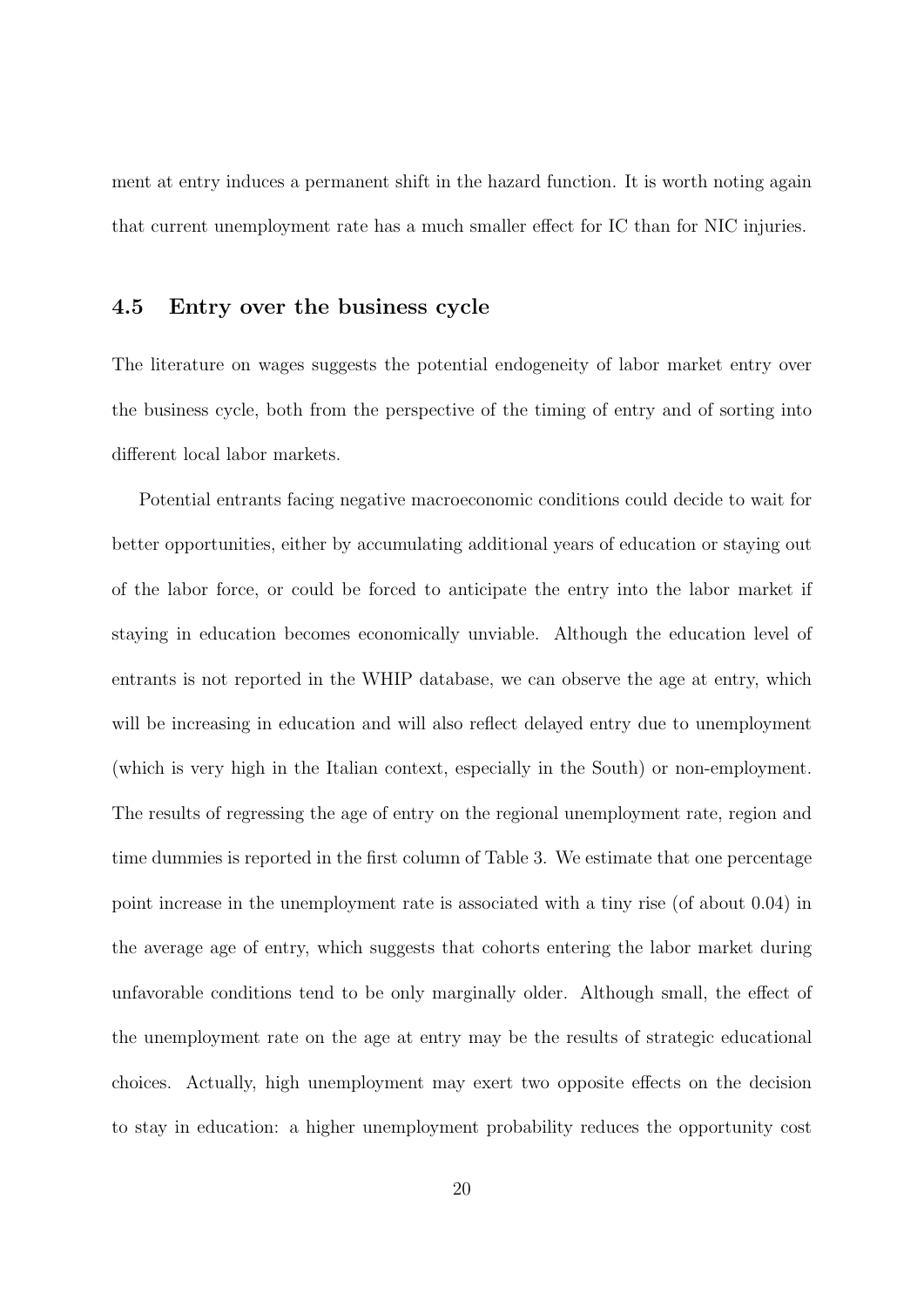of the educational investment, but at the same time reduces the returns to education. Assessing what is the balance between the two effects is therefore an empirical matter. The evidence is scant for Italy. [Di Pietro](#page-31-7) [\(2006\)](#page-31-7) found a negative relationship between regional unemployment rates and university dropout rates. However, this is on a different outcome and for a period (1987-1998) which only partially overlaps with our study and includes the worst recession (1992-1993) experienced in Italy before the current one. Closer to our study are the results of [Carmeci and Chies](#page-30-7) [\(2006\)](#page-30-7), who focus on the decision of further education at the end of compulsory education for the period 1993-1999. They find that the level of unemployment rates do influence negatively the decision to invest in further education, but the annual variation in unemployment has a negligible effect. Exploiting pooled data from the Italian Labour Force Survey, we tested the correlation between unemployment and educational choices for our specific sample and time frame. In the second and third column of Table [3,](#page-39-0) we report the results of logistic regressions in which the probability of being a high school and university student is modeled as a function of the regional unemployment rate, also conditioning on age, region and year dummies. Closer to [Carmeci and Chies](#page-30-7) [\(2006\)](#page-30-7) results, neither the probability of attending high school nor that of being a university student is found to be affected by the current economic cycle. This suggests that the slightly higher age of entrants detected during economic contractions should be imputed to episodes of unemployment/non-employment before entry rather than to further accumulation of human capital.<sup>[14](#page-22-0)</sup>

<span id="page-22-0"></span>Mobility of entrants across regional labor markets could be endogenous with respect to <sup>14</sup>Adding age at entry dummies to the specification (1) leaves the results unaltered. Results are

available upon request.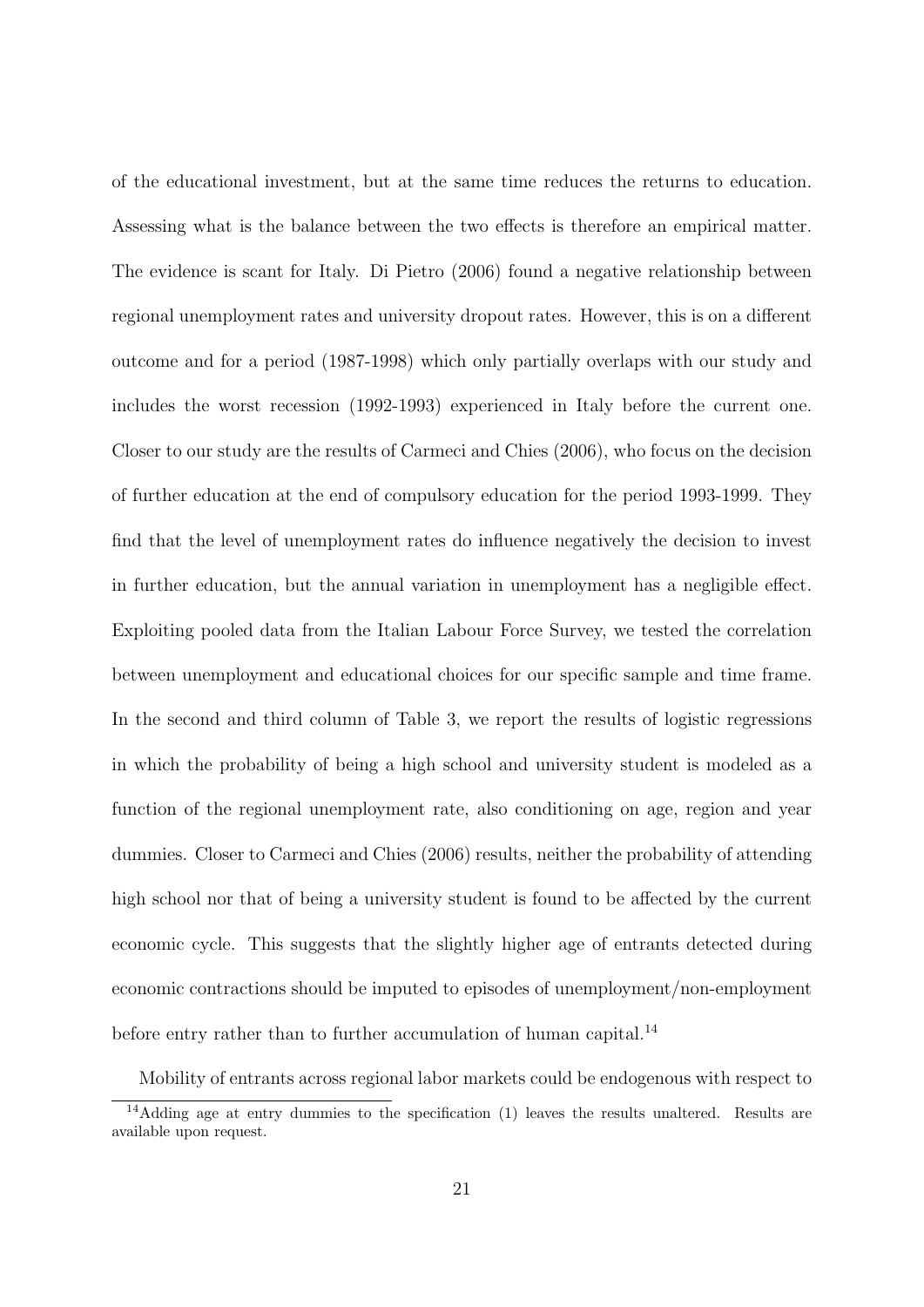the local business cycle. As shown in Table [4,](#page-39-1) this threat to identification is more relevant for entrants born in the South of Italy, where 27% of entrants start working in a region different from the region of birth. The message of these descriptive statistics is confirmed by using a logistic regression to model a dichotomous variable for entering the labor market in a region different from the region of birth as a function of the unemployment rate of the region of birth in the year of entry and year dummies. Indeed, as shown in the fourth column of Table [3,](#page-39-0) for a one point increase in the unemployment rate in the region of birth, the odds of entering in a region different from the region of birth increases approximately by a factor of 1.11. However, as shown in the fifth column of Table [3,](#page-39-0) once we introduce region of birth dummies, the economic cycle in the region of birth loses both statistical and economic significance. These results suggest that in our sample immigration decisions are related to permanent differences in job opportunities between regions, but they are not determined by the regional business cycle. Nevertheless, we also replicated the baseline analyses to check the robustness of our results, by: 1) excluding entrants in regions different from the region of birth (see Table [A5](#page-50-0) in the Appendix); 2) using all the possible interactions between the region of entry dummies and the region of birth dummies as controls (see Table [A6](#page-51-0) in the Appendix); 3) running regressions separately for entrants born in the North-Center regions and for those born in the South of Italy (see Tables [A7](#page-52-0) and [A8](#page-53-0) in the Appendix, respectively). All these robustness checks confirm the basic findings obtained in the baseline regressions.<sup>[15](#page-23-0)</sup>

<span id="page-23-0"></span><sup>15</sup>We have also tried to instrument the initial unemployment rate with the unemployment rate at the end of compulsory schooling (14 y.o.) in the place of birth. The results, which are available upon request, are qualitatively similar. However, as argued by [Brunner and Kuhn](#page-30-0) [\(2014\)](#page-30-0), it is very unlikely that this kind of instrument does not have a direct effect on our dependent variables. Indeed, we have found evidence that, after controlling for the entry unemployment rate, unemployment rate at the end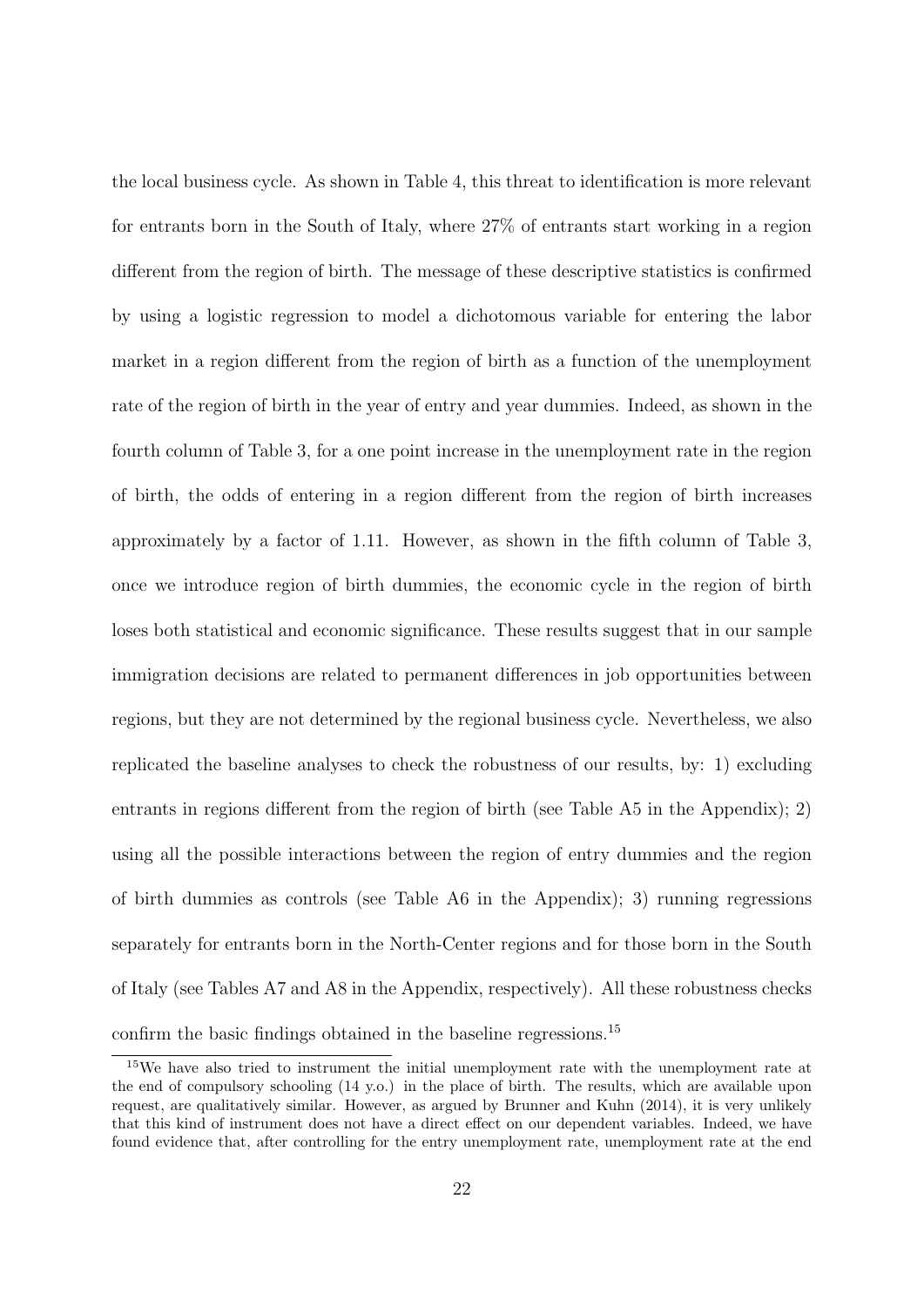### 4.6 Discussion

This section concentrates on the characteristics of jobs and firms observed along the careers of young entrants in order to investigate the mechanisms behind the persistent reduction in workplace safety and the lower wage growth estimated for entrants during unfavorable macroeconomic conditions.

The relationship between initial labor market conditions and the type of occupations and firms is analyzed using the same specification of equation (1). Estimates in Table [5](#page-40-0) indicate that entrants during recession have a constantly higher probability of working in a blue collar occupation (Column 1) and a lower probability of working in the more sheltered apprentice position (Column 2). Moreover, unfavorable starting conditions negatively affects the probability of being a white collar, but only in the medium-long run (Column 3). The estimates reported in the last two columns of Table [5](#page-40-0) indicate that there are no differences driven by initial conditions in firms' characteristics (age and size).

When we introduce initial firm attributes (sector, firm size, firm age) and type of occupation as additional controls in the main regressions, the estimated effects of the initial unemployment rate on labor market outcomes are not affected (see Table [A9](#page-54-0) in the Appendix). Moreover, results are not even altered by the inclusion of initial firm's employees growth in previous years (not shown), thus suggesting that the cyclical variation in the job-quality is not driven by different kinds of firms recruiting in different stages of the cycle. Similarly, changes in standard contractual arrangements seem not to explain cyclical variation in the job-quality. Indeed, the introduction of initial contractual

of compulsory schooling increases the age of entry, and therefore it seems to have also a direct effect on entrants' outcomes.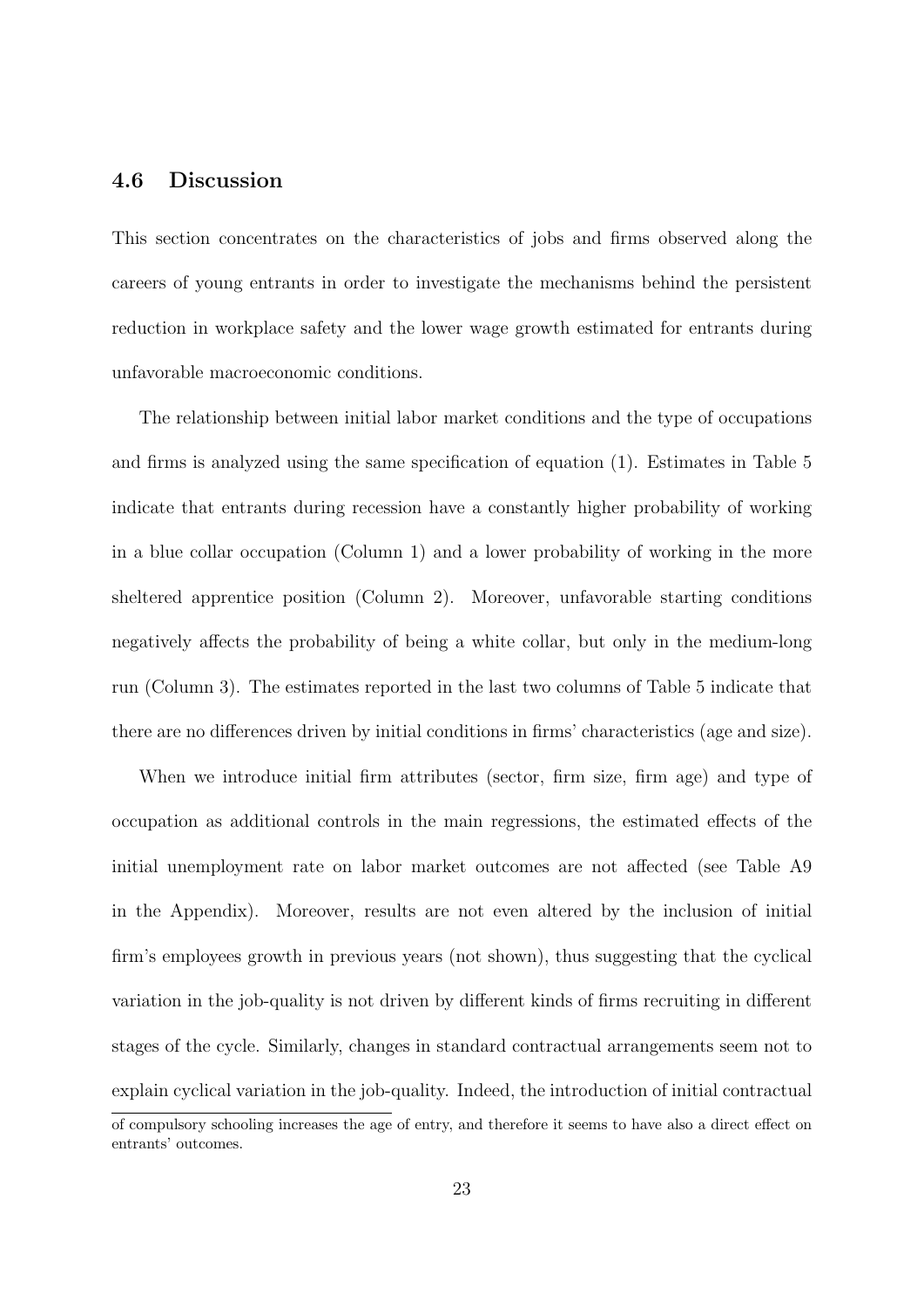code dummies as additional controls does not either affect the main results (not shown), thus confirming that formal contractual arrangements hide a considerable heterogeneity in job quality which, without the injury data, would not have been detected.

Though the nature of the data does not allow us to use firms' fixed effects to control for employers' unobserved heterogeneity,<sup>[16](#page-25-0)</sup> the above evidence tends to exclude an explanation based on compositional effects based on firm selection. We have further investigated the impact of unemployment at entry on the entire wage distribution to detect possible effects due to selection based on firms' or workers' unobserved characteristics. Figure [5](#page-41-0) displays the effect of  $ur_0$  on the percentiles of the log wage distribution in the year of entry and in the third, sixth and ninth years of experience. The black lines represent the estimated effects using only the regressors of the baseline specification and show that the initial wage premium is distributed along the entire distribution. A similar pattern is followed by the red lines that plot the estimated effect of  $ur_0$  when the regression includes additional controls for initial firm attributes (sector, average number of employees, age) and type of occupation. These results suggest that, even controlling for the characteristics of the first job and firm, the effects of  $ur_0$  are not concentrated in specific parts of the distribution and therefore they are probably not driven by the increased or decreased participation of selected groups of workers and/or employers.

Workers' mobility may help explain what drives the increase in injuries and whether such dynamics are consistent with existing theoretical models. By investigating the effect

<span id="page-25-0"></span><sup>&</sup>lt;sup>16</sup>A large share of the observations would drop out of the analysis as many firms are observed only in association to the same worker. Also remember that we cannot use workers' fixed effects because our main regressor, the initial unemployment rate, is time invariant.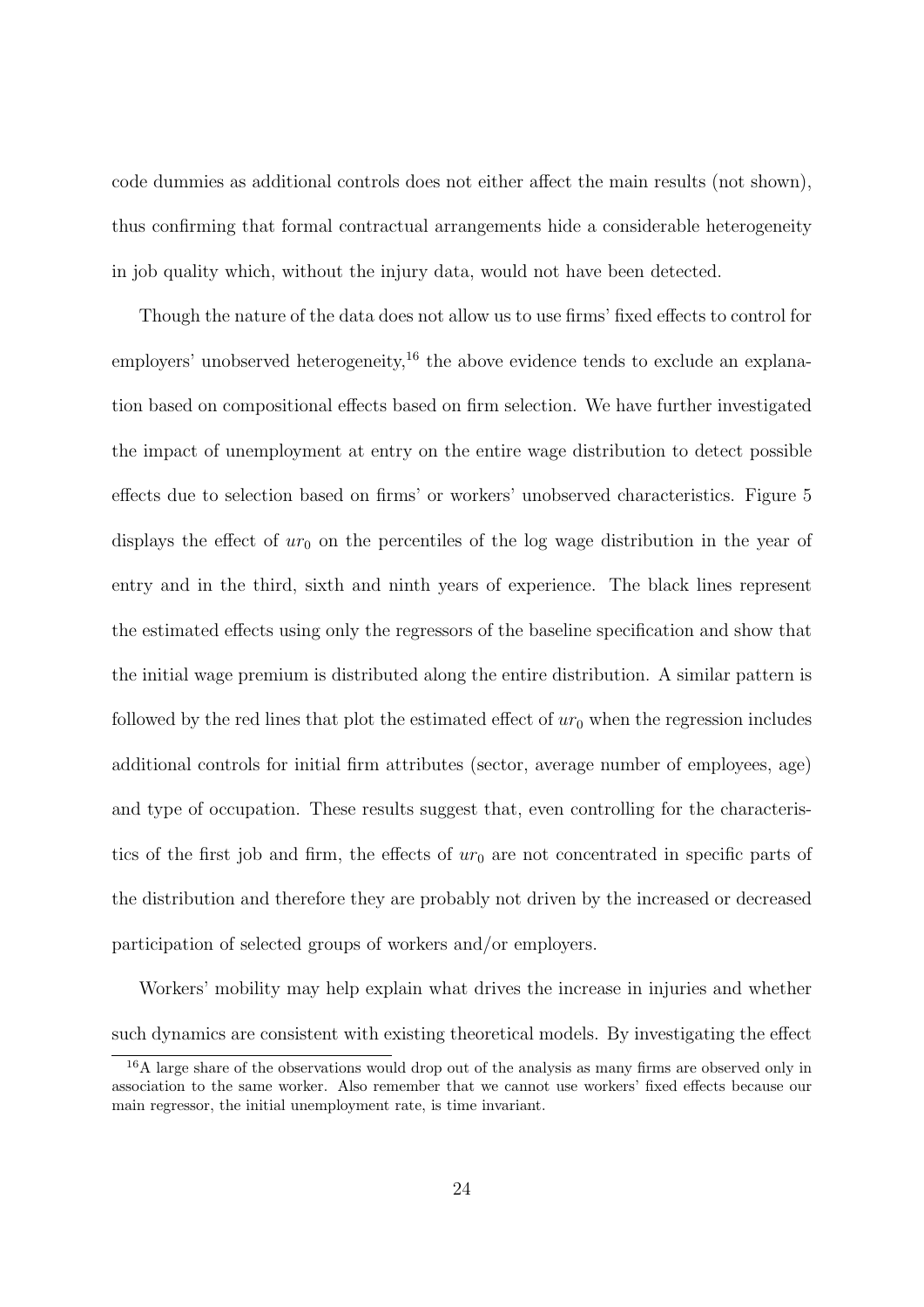of initial unemployment rate on workers' mobility we can verify whether entrants during recessions search more intensively (consistent with job-search models), accumulate lower experience or tenure. Table [6](#page-42-0) uses the data from the second year of potential experience onward<sup>[17](#page-26-0)</sup> and the same specification of equation (1) to study how the initial conditions affects the probability of being in a firm different from the entry firm (Column 1), the probability of being in a firm different from that of the previous year (Column 2), firm tenure (Column 3) and the probability of being non-employed.<sup>[18](#page-26-1)</sup> In sharp contrast with the evidence for less rigid labor markets where between firm mobility is a key ingredient for the catch-up process especially in the short-medium run (see for example [Oreopoulos](#page-32-0) [et al., 2012\)](#page-32-0), entrants during recession do not exhibit an higher probability to leave the initial firm and are marginally more mobile only in the long run (see columns 1 and 2). Indeed estimates in column 3 display a very tiny negative effects on tenure (lower for entrants in recessions) only in the long run. Column 4 shows that entrants during recession have a lower probability to be non-employed. This higher attachment to the labor market, coupled with the estimated initial wage premium,<sup>[19](#page-26-2)</sup> goes against an explanation of the losses based on the lower productivity of workers entering during recession.

Given that we do not detect lower accumulation of tenure or experience for entrants during recessions, our findings could at least in part be rationalized with the human capi-

<span id="page-26-1"></span><span id="page-26-0"></span><sup>&</sup>lt;sup>17</sup>During the year of entry the analyzed outcomes are the same for all workers.

<sup>&</sup>lt;sup>18</sup>Given the nature of the data, the non-employment status may hide a transition to open ended jobs in the public administration, which is not covered by INPS administrative archives (while temporary work is observed). However, for a young blue collar male, the probability of directly entering as a permanent worker in Italian Public Administration is negligible in those years.

<span id="page-26-2"></span><sup>19</sup>Lower unobserved skills of workers selected in risky jobs has constituted a major obstacle in the estimation of positive wage premium for risk.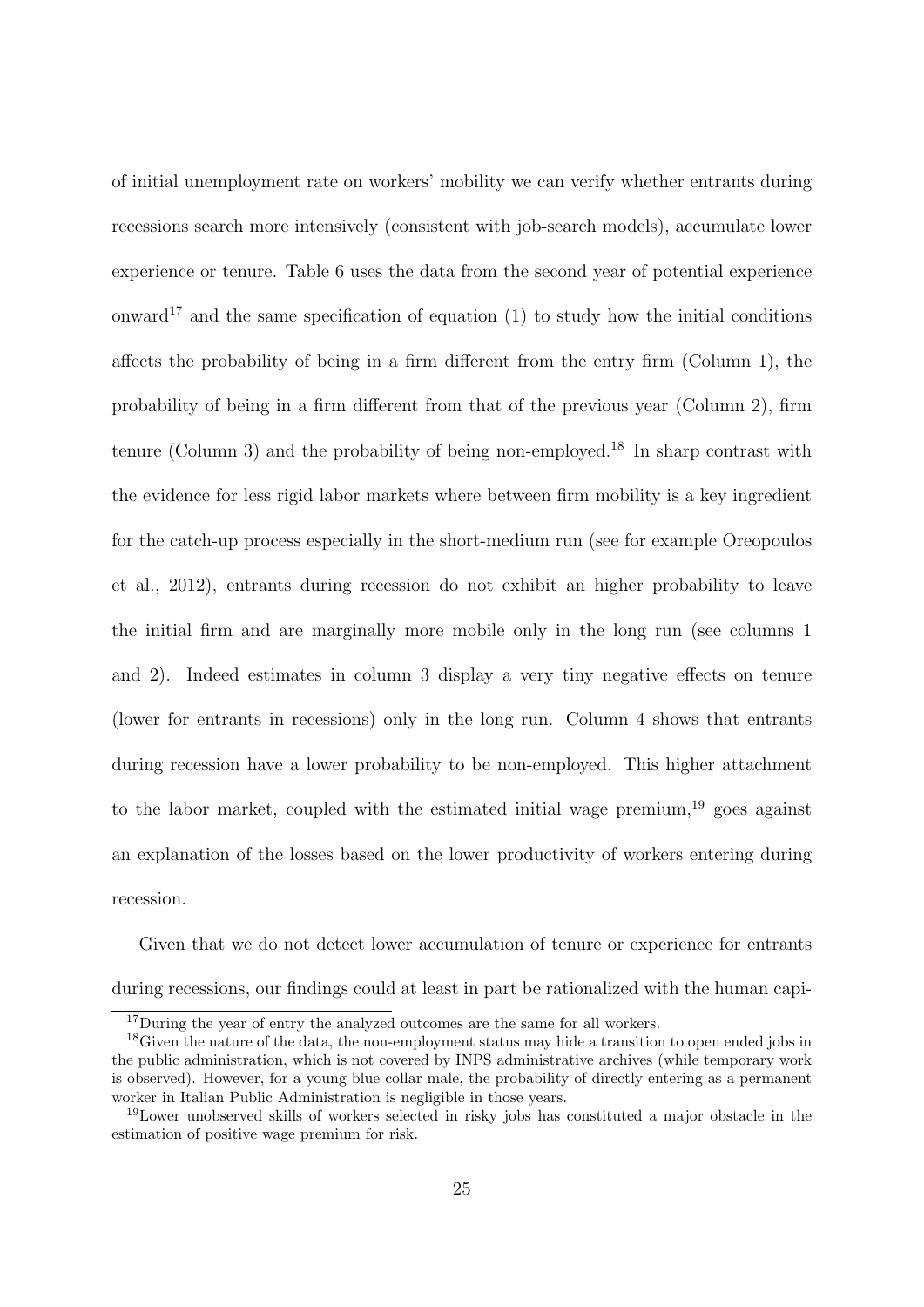tal mechanism proposed by [Gibbons and Waldman](#page-31-3) [\(2006\)](#page-31-3) which suggests that if entrants are assigned to low-quality tasks during recessions, initial conditions may have persistent effects by decreasing workers productivity. Moreover, as suggested by [Oreopoulos et al.](#page-32-0) [\(2012\)](#page-32-0), the recovery from unfavorable initial conditions may be hampered by the accumulation of specific human capital, which increases the opportunity cost to change job. In the Italian context these mechanisms may be reinforced, because for labor market entrants accumulating specific human capital may also constitute an investment to become insiders. This could explain why, unlike what is observed for other countries, entrants during unfavorable labor market conditions do not display a higher search intensity and do not catch-up as time passes by. With respect to labor markets characterized by less rigid institutional settings, their incentives to search for "better" jobs may be comparatively lower. This interpretation is also supported by the results of Table [A10,](#page-55-0) where the effects of experience and of the initial conditions are allowed to vary for employees working in a firm different from the entry firm.<sup>[20](#page-27-0)</sup> We find that movers have lower wage growth and a lower decrease of injuries with experience. The worst evolution of movers' careers could be at least in part explained by lay-offs of less productive workers. Nevertheless, further considering that the estimated effect of initial labor market conditions is the same for movers and for stayers (see Figure [A4\)](#page-45-0), our findings indicate that on average changes of employer are not associated to better labor market outcomes neither for workers starting with unfavorable conditions. To account for these patterns alone, job-search models and human capital models should feature prohibitive mobility costs

<span id="page-27-0"></span> $20$ We add the interactions of these variables with an indicator variable for working in a firm different from the initial firm.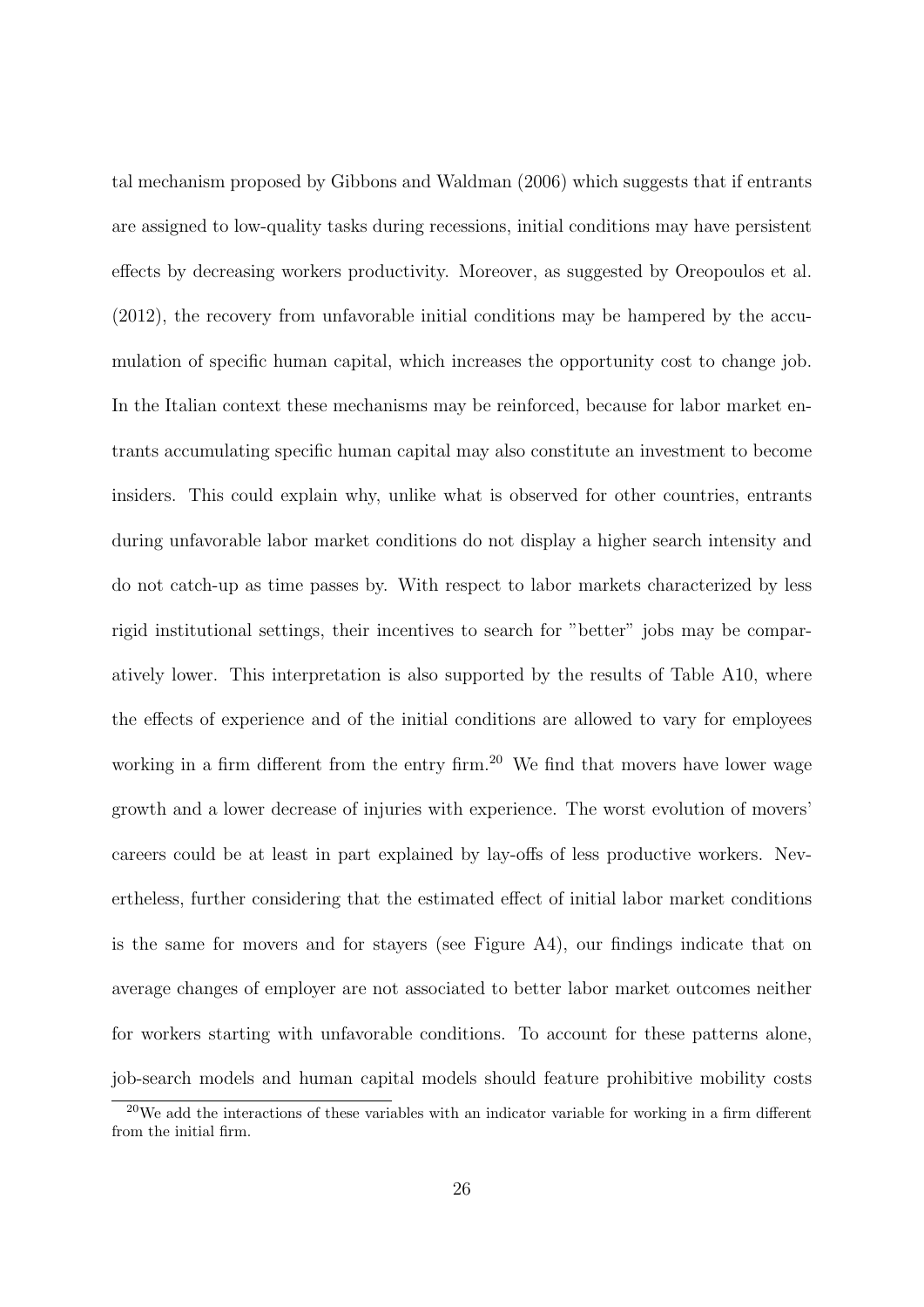and/or no benefits associated with job search.

## 5 Conclusions

This paper provides evidence on the effect of unemployment at entry on the subsequent injury hazard rates of male workers who entered the Italian labor market in 1994-2003. We interpret the permanent worsening in workplace safety and the temporary wage premium as indicative of more time spent by these cohorts in low quality jobs.

The presence of labor market rigidities and the insider-outsider dualism can amplify the negative effect of unfavorable entry conditions on the allocation and persistence of young workers in low quality jobs. The observed pattern in the reporting of less severe injuries seem to confirm that entrants may be willing to pay a price to enter during recession and may consider it as an investment to become a future insider. Such an investment, may imply a prolonged accumulation of low quality task-specific human capital (Gibbons and Waldman, 2006) which may harm worker productivity.

Our paper conveys an important message for rigid labor markets. A centralized wage setting system can certainly reduce differences in monetary remunerations among different cohorts of workers. However, it cannot prevent adjustments in other job characteristics, especially if the latter amenities are not easily measured and are less subject to bargaining and monitoring. Employers may thus overcome labor market rigidities by varying the composition and the quality of the jobs offered. This change in the mix of hazardous task may represent an important mechanism to enhance flexibility at entry in the labor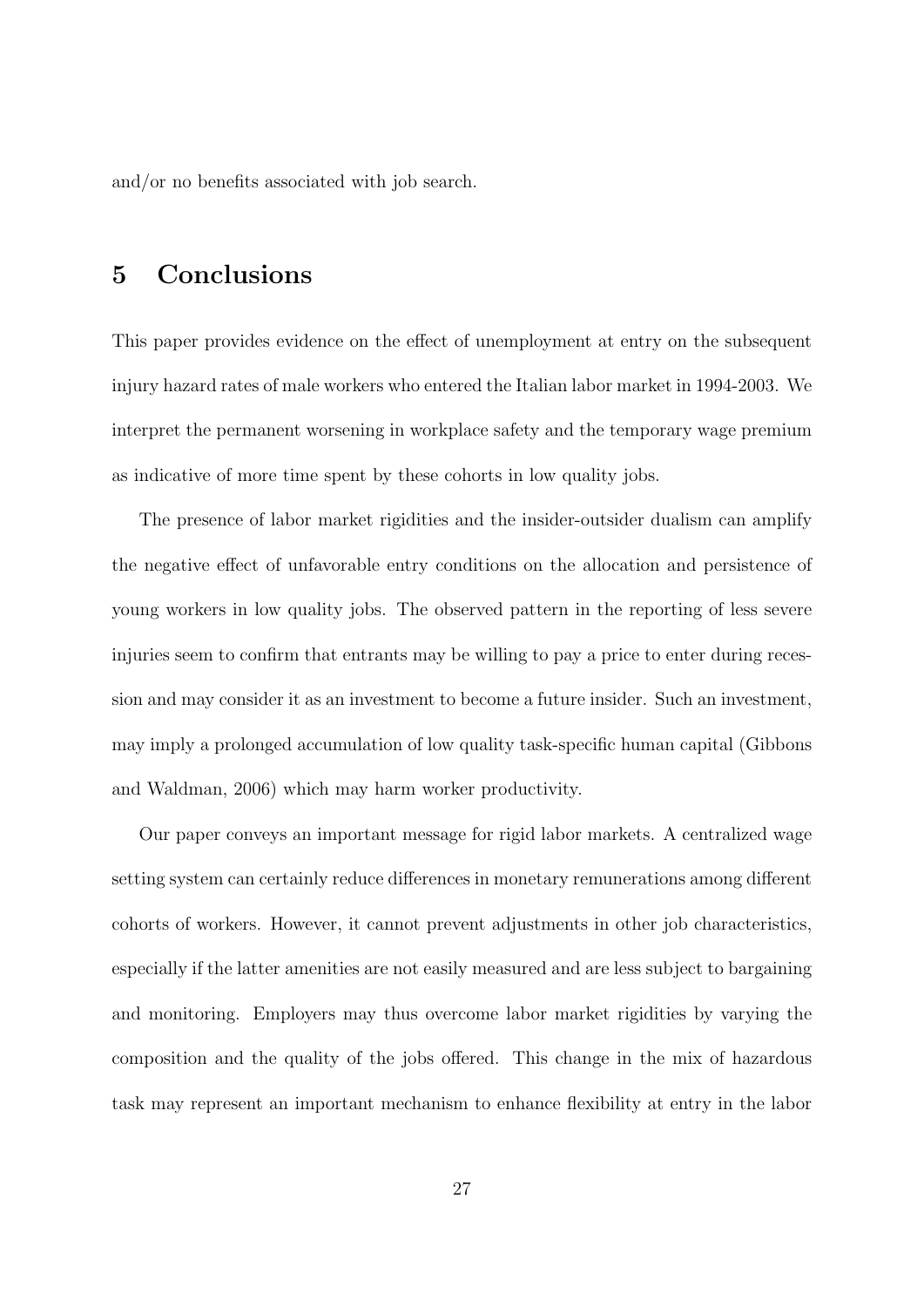market.

Our findings thus claim that the entire set of job characteristics should be considered by policy-makers when evaluating the effect of macroeconomic shocks. More attention should also be devoted to institutional rigidities which may considerably affect the dimensions along which recessions reduce job quality and create long-lasting disparities among cohorts of workers.

## References

- <span id="page-29-3"></span>George Baker, Michael Gibbs, and Bengt Holmstrom. The wage policy of a firm. The Quarterly Journal of Economics, 109(4):921–55, November 1994.
- <span id="page-29-2"></span>Paul Beaudry and John DiNardo. The effect of implicit contracts on the movement of wages over the business cycle: Evidence from micro data. Journal of Political Economy, 99(4):665–88, August 1991.
- <span id="page-29-4"></span>Antonella Bena, Massimiliano Giraudo, Roberto Leombruni, and Giuseppe Costa. A new italian surveillance system for occupational injuries: characteristics and initial results. American Journal of Industrial Medicine, 55(7):584–592, 2012.
- <span id="page-29-1"></span>Giuseppe Bertola. Microeconomic perspectives on aggregate labor markets. *Handbook of* labor economics, 3:2985–3028, 1999.
- <span id="page-29-0"></span>Fabio Berton and Pietro Garibaldi. Workers and firms sorting into temporary jobs\*. The Economic Journal, 122(562):F125–F154, 2012.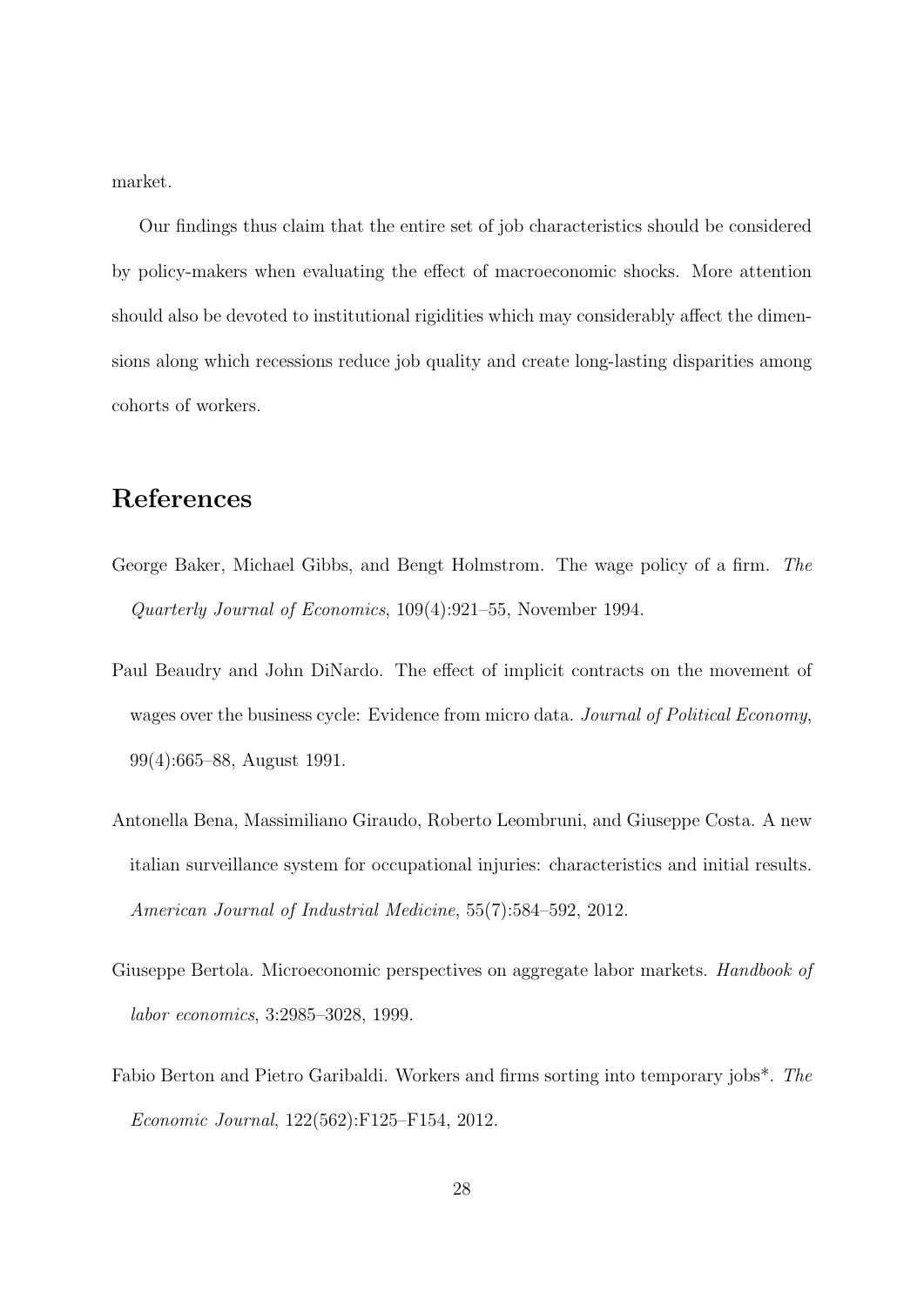- <span id="page-30-1"></span>Jan Boone and Jan C. van Ours. Are recessions good for workplace safety? Journal of Health Economics, 25(6):1069–1093, November 2006.
- <span id="page-30-2"></span>Jan Boone, Jan C. van Ours, Jean-Philippe Wuellrich, and Josef Zweimuller. Recessions are bad for workplace safety. Journal of Health Economics, 30(4):764–773, July 2011.
- <span id="page-30-0"></span>Beatrice Brunner and Andreas Kuhn. The impact of labor market entry conditions on initial job assignment and wages. Journal of Population Economics, 27(3):705–738, 2014.
- <span id="page-30-7"></span>Gaetano Carmeci and Laura Chies. Education and local labour market: The case of italy. Working Papers DiSES 86, Department of Economics and Statistics, University of Trieste, 2006.
- <span id="page-30-4"></span>Anne Case and Angus S Deaton. Broken down by work and sex: How our health declines. In Analyses in the Economics of Aging, pages 185–212. University of Chicago Press, 2005.
- <span id="page-30-6"></span>Mario Cleves, William W. Gould, Roberto G. Gutierrez, and Yulia Marchenko. An Introduction to Survival Analysis Using Stata. Number saus3 in Stata Press books. StataCorp LP, January 2010.
- <span id="page-30-5"></span>Paul J Devereux. Task assignment over the business cycle. *Journal of Labor Economics*, 18(1):98–124, January 2000.
- <span id="page-30-3"></span>Francesco Devicienti, Agata Maida, and Paolo Sestito. Downward wage rigidity in italy: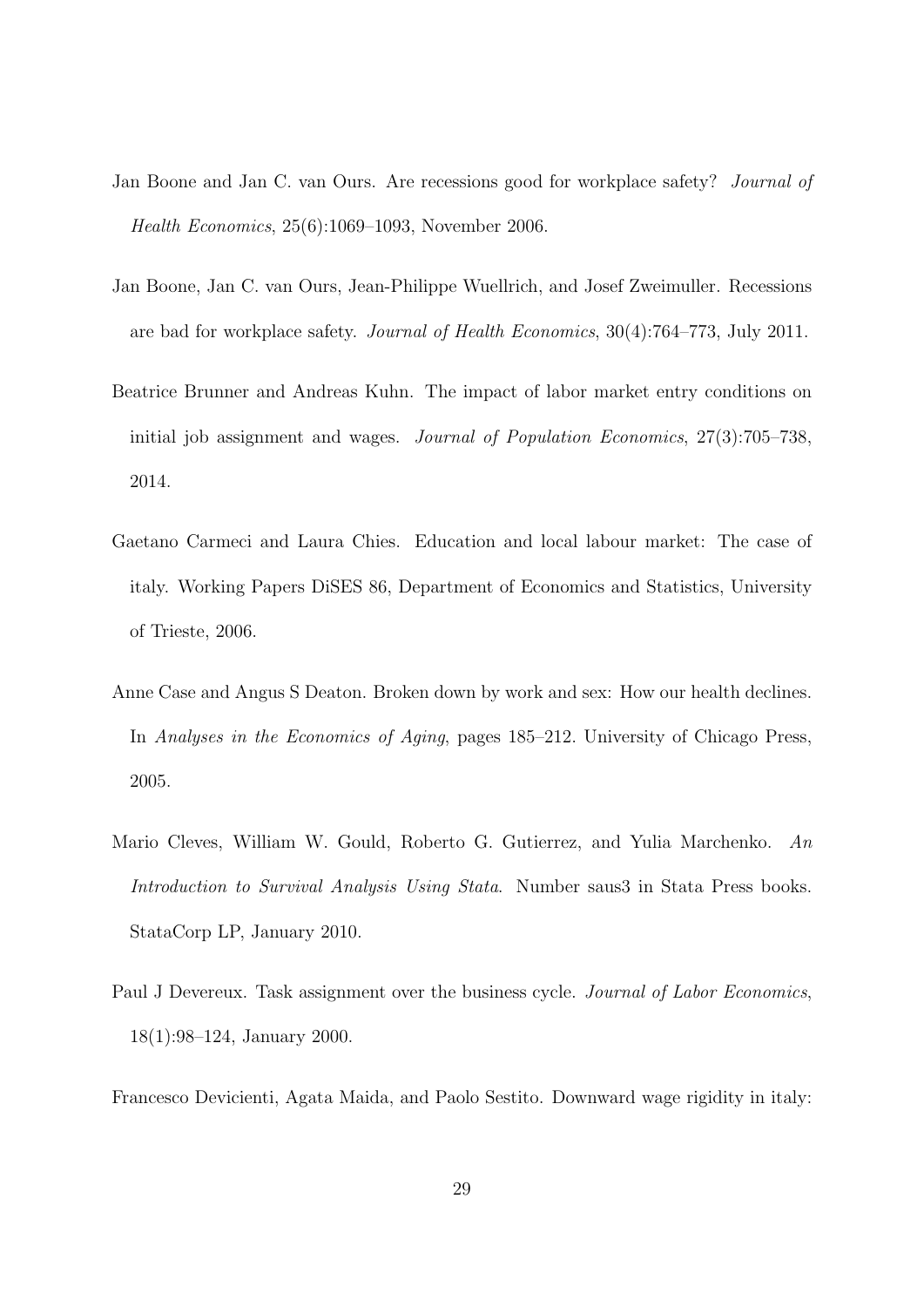Micro-based measures and implications\*. The Economic Journal, 117(524):F530–F552, 2007.

- <span id="page-31-7"></span>Giorgio Di Pietro. Regional labour market conditions and university dropout rates: Evidence from italy. Regional Studies, 40(6):617–630, 2006.
- <span id="page-31-4"></span>Jason M. Fletcher, Jody L. Sindelar, and Shintaro Yamaguchi. Cumulative effects of job characteristics on health. Health Economics, 20(5):553–570, May 2011.
- <span id="page-31-0"></span>Yuji Genda, Ayako Kondo, and Souichi Ohta. Long-term effects of a recession at labor market entry in japan and the united states. Journal of Human Resources,  $45(1)$ : 157–196, 2010.
- <span id="page-31-3"></span>Robert Gibbons and Michael Waldman. Enriching a theory of wage and promotion dynamics inside firms. Journal of Labor Economics, 24(1):59–108, January 2006.
- <span id="page-31-5"></span>Milton Harris and Bengt Holstrom. A theory of wage dynamics. Review of Economic Studies, 49(3):315–33, July 1982.
- <span id="page-31-1"></span>Lisa B. Kahn. The long-term labor market consequences of graduating from college in a bad economy. Labour Economics, 17(2):303–316, April 2010.
- <span id="page-31-2"></span>Illoong Kwon, Eva Meyersson Milgrom, and Seiwoon Hwang. Cohort effects in promotions and wages: Evidence from sweden and the united states. Journal of Human Resources, 45(3), 2010.
- <span id="page-31-6"></span>Roberto Leombruni, Tiziano Razzolini, and Francesco Serti. The pecuniary and non-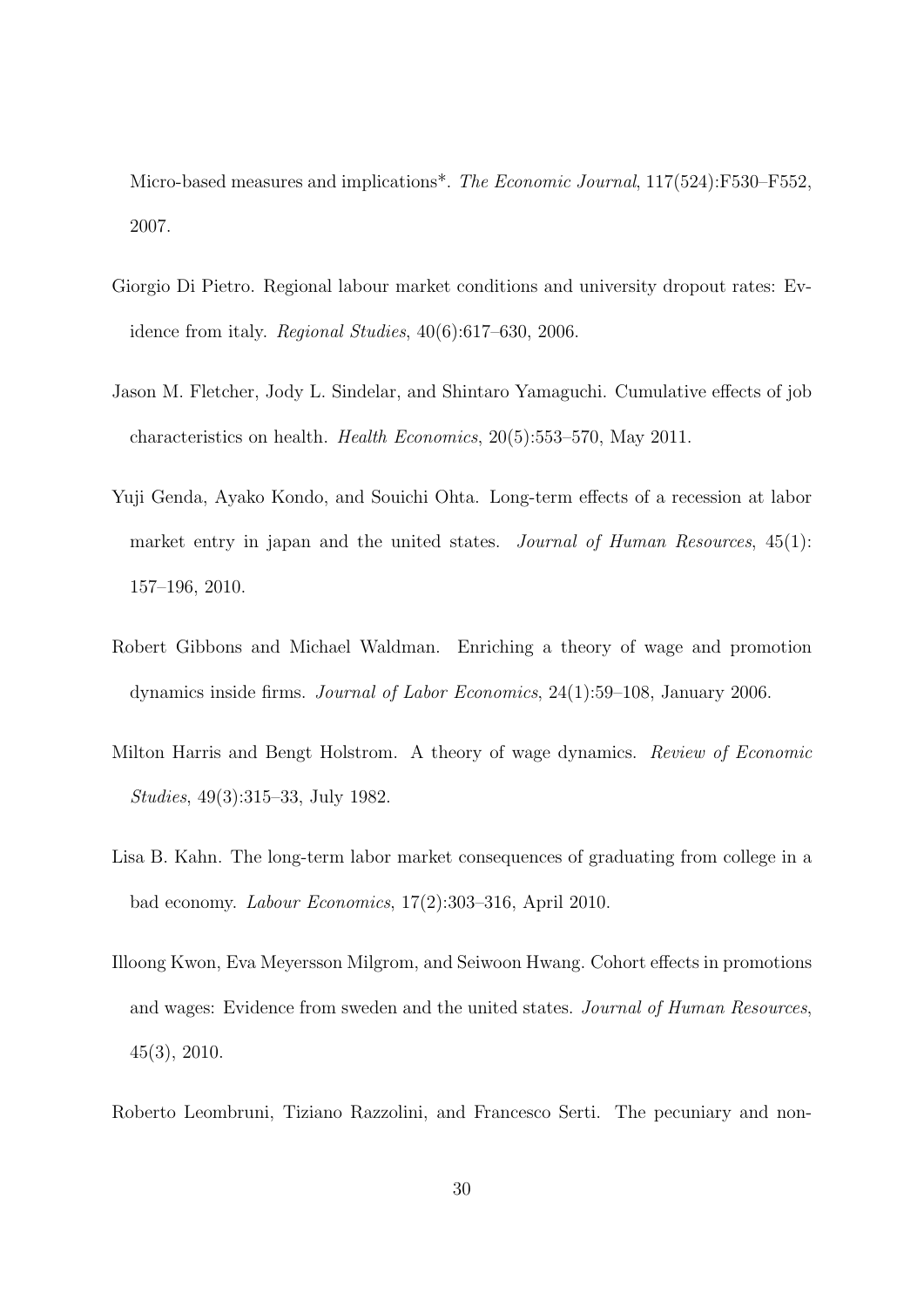pecuniary costs of job displacement. the risky job of being back to work. European Economic Review, 61(0):205 – 216, 2013.

- <span id="page-32-2"></span>Assar Lindbeck and Dennis J Snower. Insiders versus outsiders. Journal of Economic Perspectives, pages 165–188, 2001.
- <span id="page-32-6"></span>Hani Mansour. The career effects of graduating from college in a bad economy: The role of workersˆa ability. University of Colorado Denver unpublished manuscript, 2009.
- <span id="page-32-5"></span><span id="page-32-4"></span>OECD. Employment outlook, 1999.
- <span id="page-32-0"></span>OECD. Employment outlook, 2004.
- Philip Oreopoulos, Till von Wachter, and Andrew Heisz. The short-and long-term career effects of graduating in a recession. American Economic Journal: Applied Economics, 4(1):1–29, 2012.
- <span id="page-32-1"></span>Paul Oyer. Initial labor market conditions and long-term outcomes for economists. Journal of Economic Perspectives, 20(3):143–160, Summer 2006.
- <span id="page-32-3"></span>Oddbjørn Raaum and Knut Røed. Do business cycle conditions at the time of labor market entry affect future employment prospects? The Review of Economics and Statistics, 88(2):193–210, 2006.
- <span id="page-32-7"></span>Carl Shapiro and Joseph E. Stiglitz. Equilibrium unemployment as a worker discipline device. The American Economic Review, 74(3):433–444, June 1984.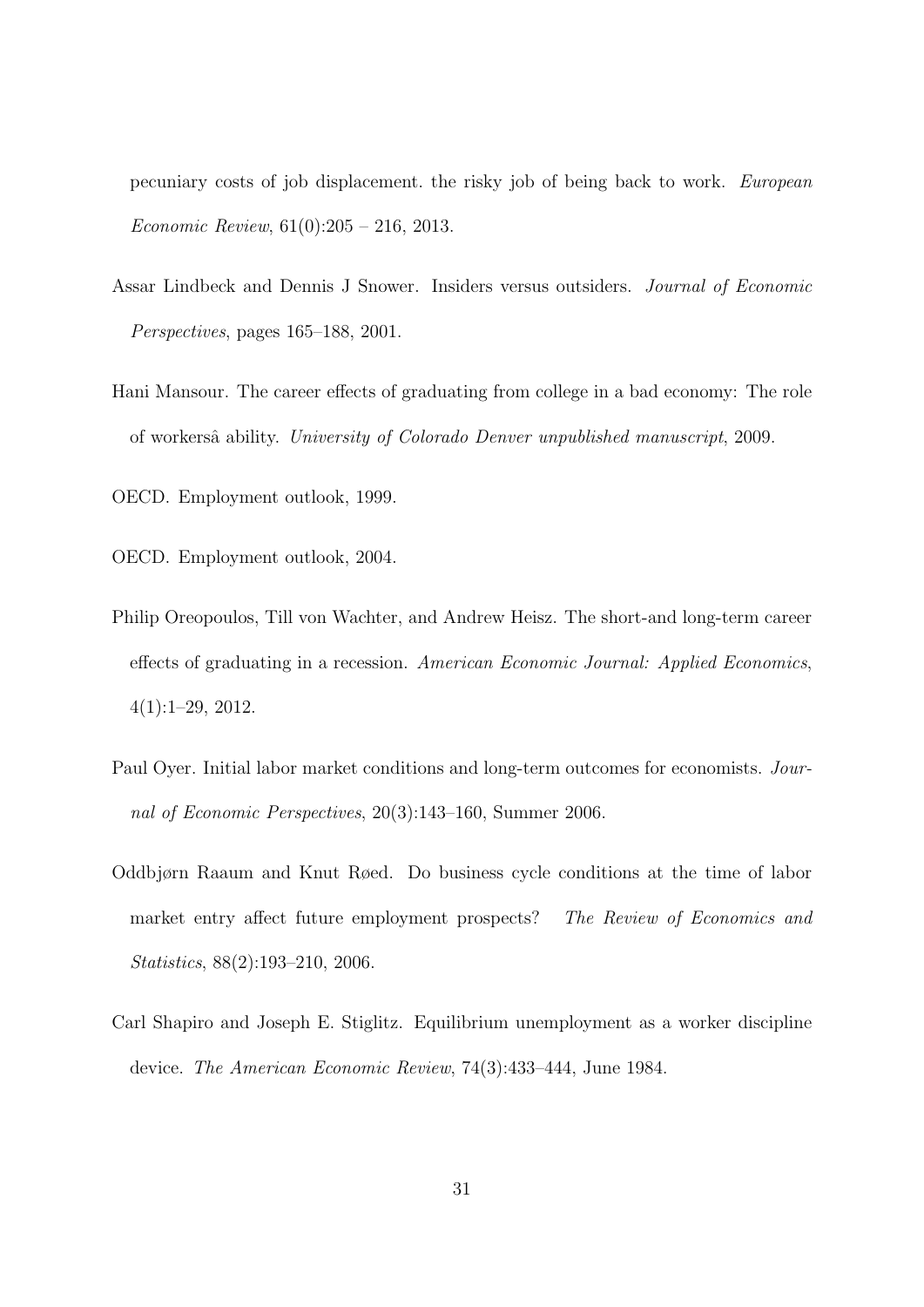- <span id="page-33-0"></span>Jody L. Sindelar, Jason Fletcher, Tracy Falba, Patricia Keenan, and William T. Gallo. Impact of first occupation on health at older ages. NBER Working Papers 13715, National Bureau of Economic Research, Inc, December 2007.
- <span id="page-33-1"></span>Gary Solon, Warren Whatley, and Ann Huff Stevens. Wage changes and intrafirm job mobility over the business cycle: Two case studies. Industrial and Labor Relations Review, 50(3):402–415, April 1997.

<span id="page-33-2"></span>

Figure 1: National and regional unemployment rates, 1994-2003.

Source ISTAT.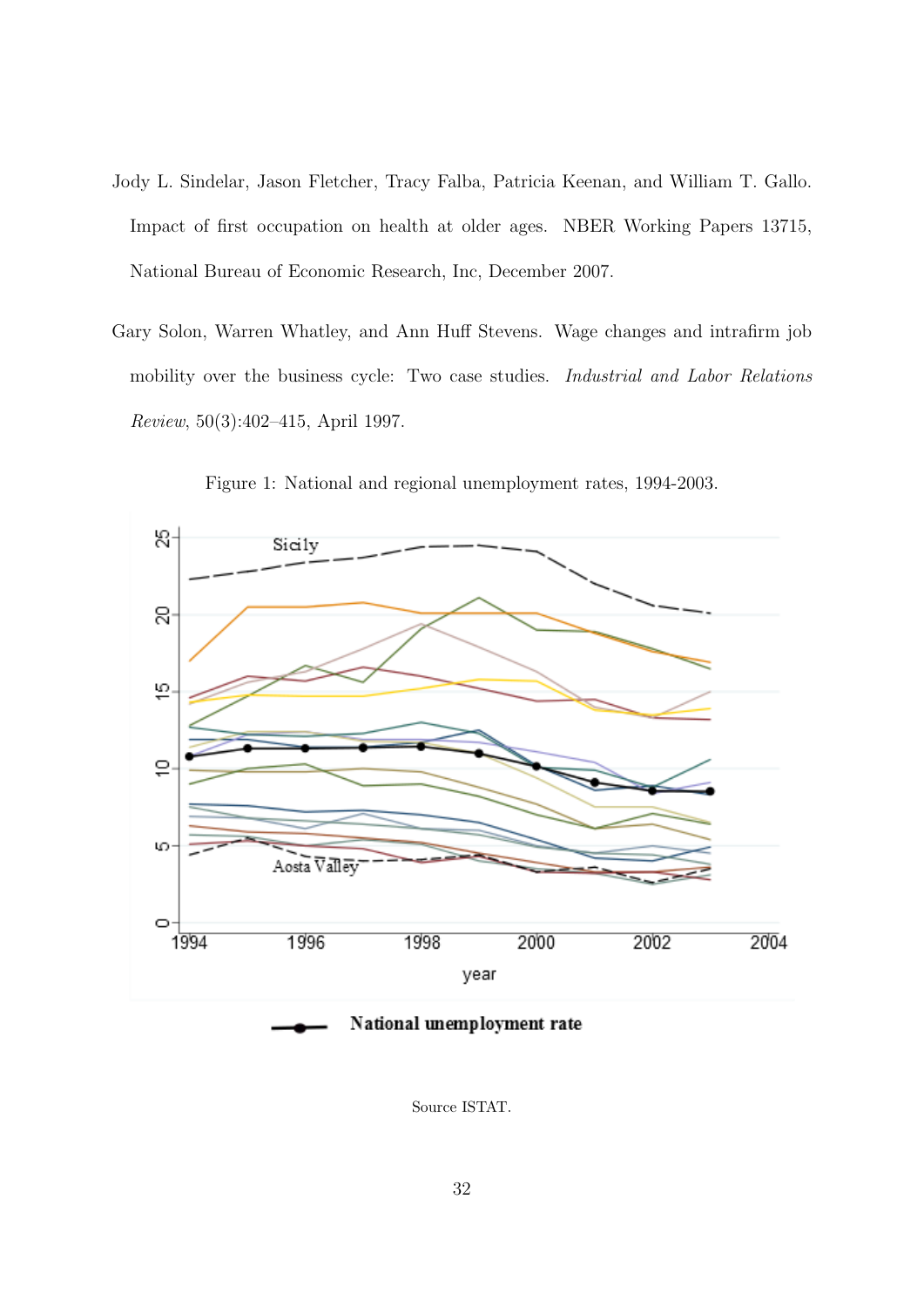<span id="page-34-0"></span>

Figure 2: Residual unemployment rates, 1994-2003.

The lines represent the region-specific residuals from a regression of regional unemployment rate on year and region dummies.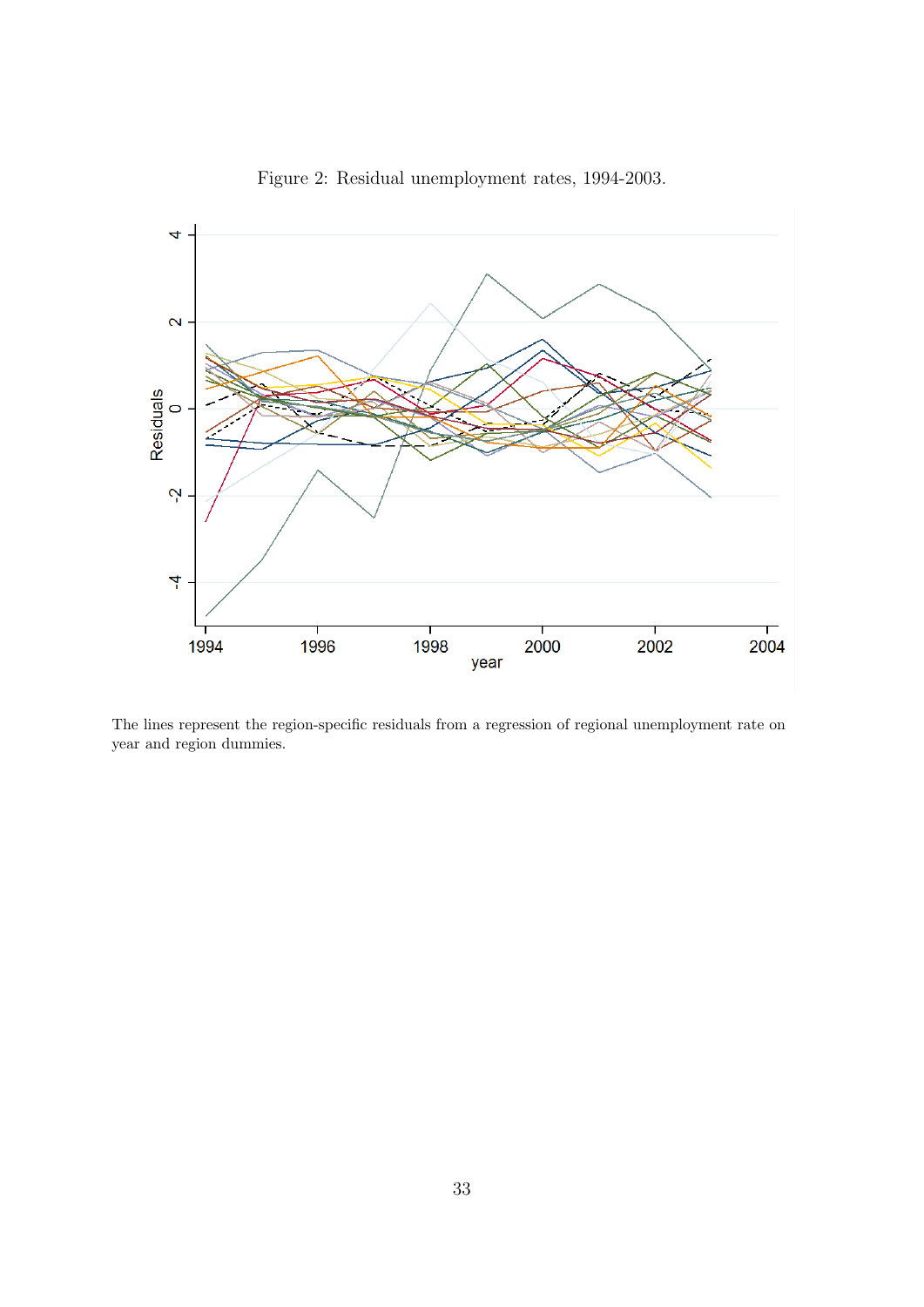

<span id="page-35-0"></span>Figure 3: Effect of  $ur_0$  on log wages, wage index, log annual earnings and log weeks worked

Note: The solid line represents the effect of  $ur_0$  by year of experience. The dotted lines show the 95% confidence intervals.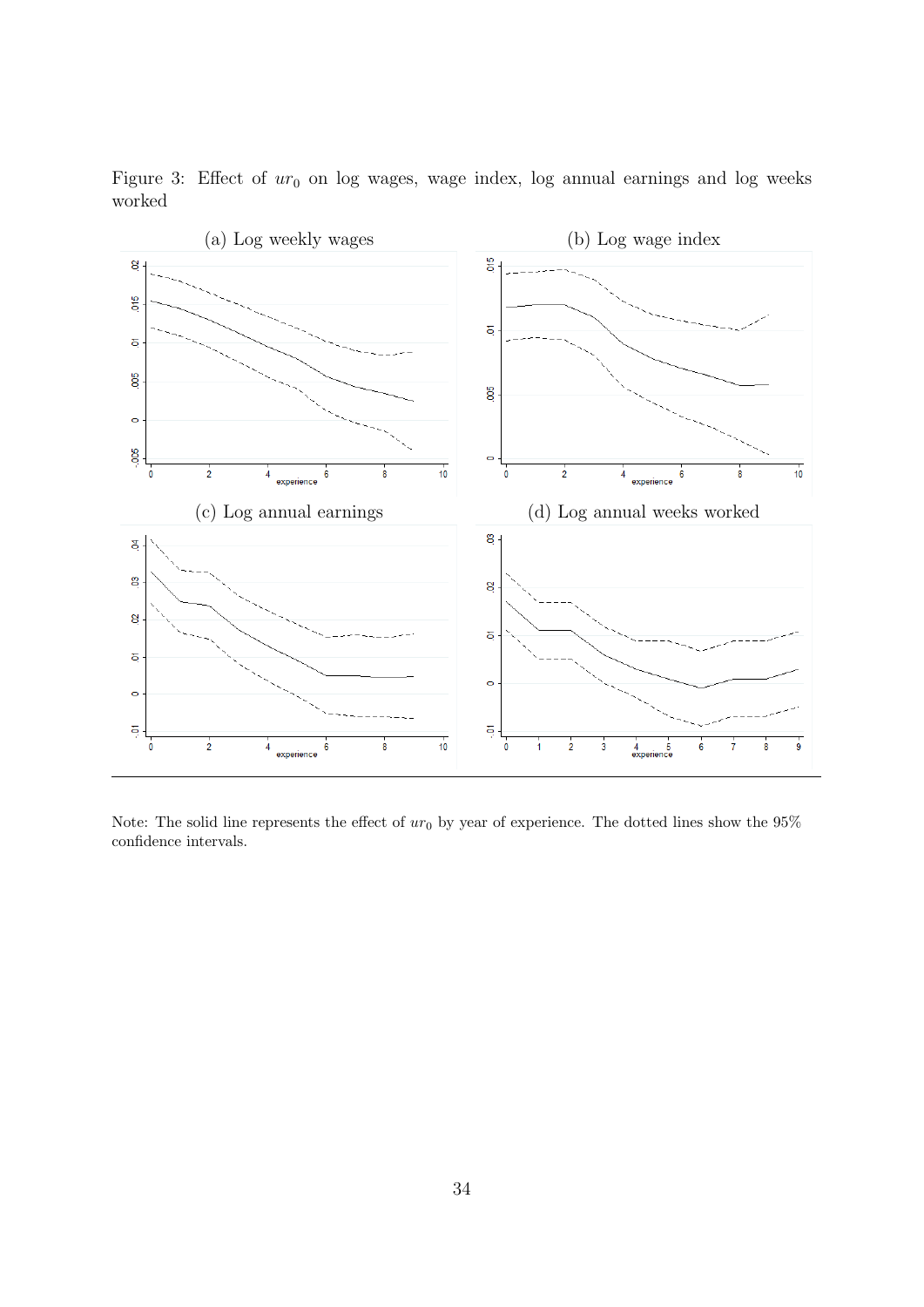<span id="page-36-0"></span>

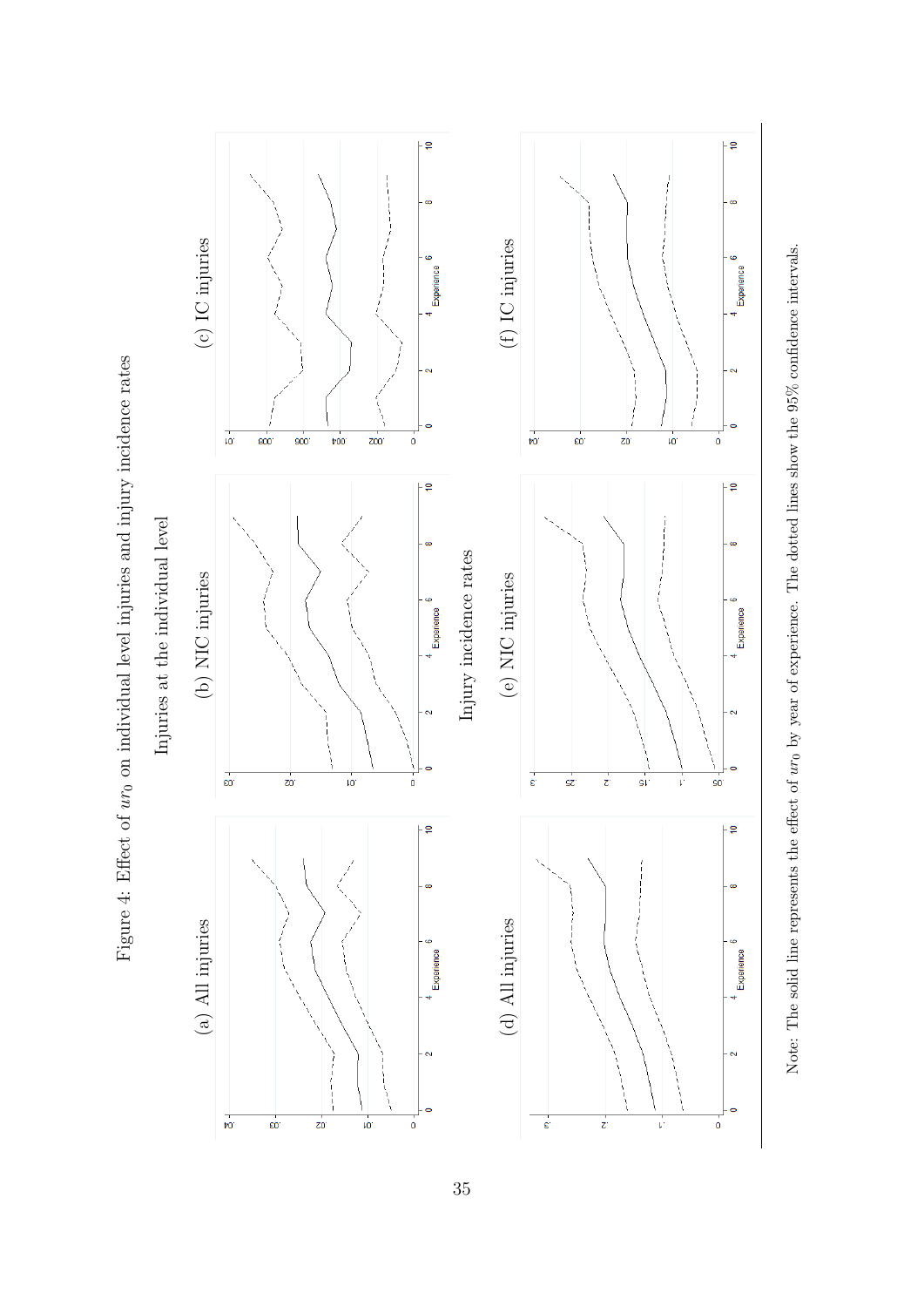<span id="page-37-0"></span>

|                                                                                                   | 1994                                                                                                                                                                                                                                                                                                | 1995                                                                                                                                                                       | 1996          | 1997                                                                        | 1998  | 1999                                                                                                                                                                                                                                                                                                | $\approx$                                                                                                                                                                                                                                                                                             | 2001                                                                                                                                                                                                                                                                                                                                                                                                           |                                                                                                                                                                                                                                                                                                     |                                                                                                                                                                                                                                                                                                     | <b>Total</b>                                                                                                                                                                                                   |
|---------------------------------------------------------------------------------------------------|-----------------------------------------------------------------------------------------------------------------------------------------------------------------------------------------------------------------------------------------------------------------------------------------------------|----------------------------------------------------------------------------------------------------------------------------------------------------------------------------|---------------|-----------------------------------------------------------------------------|-------|-----------------------------------------------------------------------------------------------------------------------------------------------------------------------------------------------------------------------------------------------------------------------------------------------------|-------------------------------------------------------------------------------------------------------------------------------------------------------------------------------------------------------------------------------------------------------------------------------------------------------|----------------------------------------------------------------------------------------------------------------------------------------------------------------------------------------------------------------------------------------------------------------------------------------------------------------------------------------------------------------------------------------------------------------|-----------------------------------------------------------------------------------------------------------------------------------------------------------------------------------------------------------------------------------------------------------------------------------------------------|-----------------------------------------------------------------------------------------------------------------------------------------------------------------------------------------------------------------------------------------------------------------------------------------------------|----------------------------------------------------------------------------------------------------------------------------------------------------------------------------------------------------------------|
| age                                                                                               | 18.95                                                                                                                                                                                                                                                                                               |                                                                                                                                                                            | 19.36         | 19.42                                                                       |       | 19.59                                                                                                                                                                                                                                                                                               |                                                                                                                                                                                                                                                                                                       |                                                                                                                                                                                                                                                                                                                                                                                                                | 19.49                                                                                                                                                                                                                                                                                               |                                                                                                                                                                                                                                                                                                     |                                                                                                                                                                                                                |
| in manufact<br>enter                                                                              |                                                                                                                                                                                                                                                                                                     |                                                                                                                                                                            |               |                                                                             |       |                                                                                                                                                                                                                                                                                                     |                                                                                                                                                                                                                                                                                                       |                                                                                                                                                                                                                                                                                                                                                                                                                |                                                                                                                                                                                                                                                                                                     |                                                                                                                                                                                                                                                                                                     |                                                                                                                                                                                                                |
| enter in services                                                                                 |                                                                                                                                                                                                                                                                                                     |                                                                                                                                                                            |               |                                                                             |       |                                                                                                                                                                                                                                                                                                     |                                                                                                                                                                                                                                                                                                       |                                                                                                                                                                                                                                                                                                                                                                                                                |                                                                                                                                                                                                                                                                                                     |                                                                                                                                                                                                                                                                                                     |                                                                                                                                                                                                                |
| blue collar $\&$ appren                                                                           |                                                                                                                                                                                                                                                                                                     |                                                                                                                                                                            |               |                                                                             |       |                                                                                                                                                                                                                                                                                                     |                                                                                                                                                                                                                                                                                                       |                                                                                                                                                                                                                                                                                                                                                                                                                |                                                                                                                                                                                                                                                                                                     |                                                                                                                                                                                                                                                                                                     |                                                                                                                                                                                                                |
| in North<br>born                                                                                  |                                                                                                                                                                                                                                                                                                     |                                                                                                                                                                            |               |                                                                             |       |                                                                                                                                                                                                                                                                                                     |                                                                                                                                                                                                                                                                                                       |                                                                                                                                                                                                                                                                                                                                                                                                                |                                                                                                                                                                                                                                                                                                     |                                                                                                                                                                                                                                                                                                     |                                                                                                                                                                                                                |
| in North<br>enter                                                                                 |                                                                                                                                                                                                                                                                                                     |                                                                                                                                                                            |               |                                                                             |       |                                                                                                                                                                                                                                                                                                     |                                                                                                                                                                                                                                                                                                       |                                                                                                                                                                                                                                                                                                                                                                                                                |                                                                                                                                                                                                                                                                                                     |                                                                                                                                                                                                                                                                                                     |                                                                                                                                                                                                                |
| Center<br>born                                                                                    |                                                                                                                                                                                                                                                                                                     |                                                                                                                                                                            |               |                                                                             |       |                                                                                                                                                                                                                                                                                                     |                                                                                                                                                                                                                                                                                                       |                                                                                                                                                                                                                                                                                                                                                                                                                |                                                                                                                                                                                                                                                                                                     |                                                                                                                                                                                                                                                                                                     |                                                                                                                                                                                                                |
| enter in Center                                                                                   | $\begin{array}{l} 0.613 \\ 0.387 \\ 0.885 \\ 0.241 \\ 0.277 \\ 0.278 \\ 0.278 \\ 0.278 \\ 0.278 \\ 0.278 \\ 0.334 \\ 0.337 \\ 0.377 \\ 0.377 \\ 0.377 \\ 0.377 \\ 0.378 \\ 0.301 \\ 0.301 \\ 0.301 \\ 0.301 \\ 0.301 \\ 0.301 \\ 0.301 \\ 0.301 \\ 0.301 \\ 0.301 \\ 0.301 \\ 0.301 \\ 0.301 \\ 0.$ | $\begin{array}{l} 19.12 \\ 0.630 \\ 0.370 \\ 0.887 \\ 0.417 \\ 0.510 \\ 0.235 \\ 0.286 \\ 0.288 \\ 0.2445 \\ 0.390 \\ 0.3042 \\ 0.300 \\ 0.3042 \\ 0.30542 \\ \end{array}$ |               | 0.519<br>0.485<br>0.6855<br>0.61476<br>0.375<br>0.6237<br>0.37787<br>0.6187 |       | $\begin{array}{l} 0.480 \\ 0.520 \\ 0.391 \\ 0.397 \\ 0.439 \\ 0.224 \\ 0.599 \\ 0.234 \\ 0.374 \\ 0.579 \\ 0.374 \\ 0.374 \\ 0.374 \\ 0.374 \\ 0.374 \\ 0.374 \\ 0.374 \\ 0.374 \\ 0.374 \\ 0.374 \\ 0.374 \\ 0.374 \\ 0.374 \\ 0.374 \\ 0.374 \\ 0.374 \\ 0.374 \\ 0.374 \\ 0.374 \\ 0.374 \\ 0.$ | $\begin{array}{l} 19.66 \\ 19.43 \\ 0.548 \\ 0.383 \\ 0.37 \\ 0.384 \\ 0.37 \\ 0.37 \\ 0.39 \\ 0.339 \\ 0.333 \\ 0.333 \\ 0.333 \\ 0.333 \\ 0.333 \\ 0.333 \\ 0.333 \\ 0.333 \\ 0.333 \\ 0.333 \\ 0.333 \\ 0.333 \\ 0.333 \\ 0.333 \\ 0.333 \\ 0.333 \\ 0.333 \\ 0.333 \\ 0.333 \\ 0.333 \\ 0.333 \\$ | $\begin{array}{l} \n\boxed{19.51} \n\hline\n19.408 \n\end{array} \n\begin{array}{l} \n0.408 \n\end{array} \n\begin{array}{l} \n0.592 \n\end{array} \n\begin{array}{l} \n0.408 \n\end{array} \n\begin{array}{l} \n0.592 \n\end{array} \n\end{array} \n\begin{array}{l} \n0.593 \n\end{array} \n\begin{array}{l} \n0.595 \n\end{array} \n\begin{array}{l} \n0.595 \n\end{array} \n\end{array} \n\begin{array}{l$ | $\begin{array}{l} 0.386 \\ 0.614 \\ 0.613 \\ 0.635 \\ 0.354 \\ 0.212 \\ 0.226 \\ 0.238 \\ 0.243 \\ 0.250 \\ 0.250 \\ 0.250 \\ 0.250 \\ 0.250 \\ 0.250 \\ 0.250 \\ 0.250 \\ 0.250 \\ 0.250 \\ 0.250 \\ 0.250 \\ 0.250 \\ 0.250 \\ 0.250 \\ 0.250 \\ 0.250 \\ 0.250 \\ 0.250 \\ 0.250 \\ 0.250 \\ 0.$ | $\begin{array}{l} 19.50 \\ 0.367 \\ 0.633 \\ 0.634 \\ 0.634 \\ 0.376 \\ 0.388 \\ 0.318 \\ 0.339 \\ 0.343 \\ 0.358 \\ 0.339 \\ 0.339 \\ 0.339 \\ 0.339 \\ 0.339 \\ 0.339 \\ 0.339 \\ 0.339 \\ 0.339 \\ 0.339 \\ 0.339 \\ 0.339 \\ 0.339 \\ 0.339 \\ 0.339 \\ 0.339 \\ 0.339 \\ 0.339 \\ 0.339 \\ 0.$ | $\begin{array}{l} 0.502 \\ 0.498 \\ 0.821 \\ 0.493 \\ 0.449 \\ 0.230 \\ 0.268 \\ 0.282 \\ 0.238 \\ 0.282 \\ 0.237 \\ 0.237 \\ 0.231 \\ 0.331 \\ 0.3331 \\ 0.3331 \\ 0.3331 \\ 0.3331 \\ 0.3331 \\ \end{array}$ |
| in South<br>born                                                                                  |                                                                                                                                                                                                                                                                                                     |                                                                                                                                                                            |               |                                                                             |       |                                                                                                                                                                                                                                                                                                     |                                                                                                                                                                                                                                                                                                       |                                                                                                                                                                                                                                                                                                                                                                                                                |                                                                                                                                                                                                                                                                                                     |                                                                                                                                                                                                                                                                                                     |                                                                                                                                                                                                                |
| enter in Soutl                                                                                    |                                                                                                                                                                                                                                                                                                     |                                                                                                                                                                            |               |                                                                             |       |                                                                                                                                                                                                                                                                                                     |                                                                                                                                                                                                                                                                                                       |                                                                                                                                                                                                                                                                                                                                                                                                                |                                                                                                                                                                                                                                                                                                     |                                                                                                                                                                                                                                                                                                     |                                                                                                                                                                                                                |
| all injuries                                                                                      |                                                                                                                                                                                                                                                                                                     |                                                                                                                                                                            |               |                                                                             |       |                                                                                                                                                                                                                                                                                                     |                                                                                                                                                                                                                                                                                                       |                                                                                                                                                                                                                                                                                                                                                                                                                |                                                                                                                                                                                                                                                                                                     |                                                                                                                                                                                                                                                                                                     |                                                                                                                                                                                                                |
| .<br>IU<br>I                                                                                      |                                                                                                                                                                                                                                                                                                     |                                                                                                                                                                            |               |                                                                             |       |                                                                                                                                                                                                                                                                                                     |                                                                                                                                                                                                                                                                                                       |                                                                                                                                                                                                                                                                                                                                                                                                                |                                                                                                                                                                                                                                                                                                     |                                                                                                                                                                                                                                                                                                     |                                                                                                                                                                                                                |
| IC injuries                                                                                       |                                                                                                                                                                                                                                                                                                     |                                                                                                                                                                            |               |                                                                             |       |                                                                                                                                                                                                                                                                                                     |                                                                                                                                                                                                                                                                                                       |                                                                                                                                                                                                                                                                                                                                                                                                                |                                                                                                                                                                                                                                                                                                     |                                                                                                                                                                                                                                                                                                     |                                                                                                                                                                                                                |
| log wage                                                                                          |                                                                                                                                                                                                                                                                                                     | 5.295<br>9397                                                                                                                                                              | 5.303<br>8050 | 5.316                                                                       | 5.317 | 5.323<br>8298                                                                                                                                                                                                                                                                                       |                                                                                                                                                                                                                                                                                                       |                                                                                                                                                                                                                                                                                                                                                                                                                |                                                                                                                                                                                                                                                                                                     | 5.270                                                                                                                                                                                                                                                                                               |                                                                                                                                                                                                                |
| numb. entrants                                                                                    |                                                                                                                                                                                                                                                                                                     |                                                                                                                                                                            |               | 8089                                                                        | 8018  |                                                                                                                                                                                                                                                                                                     |                                                                                                                                                                                                                                                                                                       | -864                                                                                                                                                                                                                                                                                                                                                                                                           |                                                                                                                                                                                                                                                                                                     | 6678                                                                                                                                                                                                                                                                                                |                                                                                                                                                                                                                |
| Table reports averages with the exception of the last row which contains absolute values<br>The ' |                                                                                                                                                                                                                                                                                                     |                                                                                                                                                                            |               |                                                                             |       |                                                                                                                                                                                                                                                                                                     |                                                                                                                                                                                                                                                                                                       |                                                                                                                                                                                                                                                                                                                                                                                                                |                                                                                                                                                                                                                                                                                                     |                                                                                                                                                                                                                                                                                                     |                                                                                                                                                                                                                |

| i<br>Ì                                               |
|------------------------------------------------------|
|                                                      |
|                                                      |
| į                                                    |
| į                                                    |
| i<br>ソーシューン                                          |
|                                                      |
| atation at antropta in tha insurance and within<br>; |
| .<br>I<br>l<br>Í<br>ļ                                |
| I                                                    |
| )<br>j<br>I                                          |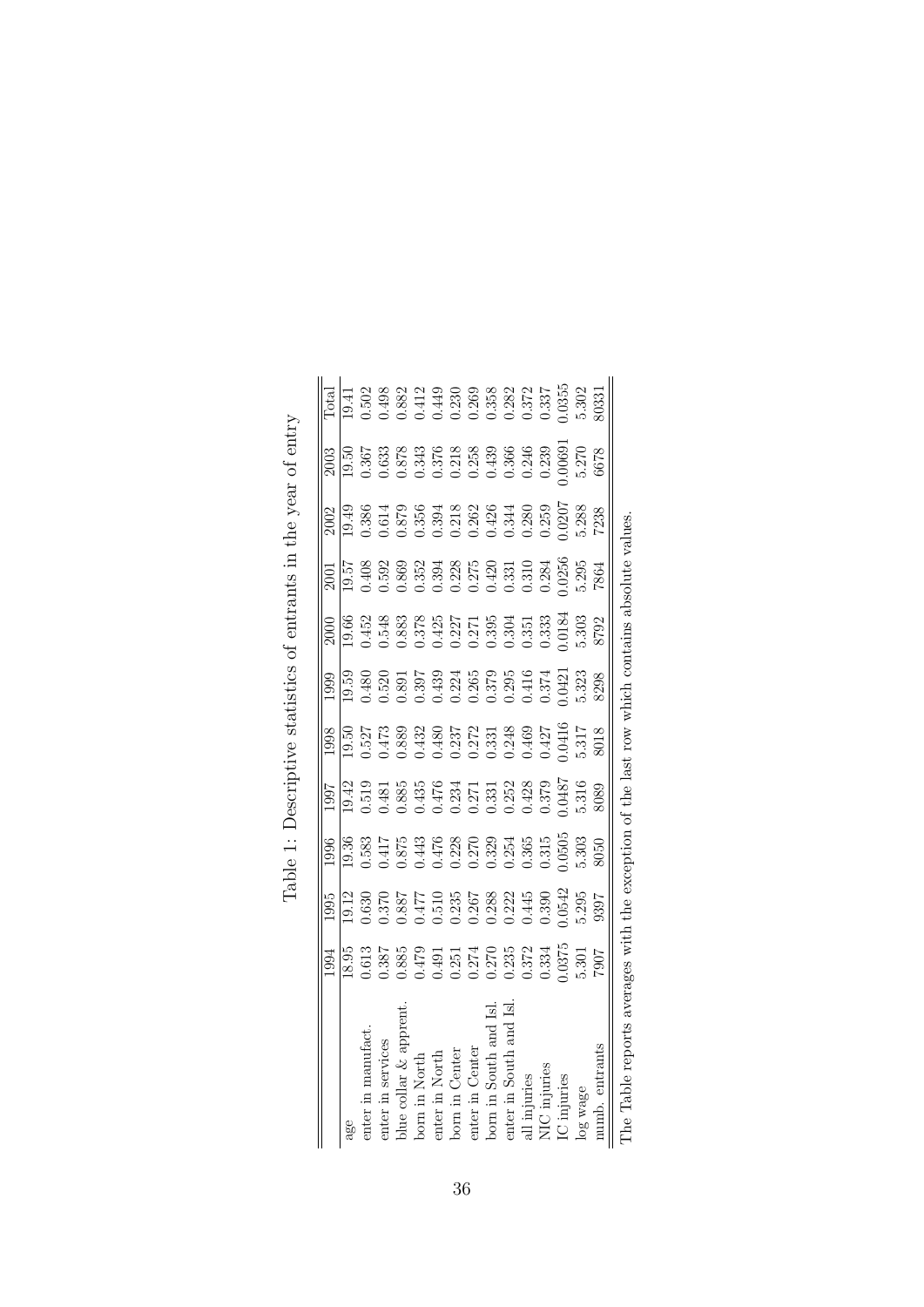<span id="page-38-0"></span>

|                                                                                                                                                      |              | All injuries          |                 |                              | NIC injuries            |                                                                          |                   | IC injuries        |                       |
|------------------------------------------------------------------------------------------------------------------------------------------------------|--------------|-----------------------|-----------------|------------------------------|-------------------------|--------------------------------------------------------------------------|-------------------|--------------------|-----------------------|
|                                                                                                                                                      |              | $\widehat{c}$         | $\odot$         | $\left( \frac{1}{2} \right)$ | $\widetilde{5}$         | $\odot$                                                                  | $\widetilde{\Xi}$ | $\circledast$      | $\circledcirc$        |
|                                                                                                                                                      | $Log-log$ .  | $Log\text{-}log\cdot$ | Cox propr. Haz. | Log-logistic                 | Log-logistic            | Cox propr. Haz.                                                          | Log-logistic      | Log-logistic       | Cox propr. Haz.       |
|                                                                                                                                                      |              | with frailties        |                 |                              | with frailties          |                                                                          |                   | with frailties     |                       |
| $\boldsymbol{u}\boldsymbol{r}_0$                                                                                                                     | $-0.046***$  | $-0.144***$           | $1.024**$       | $-0.040**$                   | $-0.141***$             | $1.020*$                                                                 | $-0.089*$         | $-0.151***$        | $1.073*$              |
|                                                                                                                                                      | (0.016)      | (0.013)               | (0.012)         | (0.016)                      | (0.013)                 | (0.012)                                                                  | (0.046)           | (0.034)            | (0.040)               |
| $\mathbf{u}\mathbf{r}_t$                                                                                                                             | $0.069***$   | $0.060***$            | $0.944***$      | $0.072***$                   | $0.062***$              | $0.941***$                                                               | $0.039***$        | $0.030**$          | $0.970***$            |
|                                                                                                                                                      | (0.006)      | (0.006)               | (0.004)         | $(0.007)$                    | (0.006)                 | (0.005)                                                                  | (0.014)           | (0.014)            | $\left( 0.011\right)$ |
| Region of birth dummies                                                                                                                              | yes          | yes                   | yes             | yes                          | yes                     | yes                                                                      | yes               | yes                | $y$ es                |
| Region of entry dummies                                                                                                                              | yes          | $y$ es                | yes             | yes                          | yes                     | yes                                                                      | yes               | $y$ es             | $y$ es                |
| Year of entry dummies                                                                                                                                | yes          | $\overline{a}$        | yes             | yes                          | $\overline{\mathbf{n}}$ | yes                                                                      | $y$ es            | $\overline{\rm n}$ | yes                   |
| cons                                                                                                                                                 | 8.996 ***    | $10.035***$           |                 | $8.965***$                   | 10.082***               |                                                                          | $14.272***$       | 13.613****         |                       |
|                                                                                                                                                      | (0.236)      | $(0.197)$             |                 | (0.243)                      | (0.205)                 |                                                                          | (0.861)           | (0.582)            |                       |
| $\ln$ gamma                                                                                                                                          | $0.134***$   | $0.120***$            |                 | $0.135***$                   | $0.121***$              |                                                                          | $0.198***$        | $0.172***$         |                       |
|                                                                                                                                                      | (0.007)      | $(0.007)$             |                 | (0.008)                      | (0.008)                 |                                                                          | (0.026)           | (0.024)            |                       |
| In theta                                                                                                                                             |              | $-5.815***$           |                 |                              | 5.634***                |                                                                          |                   | $-21.140$          |                       |
|                                                                                                                                                      |              | (0.762)               |                 |                              | (0.724)                 |                                                                          |                   | (190.098)          |                       |
| LR test theta                                                                                                                                        |              | 2.598                 |                 |                              | 3.021                   |                                                                          |                   | 0.000              |                       |
|                                                                                                                                                      |              | [0.054]               |                 |                              | [0.041]                 |                                                                          |                   | [1.000]            |                       |
| Global test                                                                                                                                          |              |                       | 164.62          |                              |                         | 166.46                                                                   |                   |                    | 40.35                 |
| Schoenfeld residuals                                                                                                                                 |              |                       | [0.000]         |                              |                         | $[0.000]$                                                                |                   |                    | [0.8059]              |
| Log likelihood                                                                                                                                       | $-47423.479$ | -47474.771            | $-145520.6$     | $-45267.127$                 | $-45316.430$            | $-136799.2$                                                              | $-7701.9192$      | $-7714.6232$       | $-14025.259$          |
| AIC                                                                                                                                                  | 94948.96     | 95035.54              | 291139.2        | 90636.25                     | 90718.86                | 273696.4                                                                 | 15505.84          | 15515.25           | 28148.52              |
|                                                                                                                                                      | 348521       | 348521                | 348521          | 351515                       | 351515                  | 351515                                                                   | 393243            | 393243             | 393243                |
| Note: *** significant at 1%, ** significant at 5%,* significant at 10%.                                                                              |              |                       |                 |                              |                         | For log-logistic regressions the estimated coefficients are reported. In |                   |                    |                       |
| columns 1, 4 and 7 standard errors are clustered at the individual level. Columns 3, 6, and 9 report hazard ratios from Cox proportional hazard      |              |                       |                 |                              |                         |                                                                          |                   |                    |                       |
| models and the standard errors of the original coefficients in parentheses. P-values of the global test based on Schoenfeld residuals and Likelihood |              |                       |                 |                              |                         |                                                                          |                   |                    |                       |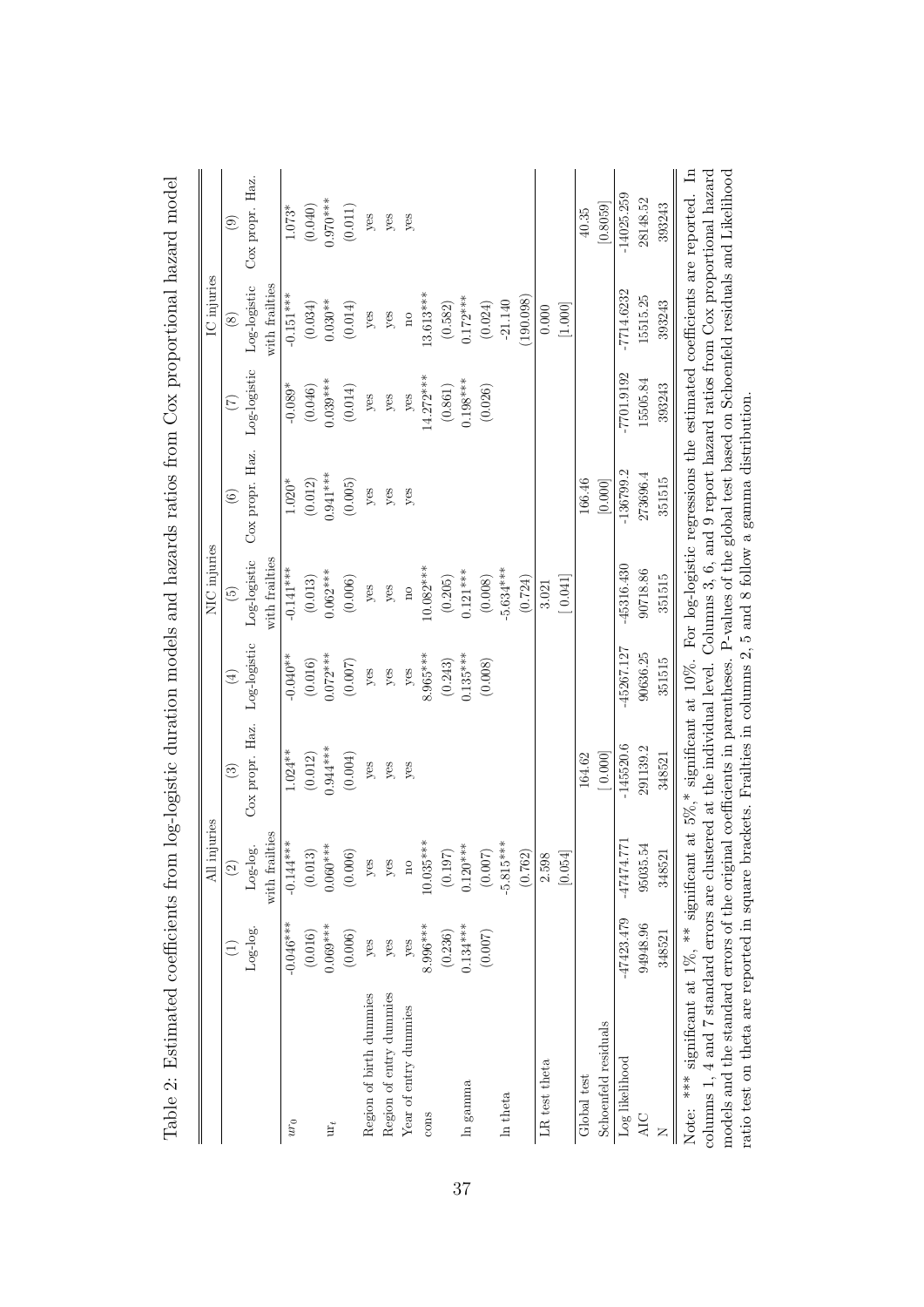<span id="page-39-0"></span>Table 3: The effect of labor market conditions on the age at entry, the probability of being a high school student, the probability of being a university student and the probability of starting working in a region different from the region of birth

|                                   | 1)               | $\left( 2\right)$   | $\left( 3\right)$  | $\left(4\right)$       | $\left(5\right)$ |
|-----------------------------------|------------------|---------------------|--------------------|------------------------|------------------|
|                                   | age <sub>0</sub> | High School student | University student | mobility               | mobility         |
| $\cdot$<br>main                   |                  |                     |                    |                        |                  |
| $ur_0$                            | $0.044***$       |                     |                    |                        |                  |
|                                   | (0.016)          |                     |                    |                        |                  |
| $\mathbf{u}$ r <sub>t</sub>       |                  | 0.018               | $-0.006$           |                        |                  |
|                                   |                  | (0.034)             | (0.006)            |                        |                  |
| $\mathop{\mathrm{ur}}\nolimits_N$ |                  |                     |                    | $0.106***$             | 0.005            |
|                                   |                  |                     |                    | (0.019)                | (0.096)          |
| region fixed effect               | yes              | yes                 | yes                | $\mathbf{n}\mathbf{o}$ | yes              |
| year fixed effect                 | yes              | yes                 | yes                | $\mathbf{n}\mathbf{o}$ | yes              |
| N                                 | 80331            | 143009              | 196150             | 80331                  | 80331            |
| $R^2$                             | 0.082            |                     |                    |                        |                  |
|                                   |                  |                     |                    |                        |                  |

Note: The results of column 1 are based on a OLS regression, all the other columns report the results of logistic regressions.  $ur_0$  refers to the unemployment rate of the region of entry in the year of entry;  $ur_N$  is the unemployment rate of the region of birth in the year of entry;  $ur_t$  is the contemporaneous unemployment rate in the region of residence. Robust standard errors in parentheses are clustered by region of entry per year of entry. \*\*\* significant at 1%, \*\* significant at 5%,\* significant at 10%.

<span id="page-39-1"></span>Table 4: Distribution of entrants by macro-region of birth and macro-region of entry

| Region of birth | % of entrants in region      |      | $\%$ of entr. in North $\%$ of entr. in Center $\%$ of entr. in South |             |
|-----------------|------------------------------|------|-----------------------------------------------------------------------|-------------|
|                 | different from reg. of birth |      |                                                                       | and Islands |
| North           |                              | 96.4 | 2.2                                                                   |             |
| Center          | 8.4                          | 3.0  | 94.8                                                                  | 2.2         |
| South and Isl.  | 27.0                         | 12.6 | 11.5                                                                  | 75.9        |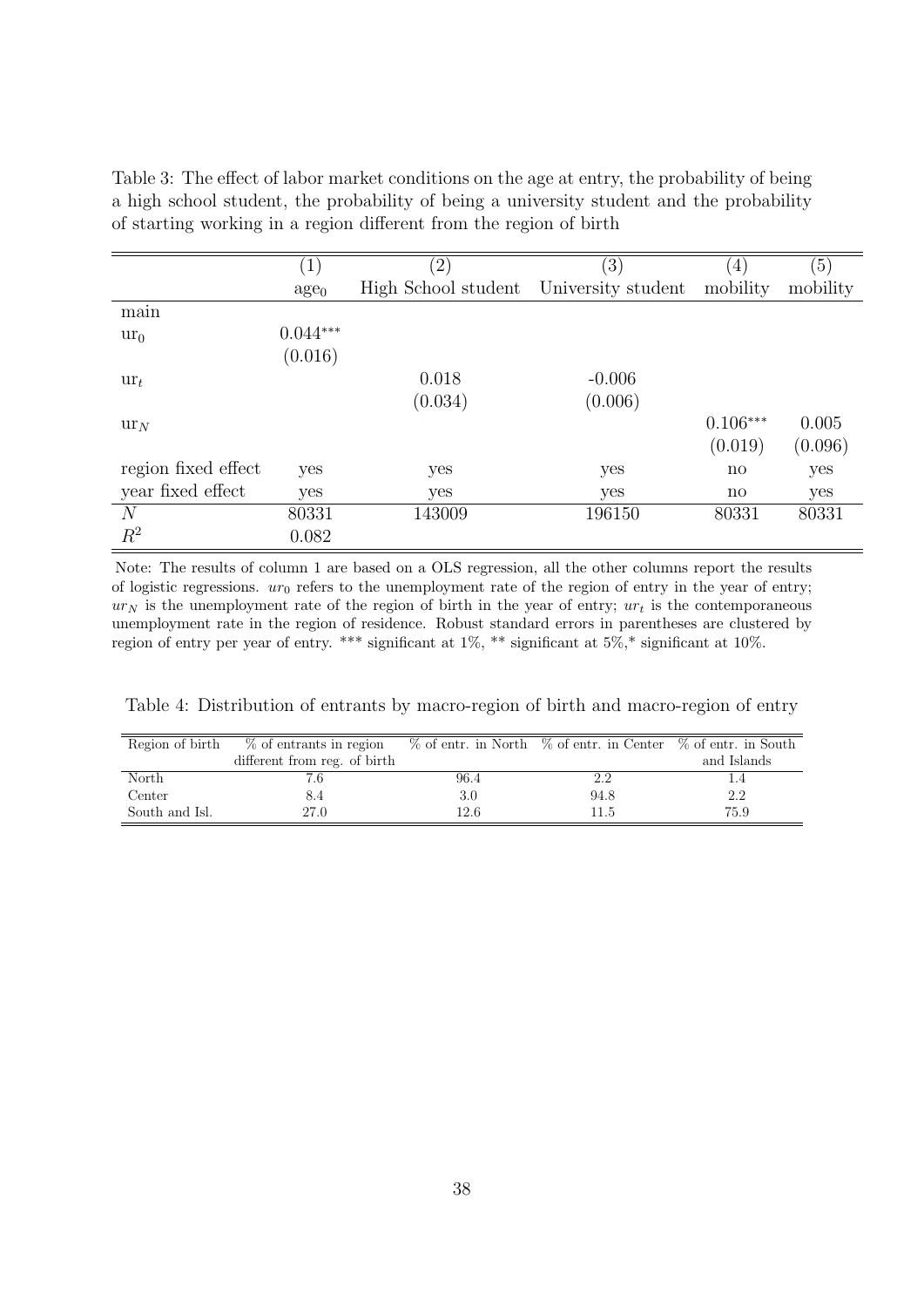|                  | (1)          | (2)         | (3)          | (4)                      | (5)                |
|------------------|--------------|-------------|--------------|--------------------------|--------------------|
|                  | Apprentice   | Blue collar | White collar | Aver. numb. of employees | Year of firm birth |
| $\psi_1$         | $-0.0103$    | $-0.0072$   | $0.0180***$  | $-491.1111***$           | $-0.6851***$       |
|                  | (0.0103)     | (0.0096)    | (0.0057)     | (122.0646)               | (0.1772)           |
| $\psi_2$         | $-0.0598***$ | 0.0140      | $0.0467***$  | $-652.4799***$           | $-1.2554***$       |
|                  | (0.0203)     | (0.0185)    | (0.0114)     | (212.3137)               | (0.3439)           |
| $\psi_3$         | $-0.1767***$ | $0.0950***$ | $0.0830***$  | $-627.2470**$            | $-1.8567***$       |
|                  | (0.0294)     | (0.0272)    | (0.0165)     | (282.5111)               | (0.4954)           |
| $\psi_4$         | $-0.2939***$ | $0.1788***$ | $0.1165***$  | $-601.0239$              | $-2.3321***$       |
|                  | (0.0392)     | (0.0368)    | (0.0217)     | (368.5376)               | (0.6595)           |
| $\psi_5$         | $-0.3787***$ | $0.2430***$ | $0.1366***$  | $-636.5541$              | $-2.9501***$       |
|                  | (0.0479)     | (0.0449)    | (0.0273)     | (458.9337)               | (0.8189)           |
| $\psi_6$         | $-0.4311***$ | $0.2686***$ | $0.1636***$  | $-689.9521$              | $-3.7899***$       |
|                  | (0.0572)     | (0.0535)    | (0.0322)     | (546.7727)               | (0.9621)           |
| $\psi_7$         | $-0.4765***$ | $0.3051***$ | $0.1712***$  | $-627.2085$              | $-4.1091***$       |
|                  | (0.0664)     | (0.0621)    | (0.0383)     | (653.4127)               | (1.1817)           |
| $\psi_8$         | $-0.5166***$ | $0.3273***$ | $0.1880***$  | $-561.3404$              | $-4.3434***$       |
|                  | (0.0800)     | (0.0725)    | (0.0443)     | (758.3805)               | (1.3470)           |
| $\psi_9$         | $-0.5382***$ | $0.3158***$ | $0.2187***$  | $-371.1938$              | $-4.6681***$       |
|                  | (0.1060)     | (0.0805)    | (0.0575)     | (824.4677)               | (1.5256)           |
| $\beta_0$        | $-0.0212***$ | $0.0211***$ | 0.0001       | $-20.2449$               | $-0.0274$          |
|                  | (0.0024)     | (0.0022)    | (0.0013)     | (32.8142)                | (0.0507)           |
| $\beta_1$        | $-0.0205***$ | $0.0207***$ | $-0.0002$    | 12.9736                  | $-0.0277$          |
|                  | (0.0023)     | (0.0021)    | (0.0013)     | (32.9913)                | (0.0500)           |
| $\beta_2$        | $-0.0196***$ | $0.0208***$ | $-0.0011$    | 28.8675                  | $-0.0379$          |
|                  | (0.0022)     | (0.0021)    | (0.0013)     | (32.5239)                | (0.0499)           |
| $\beta_3$        | $-0.0164***$ | $0.0189***$ | $-0.0024*$   | 34.4513                  | $-0.0266$          |
|                  | (0.0023)     | (0.0021)    | (0.0014)     | (33.0310)                | (0.0488)           |
| $\beta_4$        | $-0.0131***$ | $0.0173***$ | $-0.0040***$ | 41.4381                  | $-0.0217$          |
|                  | (0.0024)     | (0.0022)    | (0.0014)     | (32.3806)                | (0.0506)           |
| $\beta_5$        | $-0.0108***$ | $0.0157***$ | $-0.0047***$ | 46.3484                  | $-0.0046$          |
|                  | (0.0025)     | (0.0023)    | (0.0014)     | (35.2471)                | (0.0524)           |
| $\beta_6$        | $-0.0093***$ | $0.0157***$ | $-0.0063***$ | 54.0599                  | 0.0389             |
|                  | (0.0028)     | (0.0025)    | (0.0015)     | (35.9684)                | (0.0515)           |
| $\beta_7$        | $-0.0078**$  | $0.0140***$ | $-0.0060***$ | 47.0341                  | 0.0342             |
|                  | (0.0031)     | (0.0030)    | (0.0015)     | (36.3415)                | (0.0546)           |
| $\beta_8$        | $-0.0070**$  | $0.0138***$ | $-0.0065***$ | 50.8119                  | 0.0302             |
|                  | (0.0034)     | (0.0032)    | (0.0015)     | (34.7873)                | (0.0576)           |
| $\beta_9$        | $-0.0073*$   | $0.0163***$ | $-0.0085***$ | 58.9073                  | 0.0384             |
|                  | (0.0039)     | (0.0029)    | (0.0023)     | (37.2060)                | (0.0667)           |
| $\phi$           | $-0.0006$    | $-0.0014$   | $0.0020***$  | $-40.4455***$            | $0.1726***$        |
|                  | (0.0008)     | (0.0009)    | (0.0005)     | (12.1242)                | (0.0221)           |
| $\boldsymbol{N}$ | 362682       | 362682      | 362682       | 345849                   | 346105             |
| $R^2$            | 0.125        | 0.069       | 0.034        | 0.013                    | 0.056              |

<span id="page-40-0"></span>Table 5: The effect on initial and contemporaneous labor market conditions on job and firm characteristics

Note: Robust standard errors in parentheses are clustered by region of entry per year of entry. \*\*\* significant at 1%, \*\* significant at 5%,\* significant at 10%. Regressions include dummies for year of entry, region of entry, region of birth and current year. See equation [1](#page-13-0) for the interpretation of  $\phi$ ,  $\beta$  and  $\psi$  coefficients.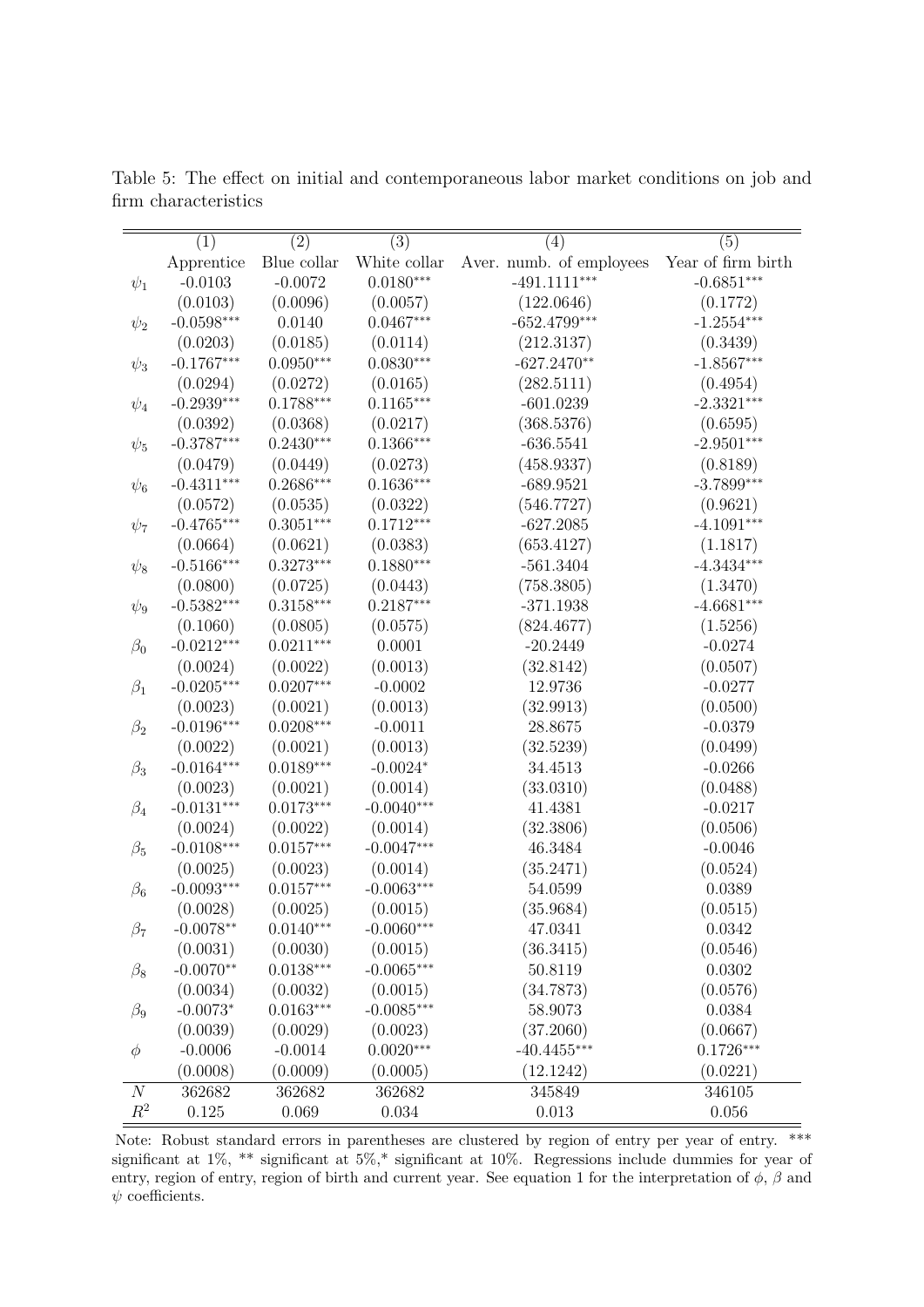<span id="page-41-0"></span>

Figure 5: Effect of  $ur_0$  on log wage distribution

Note: The solid lines represent the effect of  $ur_0$  on the percentiles of the log wage distribution by year of experience. All regressions include dummies for year of entry, region of entry, region of birth and current year. The black line represents the estimated effect of  $ur_0$  in the baseline specification. The red line represents the estimated effect of  $ur_0$  after the inclusion of additional controls such as initial firm attributes (sector, average number of employees, age) and type of occupation. The grey area and the dotted lines show the 95% confidence intervals.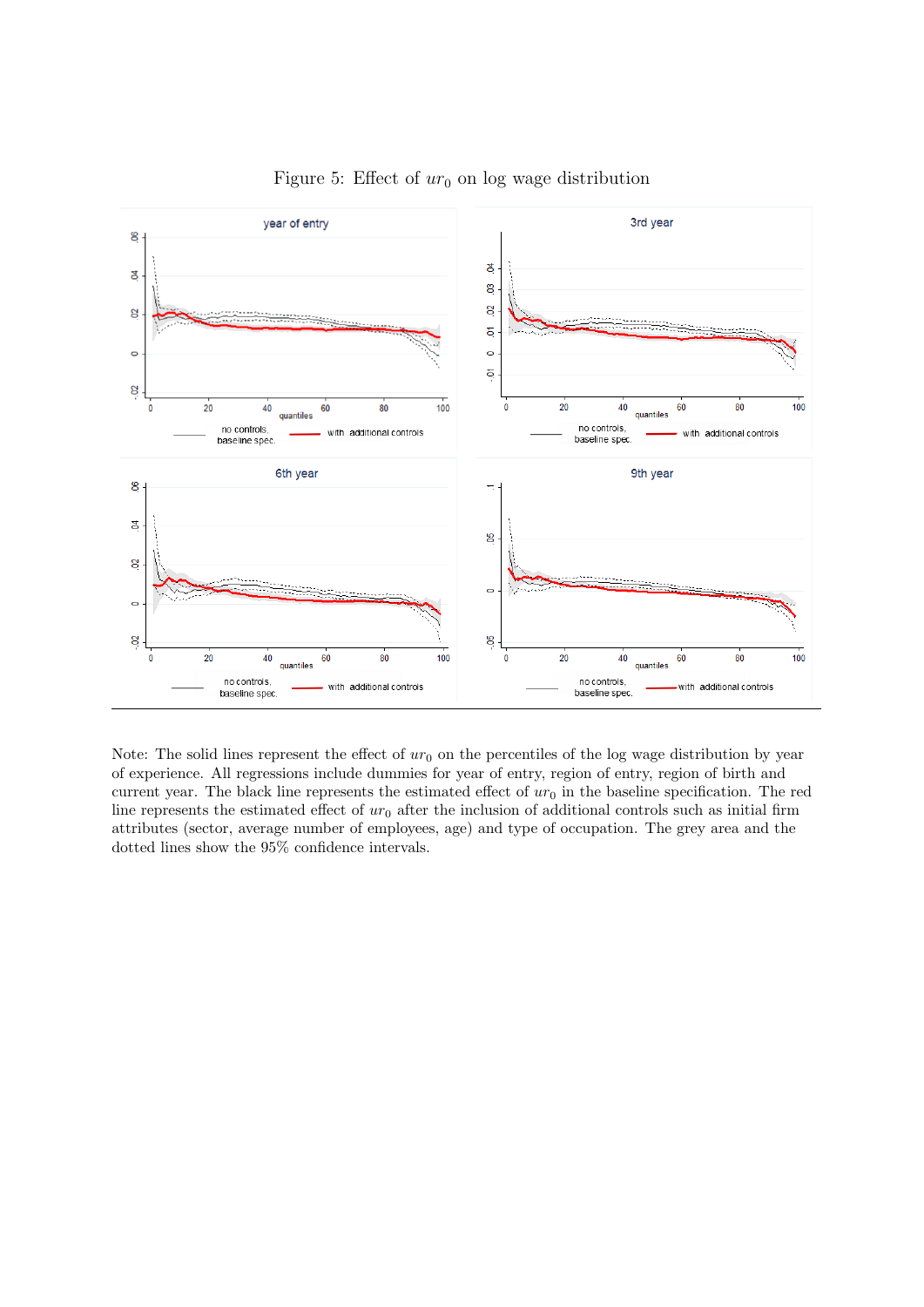|                | (1)          | $\bar{2})$   | (3)          | (4)          |
|----------------|--------------|--------------|--------------|--------------|
|                | Entry firm   | Change firm  | Tenure       | Non-Employed |
| $\psi_2$       | $-0.2107***$ | $0.0611***$  | $0.4812***$  | 0.0000       |
|                | (0.0161)     | (0.0060)     | (0.0199)     | (0.0065)     |
| $\psi_3$       | $-0.2631***$ | $-0.0081$    | $0.9921***$  | $-0.0255**$  |
|                | (0.0202)     | (0.0097)     | (0.0409)     | (0.0120)     |
| $\psi_4$       | $-0.2746***$ | $-0.0494***$ | $1.5302***$  | $-0.0338**$  |
|                | (0.0202)     | (0.0132)     | (0.0623)     | (0.0168)     |
| $\psi_5$       | $-0.2532***$ | $-0.0897***$ | 2.0817***    | $-0.0307$    |
|                | (0.0247)     | (0.0162)     | (0.0770)     | (0.0226)     |
| $\psi_6$       | $-0.2646***$ | $-0.1120***$ | $2.6116***$  | $-0.0250$    |
|                | (0.0234)     | (0.0193)     | (0.1012)     | (0.0284)     |
| $\psi_7$       | $-0.2526***$ | $-0.1200***$ | 3.0923***    | $-0.0188$    |
|                | (0.0367)     | (0.0238)     | (0.1297)     | (0.0343)     |
| $\psi_8$       | $-0.2472***$ | $-0.1409***$ | $3.6124***$  | $-0.0004$    |
|                | (0.0333)     | (0.0278)     | (0.1471)     | (0.0389)     |
| $\psi_9$       | $-0.2127***$ | $-0.1570***$ | $4.2220***$  | 0.0032       |
|                | (0.0333)     | (0.0388)     | (0.2066)     | (0.0389)     |
| $\beta_1$      | 0.0011       | $-0.0059***$ | 0.0093       | $-0.0303***$ |
|                | (0.0036)     | (0.0014)     | (0.0085)     | (0.0025)     |
| $\beta_2$      | 0.0003       | $-0.0046***$ | $0.0173**$   | $-0.0240***$ |
|                | (0.0036)     | (0.0014)     | (0.0082)     | (0.0024)     |
| $\beta_3$      | $-0.0016$    | $-0.0003$    | $0.0153*$    | $-0.0210***$ |
|                | (0.0036)     | (0.0015)     | (0.0083)     | (0.0025)     |
| $\beta_4$      | $-0.0021$    | 0.0015       | 0.0094       | $-0.0200***$ |
|                | (0.0038)     | (0.0015)     | (0.0088)     | (0.0026)     |
| $\beta_5$      | $-0.0037$    | $0.0031**$   | $-0.0014$    | $-0.0200***$ |
|                | (0.0037)     | (0.0015)     | (0.0084)     | (0.0027)     |
| $\beta_6$      | $-0.0034$    | $0.0037**$   | $-0.0113$    | $-0.0209***$ |
|                | (0.0038)     | (0.0016)     | (0.0088)     | (0.0028)     |
| $\beta_7$      | $-0.0030$    | 0.0022       | $-0.0141$    | $-0.0210***$ |
|                | (0.0045)     | (0.0017)     | (0.0100)     | (0.0028)     |
| $\beta_8$      | $-0.0030$    | $0.0029*$    | $-0.0221*$   | $-0.0227***$ |
|                | (0.0045)     | (0.0017)     | (0.0114)     | (0.0027)     |
| $\beta_9$      | $-0.0034$    | $0.0034**$   | $-0.0369***$ | $-0.0227***$ |
|                | (0.0045)     | (0.0017)     | (0.0133)     | (0.0029)     |
| φ              | $0.0039**$   | $-0.0040**$  | $0.0296***$  | $0.0347***$  |
|                | (0.0019)     | (0.0019)     | (0.0104)     | (0.0025)     |
| $\overline{N}$ | 282351       | 282351       | 282351       | 373847       |
| $R^2$          | 0.196        | 0.017        | 0.253        | 0.075        |

<span id="page-42-0"></span>Table 6: The effect of initial and contemporaneous labor market conditions on the probability of working in the entry firm, the probability of changing firm, tenure and the probability of being non-employed

Note: Robust standard errors in parentheses are clustered by region of entry per year of entry. \*\*\* significant at 1%, \*\* significant at 5%,\* significant at 10%. Regressions include dummies for year of entry, region of entry, region of birth and current year. See equation [1](#page-13-0) for the interpretation of  $\phi$ ,  $\beta$  and  $\psi$  coefficients.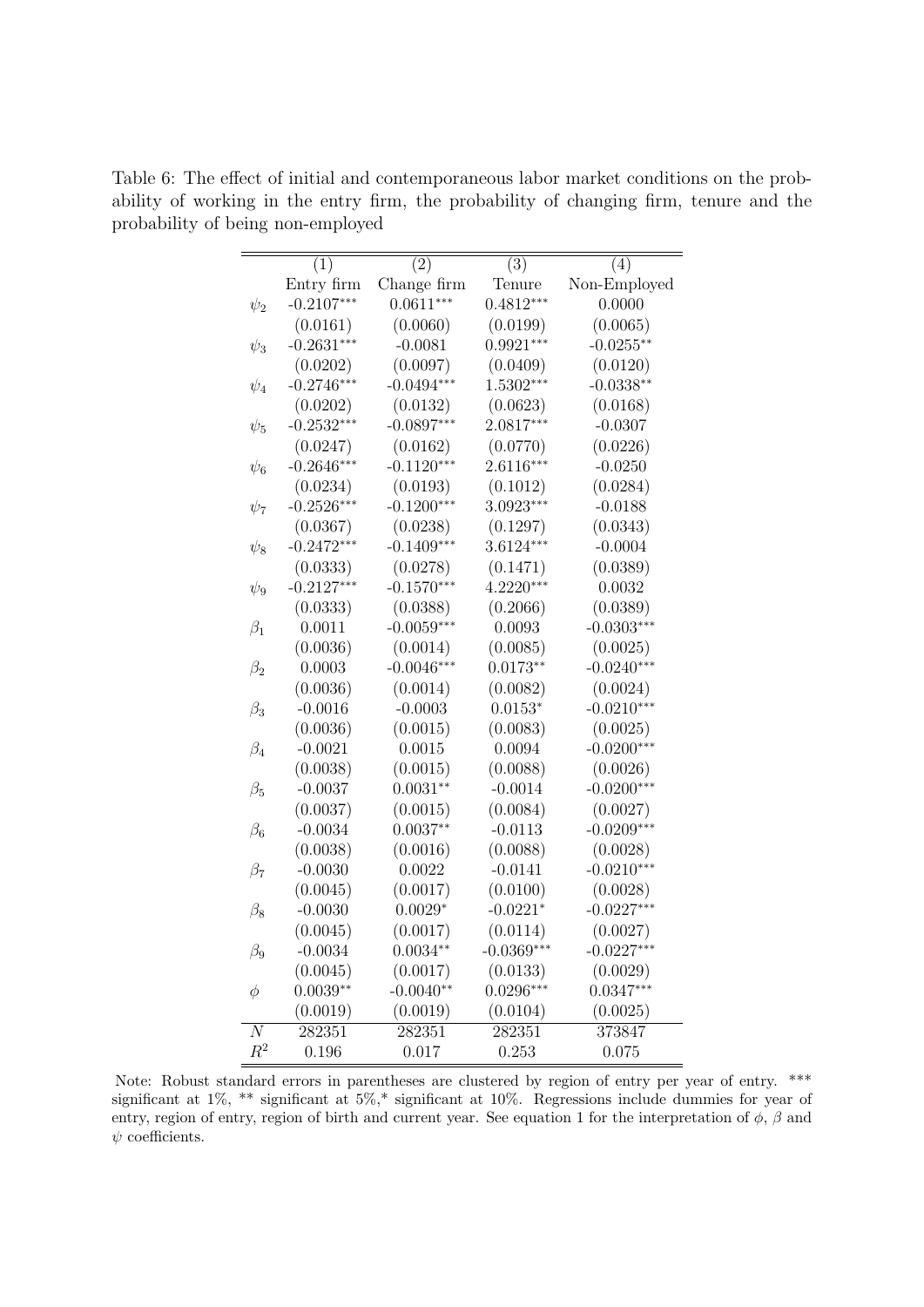## A Appendix



<span id="page-43-0"></span>Figure A1: Log mean wage by year of experience for different cohorts of entrants

This figure shows the mean log wages by year of experience for cohorts or workers entered in different years. The bottom green line represents mean log wage in the year of entry.

<span id="page-43-1"></span>Figure A2: Estimated hazards by log-logistic and Cox proportional hazard model, all injuries

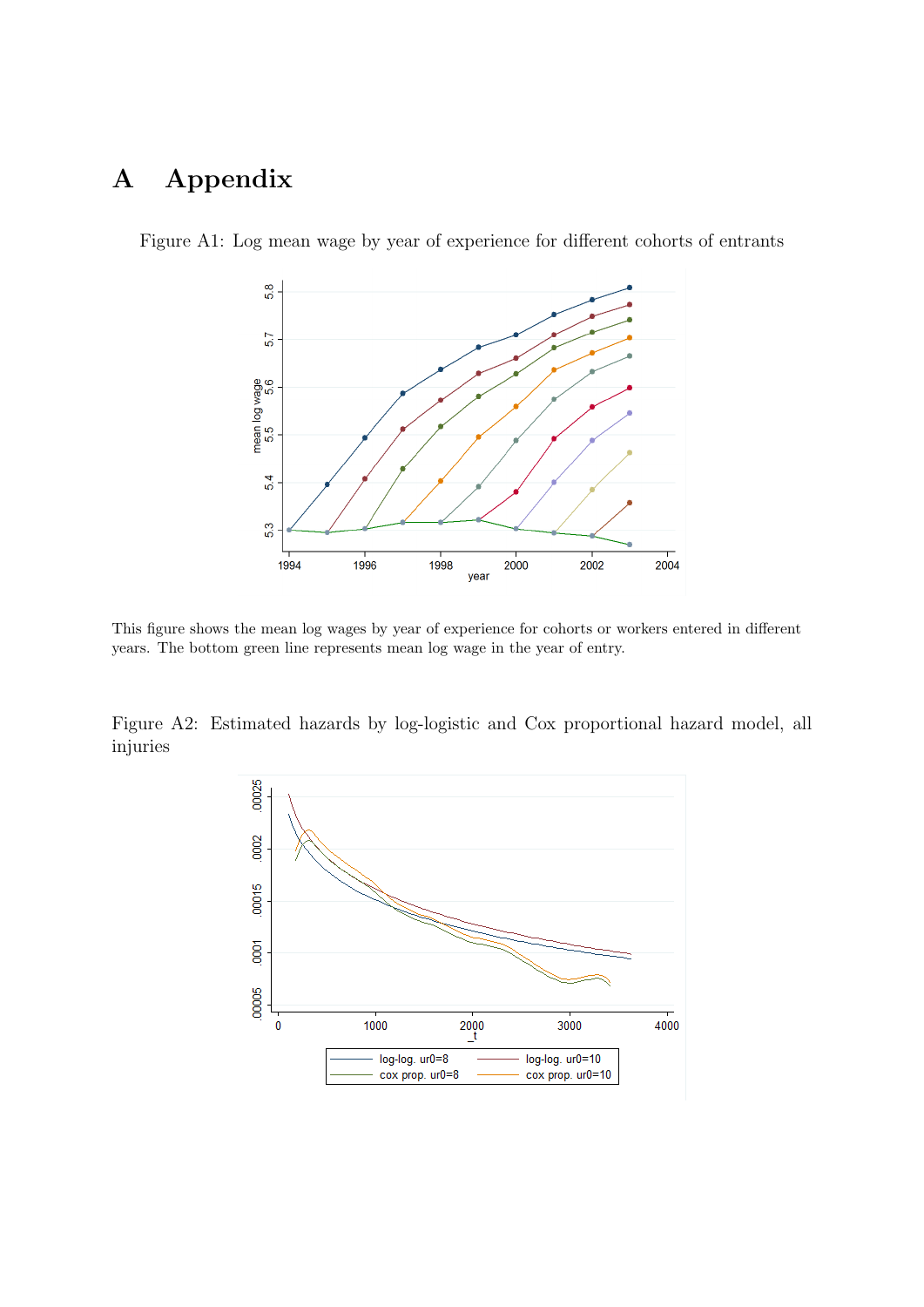<span id="page-44-0"></span>

Figure A3: Mean log entry wages, ECHP

Source: Authors' computation from ECHP data. This figure shows the mean log wages in the year of entry for different cohorts in the period 1994-2000. The sample includes entrants who respect the selection criteria described in the data section. The weekly wages are computed dividing the real gross monthly salary earnings by the notional number of weeks in a month. The weekly wages are reported on a full time equivalent scale using the information about the amount of hours worked in a week.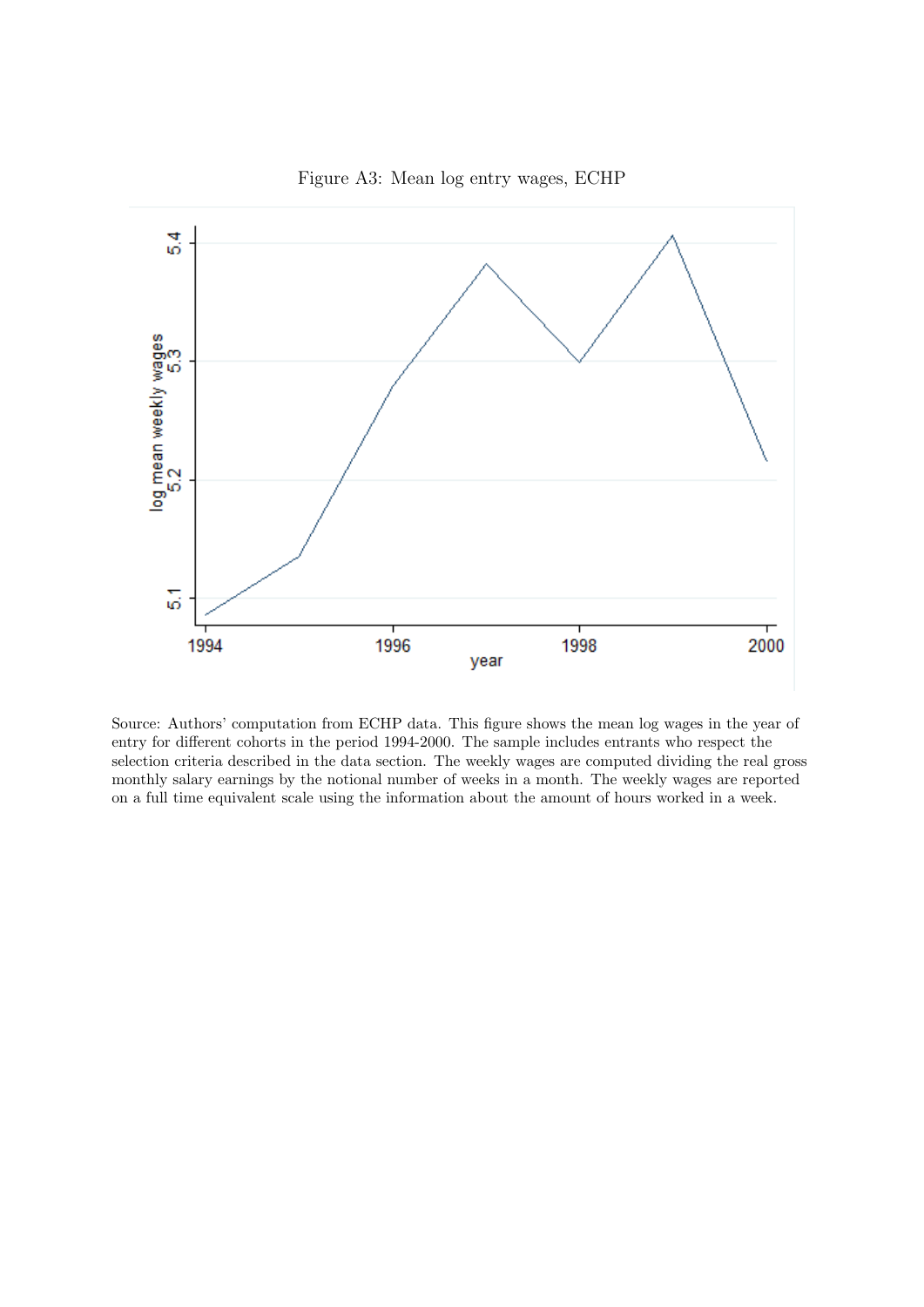

<span id="page-45-0"></span>Figure A4: Effect of  $ur_0$  on weekly wages and individual level injuries for stayers in the entry firm and movers

Note: The grey area and the dotted lines represent the 95% confidence intervals for stayers and movers, respectively. Stayers are individuals who remain with the first employer. Movers are individuals who move out from the first employer. Robust standard errors are clustered by region of entry per year of entry. Regressions include dummies for year of entry, region of entry, region of birth and current year.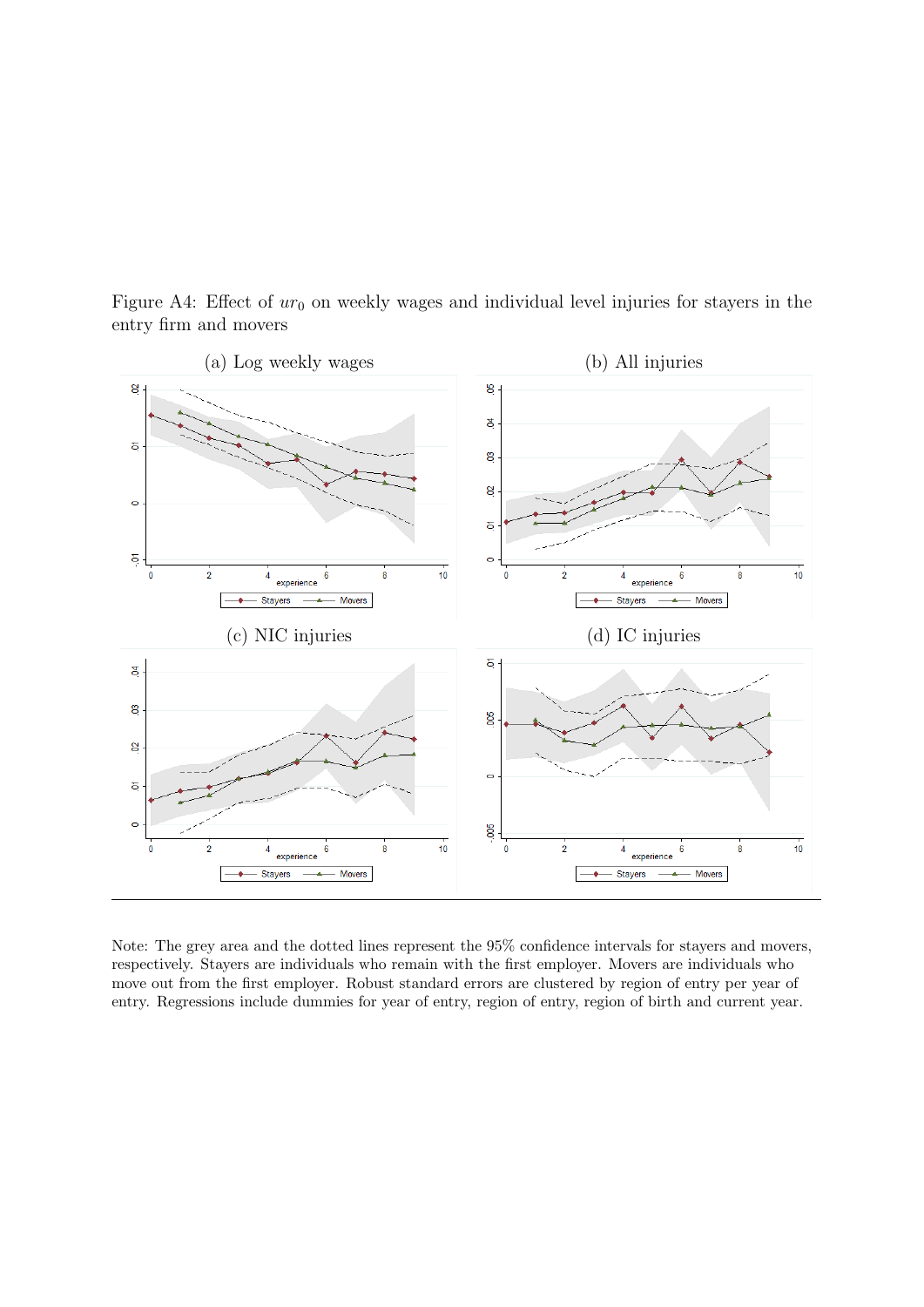|                | (1)         | $\overline{(2)}$ | (3)          | $\overline{(4)}$ |
|----------------|-------------|------------------|--------------|------------------|
|                | ln(wage)    | ln(wage index)   | ln(earnings) | ln(weeks worked) |
| $\psi_1$       | $0.106***$  | 0.005            | $0.860***$   | $0.754***$       |
|                | (0.008)     | (0.006)          | (0.016)      | (0.012)          |
| $\psi_2$       | $0.222***$  | $0.030***$       | $1.038***$   | $0.816***$       |
|                | (0.013)     | (0.010)          | (0.027)      | (0.018)          |
| $\psi_3$       | $0.316***$  | $0.080***$       | $1.256***$   | $0.939***$       |
|                | (0.018)     | (0.014)          | (0.039)      | (0.026)          |
| $\psi_4$       | $0.401***$  | $0.131***$       | $1.409***$   | $1.008***$       |
|                | (0.024)     | (0.019)          | (0.053)      | (0.036)          |
| $\psi_5$       | $0.468***$  | $0.170***$       | $1.558***$   | $1.090***$       |
|                | (0.029)     | (0.023)          | (0.066)      | (0.044)          |
| $\psi_6$       | $0.536***$  | $0.196***$       | $1.687***$   | $1.152***$       |
|                | (0.035)     | (0.028)          | (0.081)      | (0.053)          |
| $\psi_7$       | $0.592***$  | $0.217***$       | $1.761***$   | $1.169***$       |
|                | (0.039)     | (0.033)          | (0.091)      | (0.059)          |
| $\psi_8$       | $0.644***$  | $0.239***$       | $1.824***$   | $1.180***$       |
|                | (0.046)     | (0.039)          | (0.106)      | (0.068)          |
| $\psi_9$       | $0.697***$  | $0.252***$       | $1.863***$   | $1.167***$       |
|                | (0.055)     | (0.047)          | (0.122)      | (0.074)          |
| $\beta_0$      | $0.016***$  | $0.012***$       | $0.033***$   | $0.017***$       |
|                | (0.002)     | (0.001)          | (0.004)      | (0.003)          |
| $\beta_1$      | $0.015***$  | $0.012***$       | $0.025***$   | $0.011***$       |
|                | (0.002)     | (0.001)          | (0.004)      | (0.003)          |
| $\beta_2$      | $0.013***$  | $0.012***$       | $0.024***$   | $0.011***$       |
|                | (0.002)     | (0.001)          | (0.005)      | (0.003)          |
| $\beta_3$      | $0.011***$  | $0.011***$       | $0.017***$   | $0.006\text{*}$  |
|                | (0.002)     | (0.002)          | (0.005)      | (0.003)          |
| $\beta_4$      | $0.010***$  | $0.009***$       | $0.013***$   | $0.003\,$        |
|                | (0.002)     | (0.002)          | (0.005)      | (0.003)          |
| $\beta_5$      | $0.008***$  | $0.008***$       | $0.009*$     | 0.001            |
|                | (0.002)     | (0.002)          | (0.005)      | (0.004)          |
| $\beta_6$      | $0.006**$   | $0.007***$       | 0.005        | $-0.001$         |
|                | (0.002)     | (0.002)          | (0.005)      | (0.004)          |
| $\beta_7$      | $0.004*$    | $0.006***$       | 0.005        | 0.001            |
|                | (0.002)     | (0.002)          | (0.006)      | (0.004)          |
| $\beta_8$      | 0.003       | $0.006**$        | 0.005        | 0.001            |
|                | (0.003)     | (0.002)          | (0.005)      | (0.004)          |
| $\beta_9$      | 0.002       | $0.006**$        | 0.005        | 0.003            |
|                | (0.003)     | (0.003)          | (0.006)      | (0.004)          |
| φ              | $-0.008***$ | $-0.007***$      | $-0.008***$  | 0.000            |
|                | (0.001)     | (0.000)          | (0.002)      | (0.002)          |
| N              | 362682      | 362682           | 362682       | 362682           |
| $\mathbb{R}^2$ | 0.163       | 0.159            | 0.290        | 0.236            |

<span id="page-46-0"></span>Table A1: The effect of initial and contemporaneous labor market conditions on log weekly wage, weekly wage index, annual earnings, annual weeks worked

Note: \*\*\* significant at 1%, \*\* significant at 5%,\* significant at 10%. Robust standard errors in parentheses are clustered by region of entry per year of entry. Regressions include dummies for year of entry, region of entry, region of birth and current year. See equation [1](#page-13-0) for the interpretation of  $\phi$ ,  $\beta$  and  $\psi$  coefficients.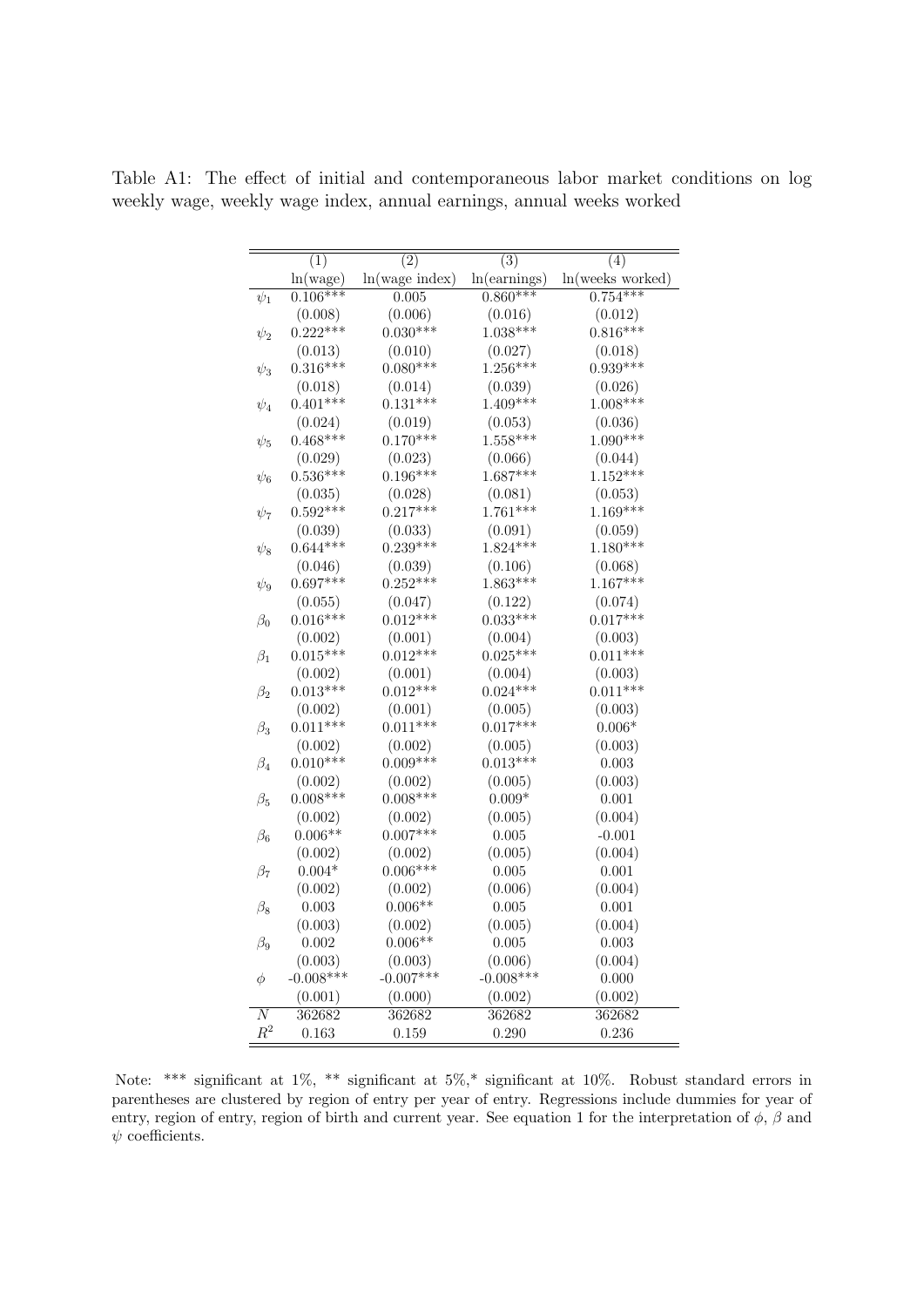|                | (1)          | (2)            | (3)          | (4)                                                                                        | (5)          | (6)            |
|----------------|--------------|----------------|--------------|--------------------------------------------------------------------------------------------|--------------|----------------|
|                | All injuries |                |              | injury incidence rate IC injuries injury incidence rate NIC injuries injury incidence rate |              |                |
|                |              | (All injuries) |              | (IC injuries)                                                                              |              | (NIC injuries) |
| $\psi_1$       | $-0.0481*$   | $-0.1493*$     | $-0.0210**$  | $0.0264**$                                                                                 | $-0.0271$    | $-0.1757**$    |
|                | (0.0256)     | (0.0873)       | (0.0100)     | (0.0121)                                                                                   | (0.0240)     | (0.0776)       |
| $\psi_2$       | $-0.0722***$ | $-0.4190**$    | $-0.0174$    | 0.0217                                                                                     | $-0.0548**$  | $-0.4406***$   |
|                | (0.0271)     | (0.1721)       | (0.0108)     | (0.0218)                                                                                   | (0.0242)     | (0.1540)       |
| $\psi_3$       | $-0.1112***$ | $-0.8575***$   | $-0.0219$    | $-0.0210$                                                                                  | $-0.0893**$  | $-0.8366***$   |
|                | (0.0397)     | (0.2470)       | (0.0133)     | (0.0311)                                                                                   | (0.0352)     | (0.2213)       |
| $\psi_4$       | $-0.1682***$ | $-1.2912***$   | $-0.0491***$ | $-0.0667*$                                                                                 | $-0.1191***$ | $-1.2246***$   |
|                | (0.0459)     | (0.3263)       | (0.0151)     | (0.0402)                                                                                   | (0.0411)     | (0.2928)       |
| $\psi_5$       | $-0.1808***$ | $-1.6352***$   | $-0.0507***$ | $-0.1018**$                                                                                | $-0.1301***$ | $-1.5334***$   |
|                | (0.0540)     | (0.4126)       | (0.0180)     | (0.0508)                                                                                   | (0.0474)     | (0.3701)       |
| $\psi_6$       | $-0.1938***$ | $-1.9416***$   | $-0.0613***$ | $-0.1370**$                                                                                | $-0.1325**$  | $-1.8046***$   |
|                | (0.0605)     | (0.4785)       | (0.0207)     | (0.0588)                                                                                   | (0.0522)     | (0.4293)       |
| $\psi_7$       | $-0.1996***$ | $-2.0381***$   | $-0.0661***$ | $-0.1525**$                                                                                | $-0.1335**$  | $-1.8855***$   |
|                | (0.0728)     | (0.5532)       | (0.0230)     | (0.0695)                                                                                   | (0.0645)     | (0.4947)       |
| $\psi_8$       | $-0.2434***$ | $-2.2935***$   | $-0.0721***$ | $-0.1834**$                                                                                | $-0.1713**$  | $-2.1101***$   |
|                | (0.0799)     | (0.6209)       | (0.0265)     | (0.0805)                                                                                   | (0.0699)     | (0.5544)       |
| $\psi_9$       | $-0.2514***$ | $-2.7056***$   | $-0.0857***$ | $-0.2239**$                                                                                | $-0.1657**$  | $-2.4817***$   |
|                | (0.0906)     | (0.7722)       | (0.0253)     | (0.0933)                                                                                   | (0.0821)     | (0.6907)       |
| $\beta_0$      | $0.0112***$  | $0.1119***$    | $0.0047***$  | $0.0124***$                                                                                | $0.0065*$    | $0.0996***$    |
|                | (0.0032)     | (0.0251)       | (0.0016)     | (0.0033)                                                                                   | (0.0034)     | (0.0225)       |
| $\beta_1$      | $0.0123***$  | $0.1215***$    | $0.0048***$  | $0.0113***$                                                                                | $0.0075**$   | $0.1102***$    |
|                | (0.0029)     | (0.0250)       | (0.0014)     | (0.0034)                                                                                   | (0.0033)     | (0.0223)       |
| $\beta_2$      | $0.0120***$  | $0.1326***$    | $0.0035***$  | $0.0115***$                                                                                | $0.0085***$  | $0.1211***$    |
|                | (0.0027)     | (0.0254)       | (0.0013)     | (0.0035)                                                                                   | (0.0029)     | (0.0225)       |
| $\beta_3$      | $0.0154***$  | $0.1524***$    | $0.0034**$   | $0.0139***$                                                                                | $0.0121***$  | $0.1386***$    |
|                | (0.0029)     | (0.0263)       | (0.0014)     | (0.0035)                                                                                   | (0.0031)     | (0.0233)       |
| $\beta_4$      | $0.0186***$  | $0.1745***$    | $0.0048***$  | $0.0164***$                                                                                | $0.0138***$  | $0.1580***$    |
|                | (0.0031)     | (0.0273)       | (0.0014)     | (0.0036)                                                                                   | (0.0034)     | (0.0243)       |
| $\beta_5$      | $0.0214***$  | $0.1919***$    | $0.0044***$  | $0.0185***$                                                                                | $0.0170***$  | $0.1733***$    |
|                | (0.0034)     | (0.0295)       | (0.0014)     | (0.0038)                                                                                   | (0.0036)     | (0.0264)       |
| $\beta_6$      | $0.0224***$  | $0.2032***$    | $0.0048***$  | $0.0198***$                                                                                | $0.0176***$  | $0.1834***$    |
|                | (0.0035)     | (0.0290)       | (0.0016)     | (0.0039)                                                                                   | (0.0035)     | (0.0259)       |
| $\beta_7$      | $0.0193***$  | $0.1980***$    | $0.0042***$  | $0.0199***$                                                                                | $0.0151***$  | $0.1781***$    |
|                | (0.0040)     | (0.0298)       | (0.0015)     | (0.0042)                                                                                   | (0.0040)     | (0.0263)       |
| $\beta_8$      | $0.0233***$  | $0.1992***$    | $0.0045***$  | $0.0198***$                                                                                | $0.0188***$  | $0.1794***$    |
|                | (0.0034)     | (0.0316)       | (0.0016)     | (0.0043)                                                                                   | (0.0036)     | (0.0281)       |
| $\beta_9$      | $0.0241***$  | $0.2300***$    | $0.0052***$  | $0.0229***$                                                                                | $0.0189***$  | $0.2070***$    |
|                | (0.0058)     | (0.0481)       | (0.0019)     | (0.0062)                                                                                   | (0.0055)     | (0.0425)       |
| $\phi$         | $-0.0166***$ | $-0.2823***$   | $-0.0006$    | $-0.0044***$                                                                               | $-0.0160***$ | $-0.2780***$   |
|                | (0.0018)     | (0.0155)       | (0.0004)     | (0.0016)                                                                                   | (0.0018)     | (0.0141)       |
| $\overline{N}$ | 362682       | 349379         | 362682       | 349379                                                                                     | 362682       | 349379         |
| $\mathbb{R}^2$ | 0.003        | 0.146          | 0.000        | 0.083                                                                                      | 0.003        | 0.157          |

<span id="page-47-0"></span>Table A2: The effect of initial and contemporaneous labor market conditions on individual level injuries and injury incidence rates

Note: \*\*\* significant at 1%, \*\* significant at 5%,\* significant at 10%. Robust standard errors in parentheses are clustered by region of entry per year of entry. Regressions include dummies for year of entry, region of entry, region of birth and current year. See equation [1](#page-13-0) for the interpretation of  $\phi$ ,  $\beta$  and  $\psi$ coefficients. The dependent variables are the number of injuries per thousand of days worked. IC stands for immediate care, indicating injuries which require immediate cares. NIC stands for non-immediate care.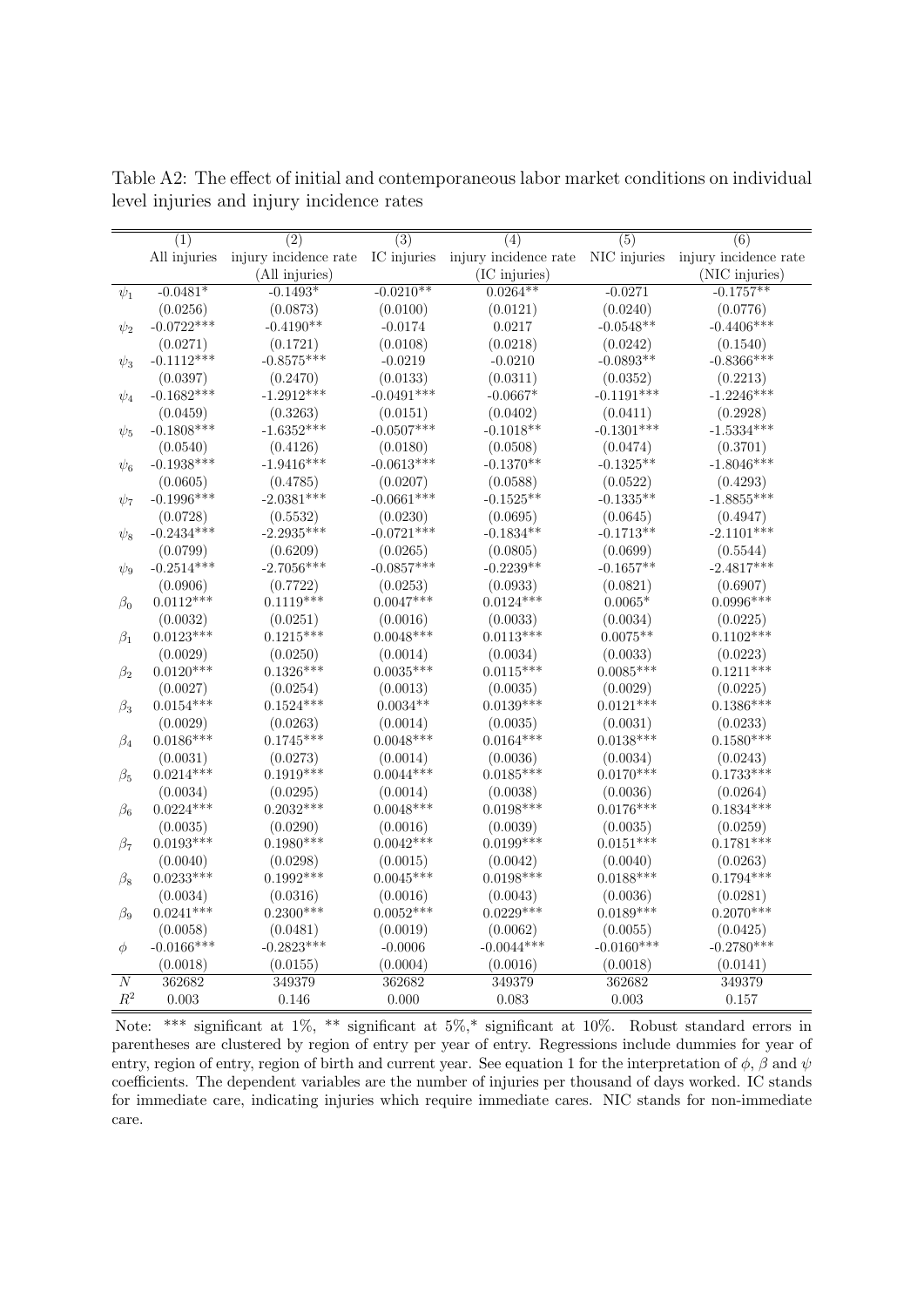## <span id="page-48-0"></span>A.1 Structure of the dataset

| individuals   |             | Working spell | year     | injury                | t0                   | t1   | initial      | current                  |
|---------------|-------------|---------------|----------|-----------------------|----------------------|------|--------------|--------------------------|
|               | spell start | spell stop    |          |                       |                      |      | unemployment | unemployment             |
| $\cdot \cdot$ | $\ddotsc$   | $\ddotsc$     | ٠.       | $\ddotsc$             | ٠.                   | ٠.   | $\ddotsc$    | $ \cdots$                |
| 881           | 14137       | 14244         | 1998     | $\overline{0}$        | $\theta$             | 107  | 5.8          | 5.8                      |
| 881           | 14244       | 14609         | 1999     | $\overline{0}$        | 107                  | 472  | 5.8          | 4.7                      |
| 881           | 14609       | 14975         | 2000     | $\overline{0}$        | 472                  | 838  | 5.8          | 4.4                      |
| 881           | 14975       | 15340         | 2001     | $\overline{0}$        | 838                  | 1203 | 5.8          | 3.7                      |
| 881           | 15340       | 15705         | 2002     | $\overline{0}$        | 1203                 | 1568 | 5.8          | 3.8                      |
| 881           | 15705       | 16070         | 2003     | $\boldsymbol{0}$      | 1568                 | 1933 | 5.8          | 3.6                      |
| $\ddotsc$     | $\ddotsc$   | $\ldots$      |          | $\cdot \cdot$         | $\ddotsc$            | ۱.,  | $\ddotsc$    | $\lfloor \cdots \rfloor$ |
| 1808          | 13163       | 13514         | 1996     | $\overline{0}$        | $\theta$             | 351  | 6.2          | 6.2                      |
| 1808          | 13514       | 13879         | 1997     | $\overline{0}$        | 351                  | 716  | 6.2          | 5.9                      |
| 1808          | 13879       | 14106         | 1998     | $\overline{0}$        | 716                  | 943  | 6.2          | 5.8                      |
| 1808          | 14167       | 14244         | 1998     | $\overline{0}$        | 1004                 | 1081 | 6.2          | $\overline{5}$           |
| 1808          | 14244       | 14593         | 1999     | $\overline{0}$        | 1081                 | 1430 | 6.2          | 4.7                      |
| 1808          | 14868       | 14873         | 2000     | 1                     | 1705                 | 1710 | 6.2          | 3.7                      |
| $\cdot \cdot$ | $\cdot$ .   | $\cdot \cdot$ | $\ddots$ | $\dddot{\phantom{0}}$ | $\ddot{\phantom{a}}$ | ٠.   | $\cdot\cdot$ | $\cdot \cdot$            |

Table A3: Structure of the dataset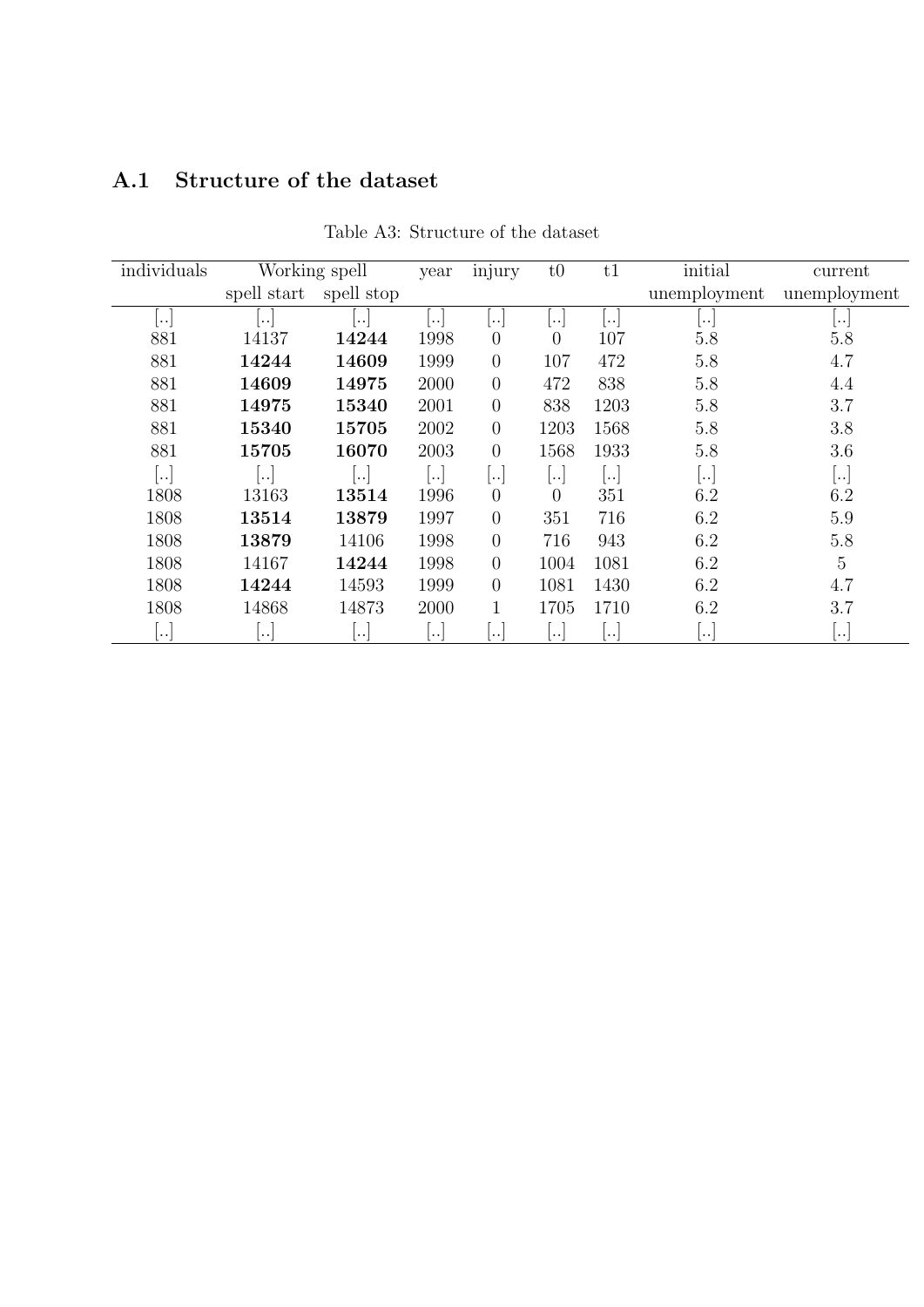<span id="page-49-0"></span>

| Individual | Record | Year          | Censoring            | Survival        | Entry            | Time Var.               | Contribution to the                                                                               |
|------------|--------|---------------|----------------------|-----------------|------------------|-------------------------|---------------------------------------------------------------------------------------------------|
|            |        |               | Indicator            | Time            | Time             | Covariates              | log likelihood                                                                                    |
|            |        |               |                      |                 |                  |                         | Multiple data records after episode splitting in year specific records and interval truncation    |
| З          |        | 1994          | $\Omega$             | $t_1$           | $\left( \right)$ | $ur_{1994}$             | $log(S(t_1))$                                                                                     |
|            |        | 1995          | $\Omega$             | $t_3$           | $t_2$            | $ur_{1995}$             | $log(S(t_3)/S(t_2))$                                                                              |
|            | 3      | $  \, . \, .$ | ۱.,                  | $ \cdot \cdot $ | $ \cdot \cdot $  | $\left  \ldots \right $ | $\left  \ldots \right $                                                                           |
|            |        | 1994          | $\Omega$             | $t_{1}$         |                  | $ur_{1994}$             | $log(S(t_1))$                                                                                     |
|            |        | 1995          |                      | $t_{3}$         | $t_2$            | $ur_{1995}$             | $log(f(t_3)/S(t_2))$                                                                              |
|            |        |               |                      |                 |                  |                         | Multiple data records after episode splitting in year specific records and no interval truncation |
|            |        | 1994          | $\left( \right)$     | $t_1$           | $\left( \right)$ | $ur_{1994}$             | $log(S(t_1))$                                                                                     |
|            |        | 1995          | $\Omega$             | $t_2$           | $t_{1}$          | $ur_{1995}$             | $log(S(t_2)/S(t_1))$                                                                              |
|            | З      | $\cdot \cdot$ | $\ddot{\phantom{a}}$ | $\ddotsc$       | $\ddots$         | $\cdot \cdot$           | $\ddots$                                                                                          |
|            |        | 1994          | $\left( \right)$     | $t_{1}$         | 0                | $ur_{1994}$             | $log(S(t_1))$                                                                                     |
|            |        | 1995          |                      | $t_2$           | $t_{1}$          | $ur_{1995}$             | $log(f(t_2)/S(t_1))$                                                                              |

Table A4: Loglikelihood contributions

### A.2 Log likelihood specification

#### A.2.1 Episode splitting and interval truncation

In our preferred specification we use a loglogistic hazard function. As shown in Table [A3](#page-48-0) we have split the episodes in year-specific records to incorporate time-varying covariates. The contribution of each record to the loglikelihood function for individual  $i$  is as follows:

$$
Log L_i = c_i log[\theta(T_i)] + log[S(T_i)]
$$

where  $c_i = 1$  if the spell ends with an injury and 0 if the individual i is censored.  $\theta(T_i)$  is the hazard rate and is equal to  $f(T_i)/S(T_i)$ . Given the structure of our dataset we consider the individuals to be at risk of injury only during episodes of employment. Since some individuals experience periods of unemployment, we have interval truncation. More precisely, we observe each worker at the time of first entry; thus, we know the spell start date and the time at which the individual is first at risk. However, if a spell of unemployment occurs, we observe subsequent year specific records with delayed entry. For example, if individual i is employed for  $t_1$  days in his first job but experiences unemployment between  $t_1$  and  $t_2$ , the hazard function and survivor function computed at the first year-specific record at reemployment should be conditional on the survival function computed at time  $t_2$ .

Table [A4](#page-49-0) summarizes the contributions to the log-likelihood of each year-specific record for individuals, censored and not censored, with and without interval truncations.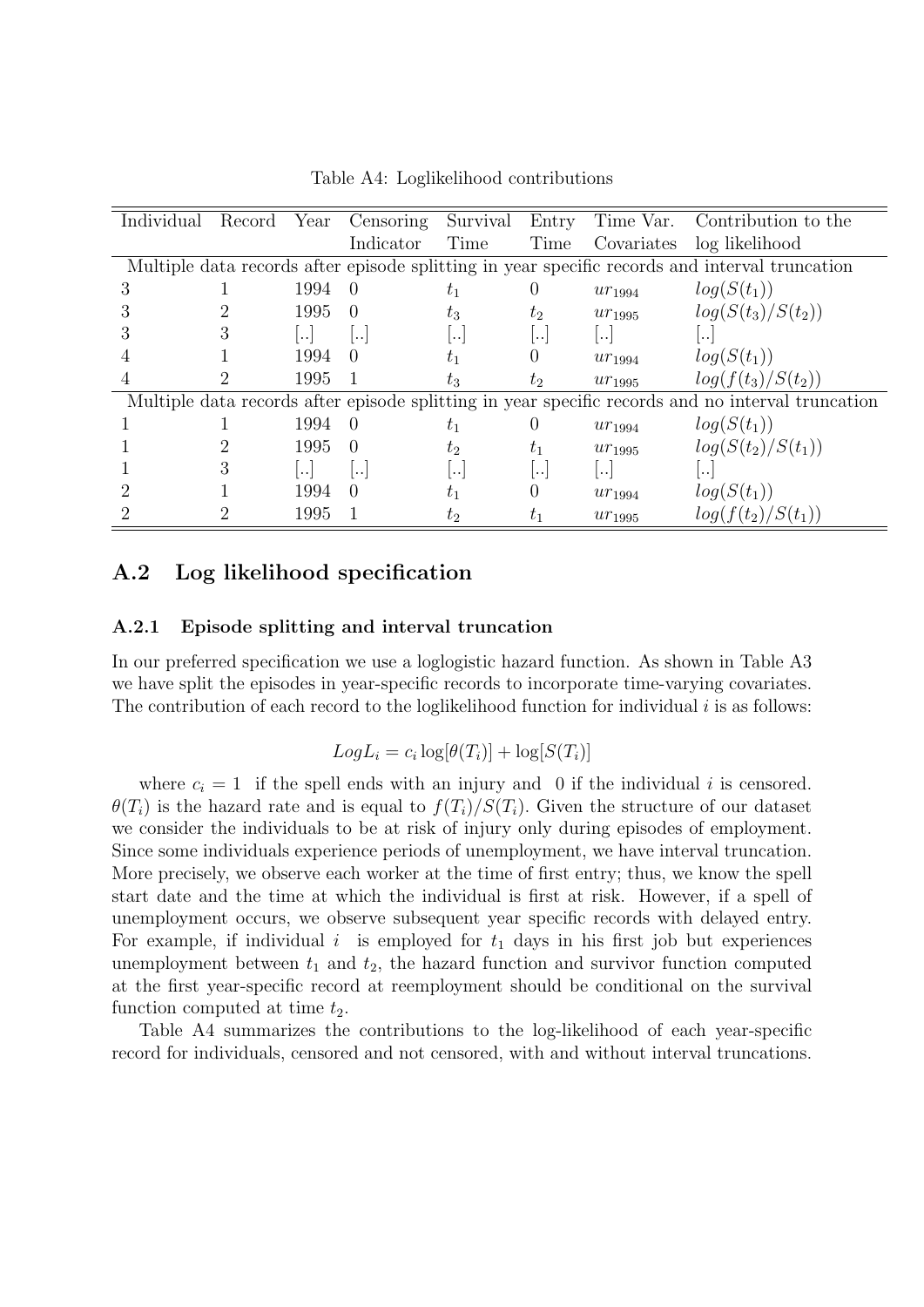|                | (1)          | (2)          | (3)          | (4)          |
|----------------|--------------|--------------|--------------|--------------|
|                | ln(wage)     | All injuries | IC injuries  | NIC injuries |
| $\psi_1$       | $0.1136***$  | $-0.0744***$ | $-0.0270**$  | $-0.0474*$   |
|                | (0.0084)     | (0.0268)     | (0.0111)     | (0.0242)     |
| $\psi_2$       | $0.2330***$  | $-0.0830***$ | $-0.0230**$  | $-0.0600**$  |
|                | (0.0133)     | (0.0290)     | (0.0114)     | (0.0255)     |
| $\psi_3$       | $0.3348***$  | $-0.1226***$ | $-0.0288**$  | $-0.0939***$ |
|                | (0.0191)     | (0.0401)     | (0.0144)     | (0.0345)     |
| $\psi_4$       | $0.4226***$  | $-0.1641***$ | $-0.0560***$ | $-0.1081***$ |
|                | (0.0249)     | (0.0437)     | (0.0166)     | (0.0389)     |
| $\psi_5$       | $0.4897***$  | $-0.1725***$ | $-0.0566***$ | $-0.1159**$  |
|                | (0.0304)     | (0.0545)     | (0.0193)     | (0.0474)     |
| $\psi_6$       | $0.5585***$  | $-0.1871***$ | $-0.0672***$ | $-0.1198**$  |
|                | (0.0373)     | (0.0621)     | (0.0227)     | (0.0541)     |
| $\psi_7$       | $0.6152***$  | $-0.1830**$  | $-0.0704***$ | $-0.1126*$   |
|                | (0.0422)     | (0.0723)     | (0.0250)     | (0.0629)     |
| $\psi_8$       | $0.6716***$  | $-0.2424***$ | $-0.0779***$ | $-0.1646**$  |
|                | (0.0494)     | (0.0810)     | (0.0282)     | (0.0702)     |
| $\psi_9$       | $0.7175***$  | $-0.2585***$ | $-0.0959***$ | $-0.1626*$   |
|                | (0.0573)     | (0.0932)     | (0.0271)     | (0.0834)     |
| $\beta_0$      | $0.0174***$  | $0.0120***$  | $0.0042**$   | $0.0077**$   |
|                | (0.0019)     | (0.0034)     | (0.0016)     | (0.0038)     |
| $\beta_1$      | $0.0160***$  | $0.0146***$  | $0.0047***$  | $0.0099***$  |
|                | (0.0019)     | (0.0033)     | (0.0015)     | (0.0037)     |
| $\beta_2$      | $0.0144***$  | $0.0138***$  | $0.0034**$   | $0.0104***$  |
|                | (0.0020)     | (0.0029)     | (0.0014)     | (0.0032)     |
| $\beta_3$      | $0.0122***$  | $0.0175***$  | $0.0033**$   | $0.0143***$  |
|                | (0.0020)     | (0.0030)     | (0.0014)     | (0.0033)     |
| $\beta_4$      | $0.0102***$  | $0.0190***$  | $0.0047***$  | $0.0142***$  |
|                | (0.0022)     | (0.0033)     | (0.0014)     | (0.0037)     |
| $\beta_5$      | $0.0088***$  | $0.0227***$  | $0.0043***$  | $0.0185***$  |
|                | (0.0022)     | (0.0037)     | (0.0015)     | (0.0040)     |
| $\beta_6$      | $0.0063**$   | $0.0237***$  | $0.0047***$  | $0.0190***$  |
|                | (0.0025)     | (0.0039)     | (0.0016)     | (0.0040)     |
| $\beta_7$      | $0.0049*$    | $0.0203***$  | $0.0039**$   | $0.0164***$  |
|                | (0.0027)     | (0.0042)     | (0.0015)     | (0.0042)     |
| $\beta_8$      | 0.0037       | $0.0253***$  | $0.0043**$   | $0.0210***$  |
|                | (0.0027)     | (0.0037)     | (0.0017)     | (0.0040)     |
| $\beta_9$      | 0.0030       | $0.0264***$  | $0.0053***$  | $0.0211***$  |
|                | (0.0037)     | (0.0065)     | (0.0019)     | (0.0063)     |
| φ              | $-0.0077***$ | $-0.0194***$ | $-0.0006$    | $-0.0188***$ |
|                | (0.0006)     | (0.0025)     | (0.0006)     | (0.0024)     |
| $\overline{N}$ | 313697       | 313697       | 313697       | 313697       |
| $\,R^2$        | 0.172        | 0.002        | 0.000        | 0.002        |

<span id="page-50-0"></span>Table A5: The effect of initial and contemporaneous labor market conditions on weekly wage and individual level injuries: Excluding entrants in a region different from the region of birth

Robust standard errors in parentheses are clustered by region of entry per year of entry. Regressions include dummies for year of entry, region of entry, region of birth and current year. See equation [1](#page-13-0) for the interpretation of  $\phi$ ,  $\beta$  and  $\psi$  coefficients. \*\*\* significant at 1%, \*\* significant at 5%,\* significant at 10%.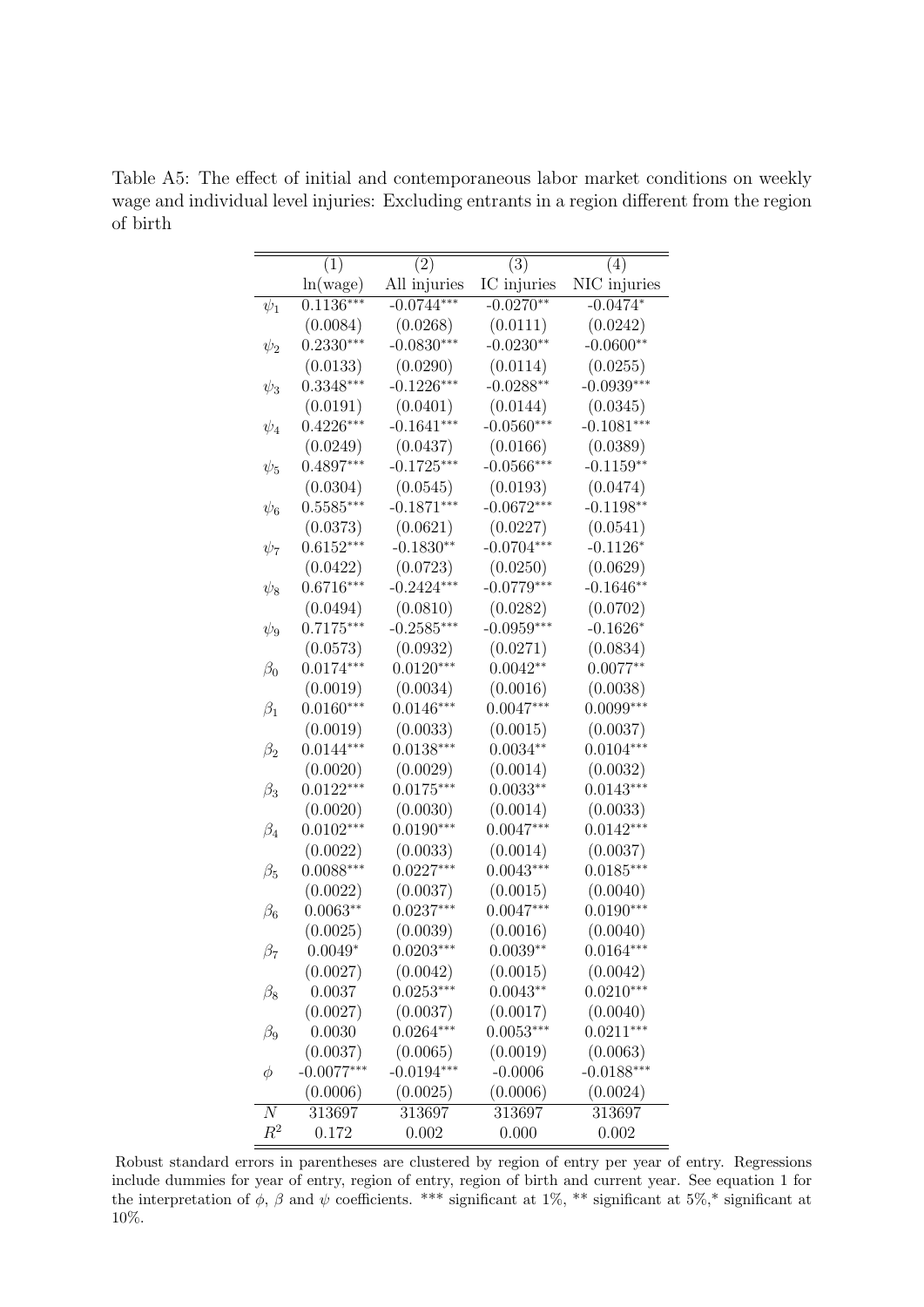|           | (1)          | (2)          | (3)          | (4)             |
|-----------|--------------|--------------|--------------|-----------------|
|           | ln(wage)     | All injuries | IC injuries  | NIC injuries    |
| $\psi_1$  | $0.1070***$  | $-0.0477*$   | $-0.0209**$  | $-0.0268$       |
|           | (0.0077)     | (0.0256)     | (0.0100)     | (0.0240)        |
| $\psi_2$  | $0.2229***$  | $-0.0709***$ | $-0.0171$    | $-0.0539**$     |
|           | (0.0128)     | (0.0271)     | (0.0108)     | (0.0241)        |
| $\psi_3$  | $0.3182***$  | $-0.1084***$ | $-0.0215$    | $-0.0869**$     |
|           | (0.0180)     | (0.0403)     | (0.0134)     | (0.0355)        |
| $\psi_4$  | $0.4042***$  | $-0.1646***$ | $-0.0484***$ | $-0.1162***$    |
|           | (0.0238)     | (0.0462)     | (0.0152)     | (0.0413)        |
| $\psi_5$  | $0.4720***$  | $-0.1754***$ | $-0.0497***$ | $-0.1257***$    |
|           | (0.0291)     | (0.0548)     | (0.0182)     | (0.0480)        |
| $\psi_6$  | $0.5396***$  | $-0.1873***$ | $-0.0600***$ | $-0.1273**$     |
|           | (0.0358)     | (0.0608)     | (0.0211)     | (0.0521)        |
| $\psi_7$  | $0.5962***$  | $-0.1927***$ | $-0.0645***$ | $-0.1282**$     |
|           | (0.0398)     | (0.0729)     | (0.0234)     | (0.0642)        |
| $\psi_8$  | $0.6487***$  | $-0.2353***$ | $-0.0702***$ | $-0.1651**$     |
|           | (0.0468)     | (0.0802)     | (0.0269)     | (0.0698)        |
| $\psi_9$  | $0.7017***$  | $-0.2425***$ | $-0.0834***$ | $-0.1591*$      |
|           | (0.0557)     | (0.0900)     | (0.0258)     | (0.0812)        |
| $\beta_0$ | $0.0154***$  | $0.0112***$  | $0.0046***$  | $0.0066^{\ast}$ |
|           | (0.0018)     | (0.0031)     | (0.0016)     | (0.0034)        |
| $\beta_1$ | $0.0144***$  | $0.0124***$  | $0.0047***$  | $0.0077**$      |
|           | (0.0018)     | (0.0030)     | (0.0014)     | (0.0034)        |
| $\beta_2$ | $0.0129***$  | $0.0120***$  | $0.0034***$  | $0.0086***$     |
|           | (0.0019)     | (0.0027)     | (0.0013)     | (0.0030)        |
| $\beta_3$ | $0.0112***$  | $0.0155***$  | $0.0033**$   | $0.0122***$     |
|           | (0.0019)     | (0.0029)     | (0.0014)     | (0.0031)        |
| $\beta_4$ | $0.0093***$  | $0.0187***$  | $0.0048***$  | $0.0139***$     |
|           | (0.0021)     | (0.0031)     | (0.0014)     | (0.0035)        |
| $\beta_5$ | $0.0078***$  | $0.0214***$  | $0.0043***$  | $0.0170***$     |
|           | (0.0021)     | (0.0034)     | (0.0014)     | (0.0037)        |
| $\beta_6$ | $0.0056**$   | $0.0224***$  | $0.0048***$  | $0.0177***$     |
|           | (0.0024)     | (0.0035)     | (0.0016)     | (0.0036)        |
| $\beta_7$ | $0.0042*$    | $0.0194***$  | $0.0041***$  | $0.0153***$     |
|           | (0.0024)     | (0.0040)     | (0.0015)     | (0.0040)        |
| $\beta_8$ | 0.0034       | $0.0234***$  | $0.0044***$  | $0.0190***$     |
|           | (0.0026)     | (0.0034)     | (0.0016)     | (0.0037)        |
| $\beta_9$ | 0.0022       | $0.0243***$  | $0.0051***$  | $0.0192***$     |
|           | (0.0034)     | (0.0058)     | (0.0018)     | (0.0056)        |
| φ         | $-0.0078***$ | $-0.0163***$ | $-0.0006$    | $-0.0157***$    |
|           | (0.0005)     | (0.0018)     | (0.0004)     | (0.0018)        |
| N         | 362682       | 362682       | 362682       | 362682          |
| $R^2$     | 0.167        | 0.004        | 0.001        | 0.004           |

<span id="page-51-0"></span>Table A6: The effect of initial and contemporaneous labor market conditions on weekly wage and individual level injuries using as additional controls all the possible interactions between region of entry dummies and region of birth dummies.

Robust standard errors in parentheses are clustered by region of entry per year of entry. Regressions include dummies for year of entry, region of entry, region of birth, current year and all the possible interactions between region of entry dummies and region of birth dummies. See equation [1](#page-13-0) for the interpretation of  $\phi$ ,  $\beta$  and  $\psi$  coefficients. \*\*\* significant at 1%, \*\* significant at 5%,\* significant at 10%.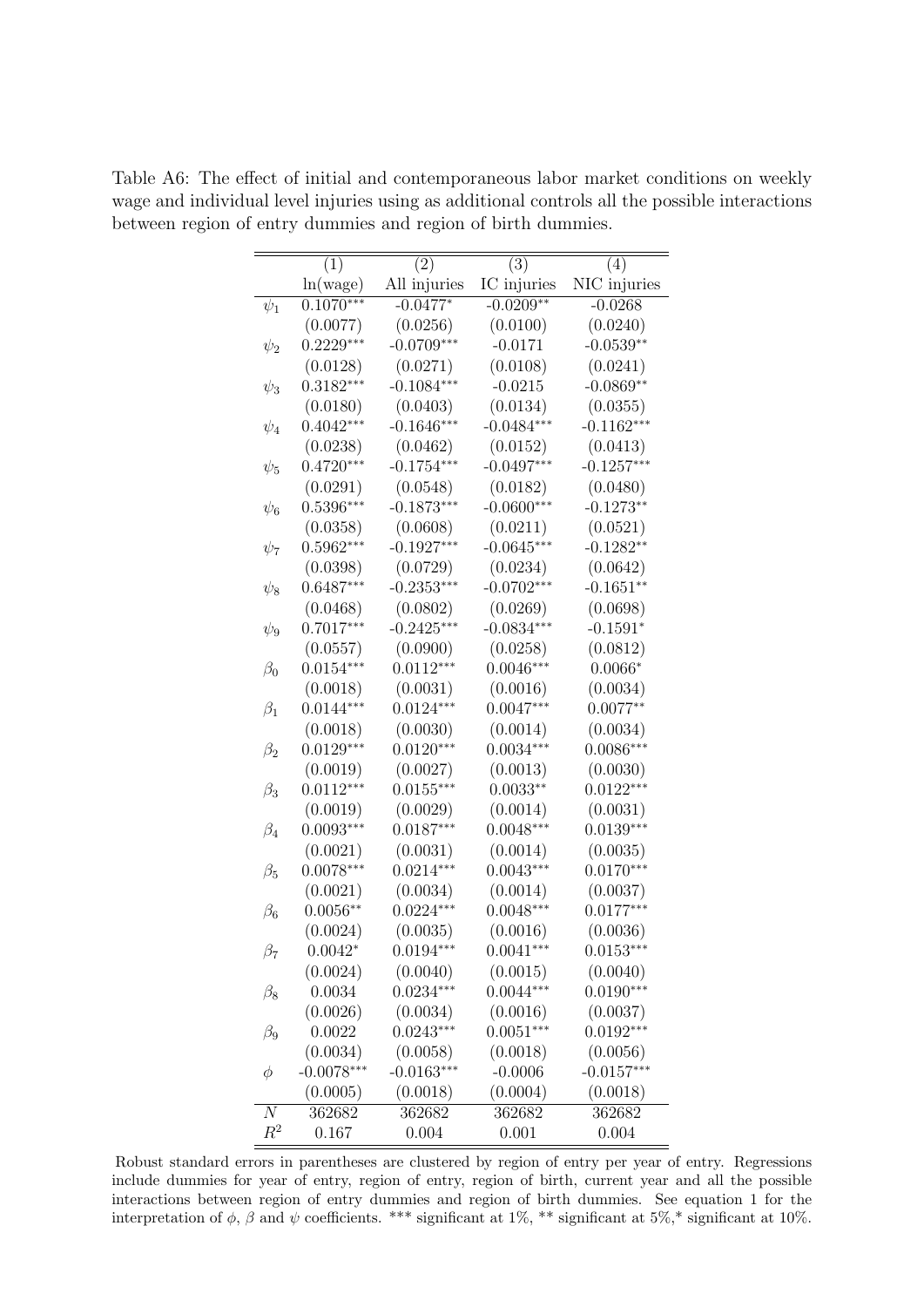|            | (1)          | (2)          | (3)          | (4)          |
|------------|--------------|--------------|--------------|--------------|
|            | ln(wage)     | All injuries | IC injuries  | NIC injuries |
| $\psi_1$   | $0.0997***$  | $-0.0408$    | $-0.0146$    | $-0.0262$    |
|            | (0.0086)     | (0.0408)     | (0.0128)     | (0.0380)     |
| $\psi_2$   | $0.2227***$  | $-0.0708*$   | $-0.0263**$  | $-0.0444$    |
|            | (0.0141)     | (0.0419)     | (0.0131)     | (0.0396)     |
| $\psi_3$   | $0.3216***$  | $-0.1358***$ | $-0.0304*$   | $-0.1054**$  |
|            | (0.0186)     | (0.0519)     | (0.0160)     | (0.0496)     |
| $\psi_4$   | $0.4125***$  | $-0.2085***$ | $-0.0597***$ | $-0.1489***$ |
|            | (0.0242)     | (0.0580)     | (0.0167)     | (0.0556)     |
| $\psi_5$   | $0.4839***$  | $-0.2082***$ | $-0.0735***$ | $-0.1347**$  |
|            | (0.0292)     | (0.0635)     | (0.0208)     | (0.0582)     |
| $\psi_6$   | $0.5461***$  | $-0.2874***$ | $-0.0801***$ | $-0.2073**$  |
|            | (0.0343)     | (0.0837)     | (0.0238)     | (0.0809)     |
| $\psi_7$   | $0.6137***$  | $-0.2368***$ | $-0.0807***$ | $-0.1561*$   |
|            | (0.0394)     | (0.0887)     | (0.0256)     | (0.0853)     |
| $\psi_8$   | $0.6579***$  | $-0.3584***$ | $-0.1169***$ | $-0.2415**$  |
|            | (0.0475)     | (0.1029)     | (0.0298)     | (0.0956)     |
| $\psi_9$   | $0.7054***$  | $-0.2806**$  | $-0.1173***$ | $-0.1634$    |
|            | (0.0585)     | (0.1199)     | (0.0306)     | (0.1147)     |
| $\beta_0$  | $0.0101***$  | $-0.0006$    | $0.0052**$   | $-0.0058$    |
|            | (0.0031)     | (0.0109)     | (0.0023)     | (0.0103)     |
| $\beta_1$  | $0.0104***$  | $-0.0038$    | $0.0033**$   | $-0.0071$    |
|            | (0.0032)     | (0.0091)     | (0.0016)     | (0.0087)     |
| $\beta_2$  | $0.0079**$   | $-0.0016$    | $0.0041**$   | $-0.0057$    |
|            | (0.0031)     | (0.0097)     | (0.0018)     | (0.0092)     |
| $\beta_3$  | $0.0056*$    | 0.0051       | $0.0031*$    | 0.0020       |
|            | (0.0030)     | (0.0104)     | (0.0017)     | (0.0097)     |
| $\beta_4$  | 0.0028       | 0.0096       | $0.0044**$   | 0.0052       |
|            | (0.0030)     | (0.0097)     | (0.0018)     | (0.0092)     |
| $\beta_5$  | 0.0007       | 0.0104       | $0.0052***$  | 0.0052       |
|            | (0.0031)     | (0.0098)     | (0.0020)     | (0.0094)     |
| $\beta_6$  | $-0.0007$    | $0.0210*$    | $0.0044**$   | 0.0166       |
|            | (0.0032)     | (0.0122)     | (0.0022)     | (0.0116)     |
| $\beta_7$  | $-0.0037$    | 0.0092       | 0.0030       | 0.0062       |
|            | (0.0034)     | (0.0113)     | (0.0020)     | (0.0108)     |
| $\beta_8$  | $-0.0033$    | $0.0226*$    | $0.0070***$  | 0.0156       |
|            | (0.0037)     | (0.0119)     | (0.0026)     | (0.0113)     |
| $\beta_9$  | $-0.0042$    | 0.0105       | 0.0052       | 0.0053       |
|            | (0.0048)     | (0.0144)     | (0.0032)     | (0.0132)     |
| φ          | $-0.0055***$ | $-0.0122***$ | $-0.0001$    | $-0.0121***$ |
|            | (0.0017)     | (0.0038)     | (0.0007)     | (0.0036)     |
| $_{\it N}$ | 251783       | 251783       | 251783       | 251783       |
| $\,R^2$    | 0.193        | 0.002        | 0.000        | 0.002        |

<span id="page-52-0"></span>Table A7: The effect of initial and contemporaneous labor market conditions on weekly wage and individual level injuries: Including only entrants born in the North-Center regions

Robust standard errors in parentheses are clustered by region of entry per year of entry. Regressions include dummies for year of entry, region of entry, region of birth and current year. See equation [1](#page-13-0) for the interpretation of  $\phi$ ,  $\beta$  and  $\psi$  coefficients. \*\*\* significant at 1%, \*\* significant at 5%,\* significant at 10%.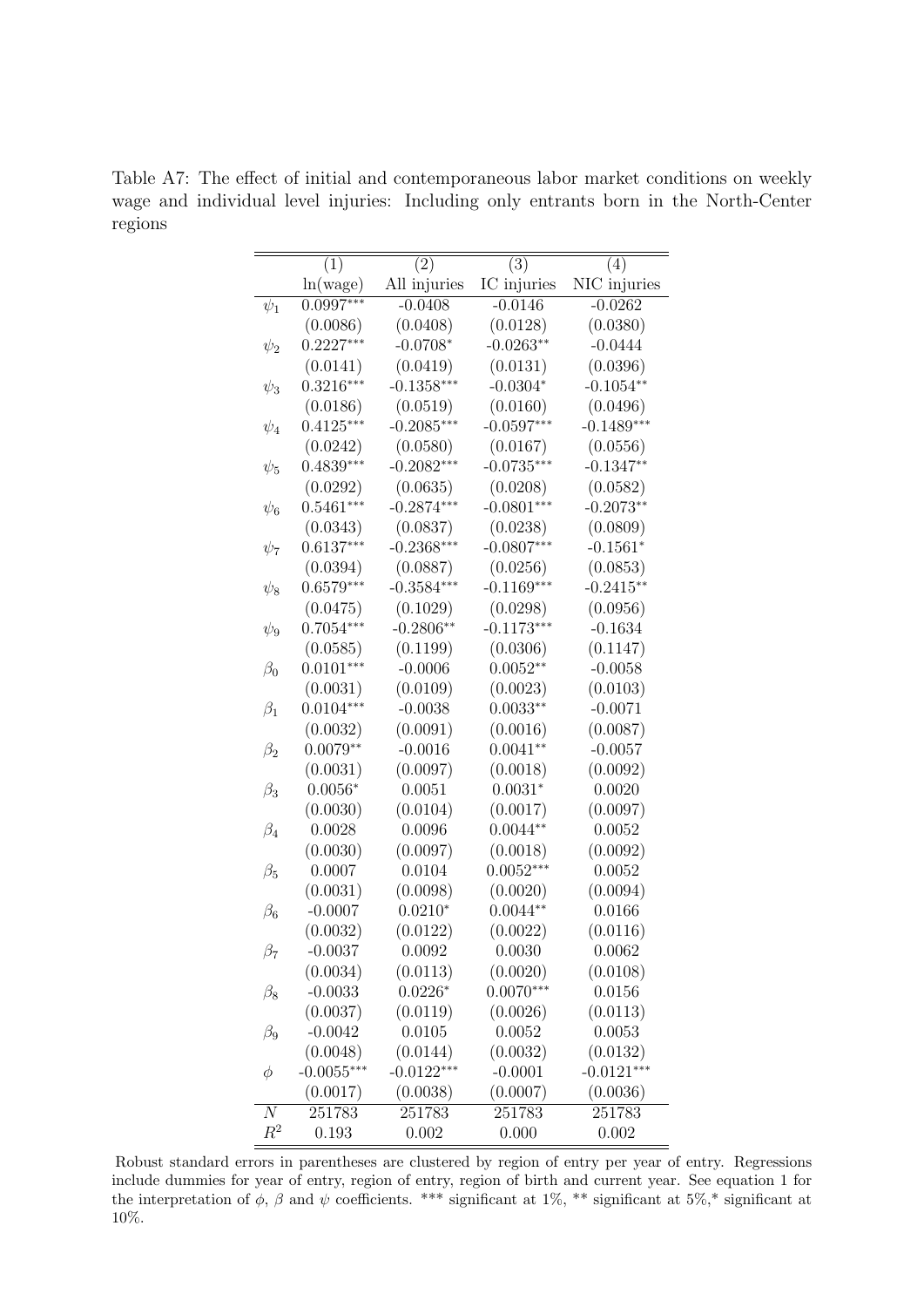|           | (1)          | (2)          | (3)         | (4)          |
|-----------|--------------|--------------|-------------|--------------|
|           | ln(wage)     | All injuries | IC injuries | NIC injuries |
| $\psi_1$  | $0.0801***$  | 0.0759       | 0.0119      | 0.0639       |
|           | (0.0149)     | (0.0627)     | (0.0171)    | (0.0637)     |
| $\psi_2$  | $0.1568***$  | $-0.0323$    | 0.0194      | $-0.0517$    |
|           | (0.0243)     | (0.0634)     | (0.0209)    | (0.0604)     |
| $\psi_3$  | $0.2192***$  | $-0.0552$    | 0.0352      | $-0.0903$    |
|           | (0.0343)     | (0.0844)     | (0.0256)    | (0.0809)     |
| $\psi_4$  | $0.2789***$  | $-0.0528$    | 0.0173      | $-0.0701$    |
|           | (0.0432)     | (0.0910)     | (0.0288)    | (0.0870)     |
| $\psi_5$  | $0.3338***$  | $-0.0470$    | 0.0283      | $-0.0753$    |
|           | (0.0530)     | (0.1172)     | (0.0319)    | (0.1160)     |
| $\psi_6$  | $0.3732***$  | $-0.0502$    | 0.0397      | $-0.0899$    |
|           | (0.0656)     | (0.1272)     | (0.0353)    | (0.1223)     |
| $\psi_7$  | $0.3998***$  | $-0.0610$    | 0.0220      | $-0.0830$    |
|           | (0.0745)     | (0.1393)     | (0.0416)    | (0.1303)     |
| $\psi_8$  | $0.4202***$  | $-0.0438$    | 0.0278      | $-0.0716$    |
|           | (0.0838)     | (0.1630)     | (0.0473)    | (0.1537)     |
| $\psi_9$  | $0.4776***$  | $-0.0133$    | 0.0632      | $-0.0765$    |
|           | (0.1090)     | (0.1993)     | (0.0488)    | (0.1955)     |
| $\beta_0$ | $0.0060***$  | $0.0143**$   | $0.0062***$ | 0.0082       |
|           | (0.0018)     | (0.0057)     | (0.0023)    | (0.0057)     |
| $\beta_1$ | $0.0060***$  | $0.0105*$    | $0.0054**$  | 0.0051       |
|           | (0.0017)     | (0.0054)     | (0.0023)    | (0.0053)     |
| $\beta_2$ | $0.0065***$  | $0.0149***$  | $0.0044**$  | $0.0105**$   |
|           | (0.0018)     | (0.0055)     | (0.0022)    | (0.0052)     |
| $\beta_3$ | $0.0064***$  | $0.0182***$  | $0.0041*$   | $0.0141**$   |
|           | (0.0017)     | (0.0058)     | (0.0022)    | (0.0054)     |
| $\beta_4$ | $0.0058***$  | $0.0189***$  | $0.0058**$  | $0.0131**$   |
|           | (0.0019)     | (0.0058)     | (0.0023)    | (0.0055)     |
| $\beta_5$ | $0.0049**$   | $0.0212***$  | $0.0053**$  | $0.0159***$  |
|           | (0.0019)     | (0.0061)     | (0.0023)    | (0.0059)     |
| $\beta_6$ | $0.0038*$    | $0.0213***$  | $0.0054**$  | $0.0158***$  |
|           | (0.0020)     | (0.0062)     | (0.0026)    | (0.0056)     |
| $\beta_7$ | $0.0039*$    | $0.0204***$  | $0.0061**$  | $0.0143**$   |
|           | (0.0021)     | (0.0062)     | (0.0024)    | (0.0057)     |
| $\beta_8$ | $0.0044**$   | $0.0216***$  | $0.0063**$  | $0.0153**$   |
|           | (0.0022)     | (0.0067)     | (0.0025)    | (0.0066)     |
| $\beta_9$ | 0.0029       | $0.0224***$  | 0.0049      | $0.0175**$   |
|           | (0.0024)     | (0.0085)     | (0.0034)    | (0.0078)     |
| $\phi$    | $-0.0073***$ | $-0.0174***$ | $-0.0008$   | $-0.0166***$ |
|           | (0.0005)     | (0.0021)     | (0.0005)    | (0.0020)     |
| $\,N$     | 110899       | 110899       | 110899      | 110899       |
| $\,R^2$   | 0.095        | 0.005        | 0.001       | 0.005        |

<span id="page-53-0"></span>Table A8: The effect of initial and contemporaneous labor market conditions on weekly wage and individual level injuries: Including only entrants born in the South and Islands

Robust standard errors in parentheses are clustered by region of entry per year of entry. Regressions include dummies for year of entry, region of entry, region of birth and current year. See equation [1](#page-13-0) for the interpretation of  $\phi$ ,  $\beta$  and  $\psi$  coefficients. \*\*\* significant at 1%, \*\* significant at 5%,\* significant at  $10\%.$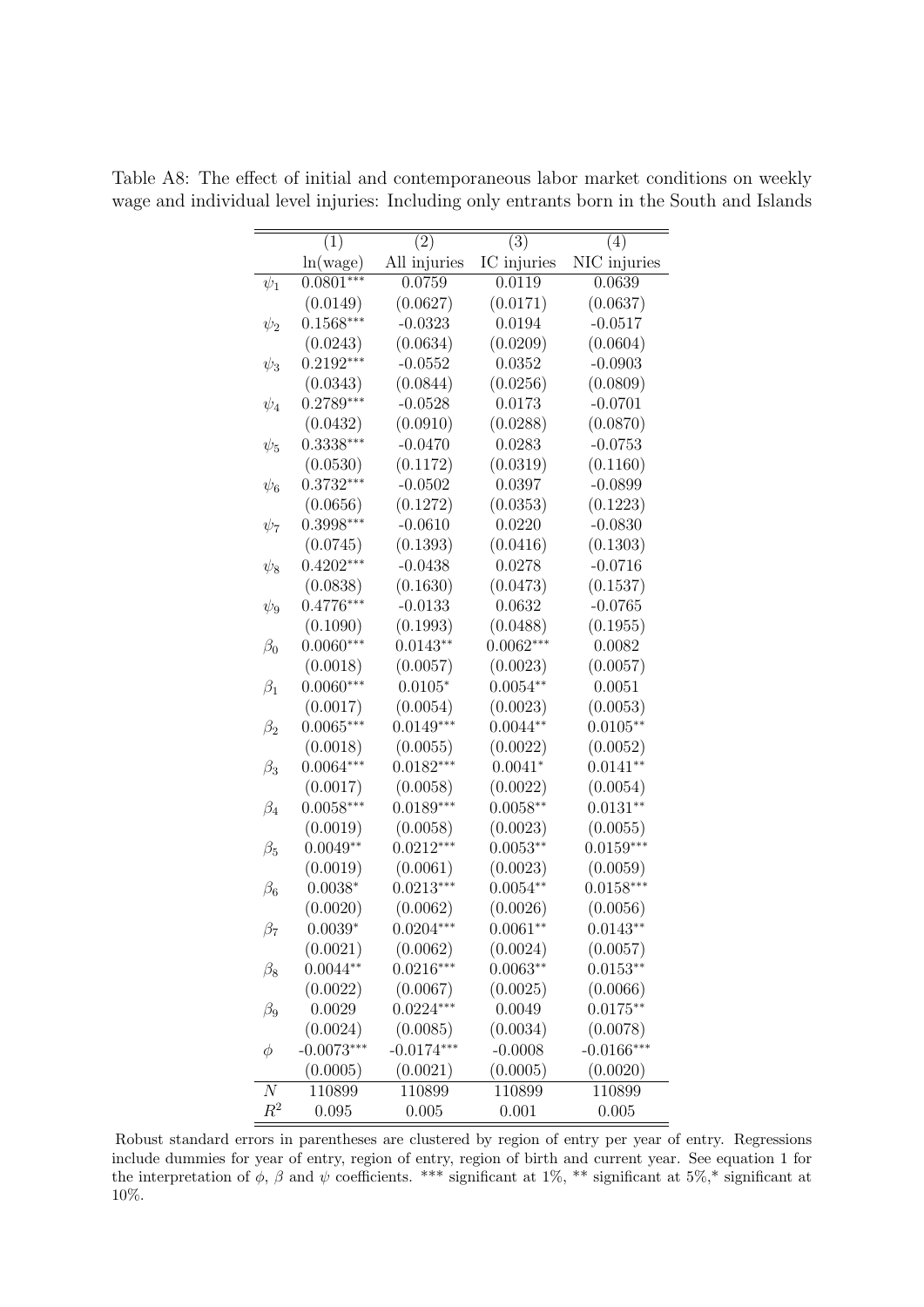|                  | (1)          | $\left( 2\right)$ | (3)          | (4)          |
|------------------|--------------|-------------------|--------------|--------------|
|                  | ln(wage)     | All injuries      | IC injuries  | NIC injuries |
| $\psi_1$         | $0.1035***$  | $-0.0563*$        | $-0.0227**$  | $-0.0337$    |
|                  | (0.0111)     | (0.0297)          | (0.0091)     | (0.0282)     |
| $\psi_2$         | $0.2213***$  | $-0.0955**$       | $-0.0188*$   | $-0.0767*$   |
|                  | (0.0210)     | (0.0407)          | (0.0107)     | (0.0396)     |
| $\psi_3$         | $0.3134***$  | $-0.1348**$       | $-0.0236*$   | $-0.1112**$  |
|                  | (0.0312)     | (0.0584)          | (0.0136)     | (0.0551)     |
| $\psi_4$         | $0.3998***$  | $-0.2002***$      | $-0.0530***$ | $-0.1472**$  |
|                  | (0.0409)     | (0.0764)          | (0.0173)     | (0.0739)     |
| $\psi_5$         | $0.4658***$  | $-0.2176**$       | $-0.0547**$  | $-0.1629*$   |
|                  | (0.0513)     | (0.0910)          | (0.0210)     | (0.0876)     |
| $\psi_6$         | $0.5325***$  | $-0.2358**$       | $-0.0667**$  | $-0.1692*$   |
|                  | (0.0624)     | (0.1055)          | (0.0259)     | (0.1008)     |
| $\psi_7$         | $0.5891***$  | $-0.2501**$       | $-0.0714**$  | $-0.1787$    |
|                  | (0.0704)     | (0.1260)          | (0.0293)     | (0.1227)     |
| $\psi_8$         | $0.6419***$  | $-0.3017**$       | $-0.0786**$  | $-0.2231$    |
|                  | (0.0821)     | (0.1435)          | (0.0334)     | (0.1356)     |
| $\psi_9$         | $0.6931***$  | $-0.3132**$       | $-0.0920***$ | $-0.2211$    |
|                  | (0.0938)     | (0.1564)          | (0.0347)     | (0.1540)     |
| $\beta_0$        | $0.0141***$  | $0.0067*$         | $0.0045***$  | 0.0022       |
|                  | (0.0017)     | (0.0034)          | (0.0017)     | (0.0036)     |
| $\beta_1$        | $0.0129***$  | $0.0077**$        | $0.0045***$  | 0.0032       |
|                  | (0.0017)     | (0.0031)          | (0.0015)     | (0.0034)     |
| $\beta_2$        | $0.0112***$  | $0.0084***$       | $0.0032**$   | $0.0053*$    |
|                  | (0.0017)     | (0.0030)          | (0.0014)     | (0.0031)     |
| $\beta_3$        | $0.0097***$  | $0.0115***$       | $0.0030**$   | $0.0085***$  |
|                  | (0.0018)     | (0.0031)          | (0.0015)     | (0.0032)     |
| $\beta_4$        | $0.0078***$  | $0.0148***$       | $0.0046***$  | $0.0102***$  |
|                  | (0.0019)     | (0.0034)          | (0.0014)     | (0.0035)     |
| $\beta_5$        | $0.0065***$  | $0.0181***$       | $0.0042***$  | $0.0139***$  |
|                  | (0.0019)     | (0.0037)          | (0.0015)     | (0.0038)     |
| $\beta_6$        | $0.0043*$    | $0.0191***$       | $0.0046***$  | $0.0145***$  |
|                  | (0.0022)     | (0.0038)          | (0.0017)     | (0.0037)     |
| $\beta_7$        | 0.0028       | $0.0163***$       | $0.0039**$   | $0.0124***$  |
|                  | (0.0023)     | (0.0043)          | (0.0015)     | (0.0041)     |
| $\beta_8$        | 0.0018       | $0.0204***$       | $0.0043**$   | $0.0162***$  |
|                  | (0.0024)     | (0.0036)          | (0.0017)     | (0.0036)     |
| $\beta_9$        | 0.0006       | $0.0211***$       | $0.0049**$   | $0.0161***$  |
|                  | (0.0032)     | (0.0058)          | (0.0019)     | (0.0055)     |
| $\phi$           | $-0.0091***$ | $-0.0161***$      | $-0.0005$    | $-0.0156***$ |
|                  | (0.0005)     | (0.0018)          | (0.0005)     | (0.0018)     |
| $\boldsymbol{N}$ | 349680       | 349680            | 349680       | 349680       |
| $R^2$            | 0.271        | 0.006             | 0.001        | 0.006        |

<span id="page-54-0"></span>Table A9: The effect of initial and contemporaneous labor market conditions on weekly wage and individual level injuries: Controlling for initial job and firm characteristics

Note: Robust standard errors in parentheses are clustered by region of entry per year of entry. \*\*\* significant at 1%, \*\* significant at 5%,\* significant at 10%. Regressions include dummies for year of entry, region of entry, region of birth and current year. We control also for initial firm (sector, average number of employees, age) and type of occupation. See equation [1](#page-13-0) for the interpretation of  $\phi$ ,  $\beta$  and  $\psi$ coefficients.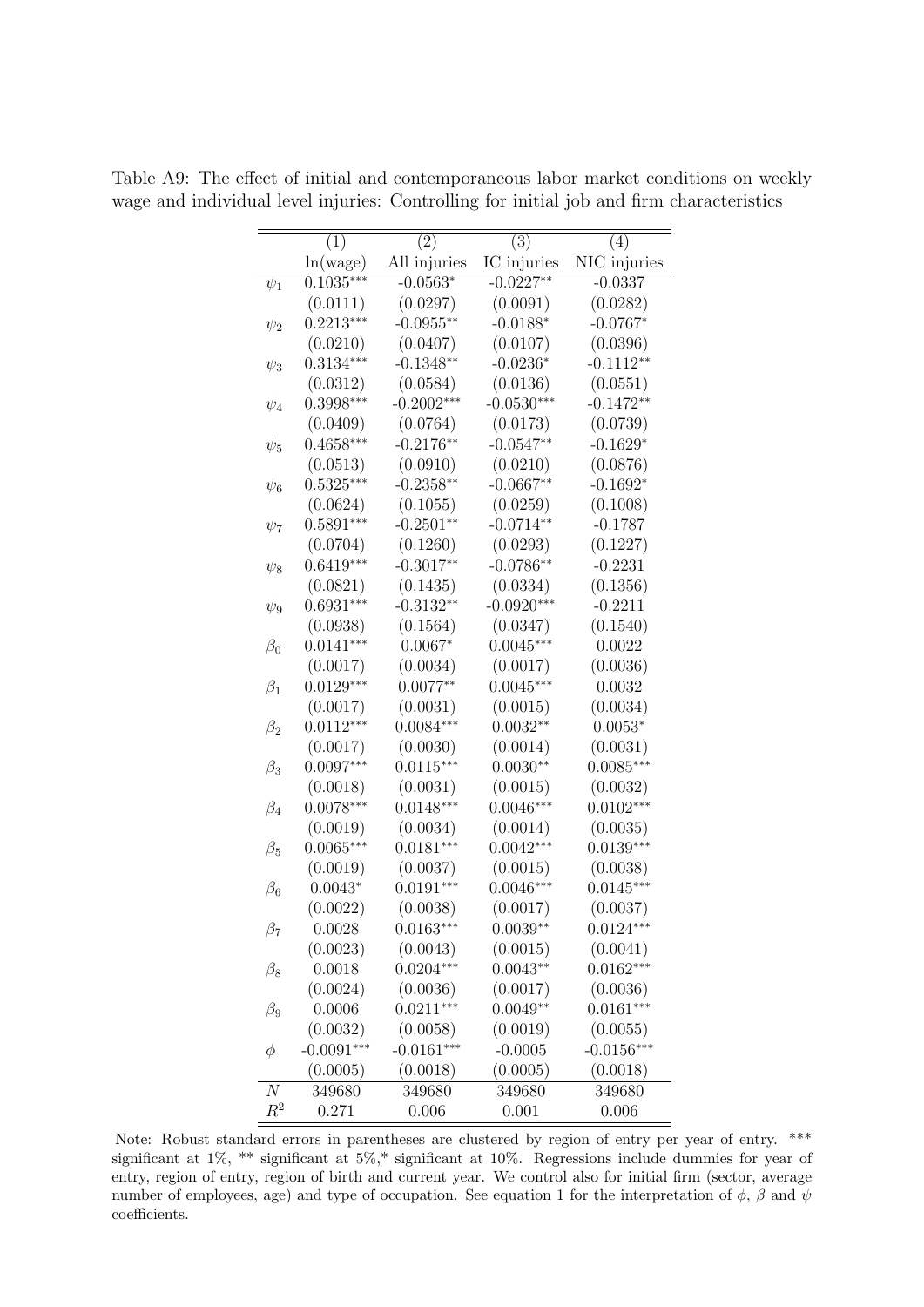|                | (1)          | (2)          | (3)          | (4)          |
|----------------|--------------|--------------|--------------|--------------|
|                | ln(wage)     | All injuries | IC injuries  | NIC injuries |
| $\psi_1$       | $0.1162***$  | $-0.0873***$ | $-0.0205*$   | $-0.0667**$  |
|                | (0.0090)     | (0.0299)     | (0.0106)     | (0.0275)     |
| $\psi_2$       | $0.2592***$  | $-0.1198***$ | $-0.0243**$  | $-0.0955***$ |
|                | (0.0154)     | (0.0336)     | (0.0118)     | (0.0312)     |
| $\psi_3$       | $0.3799***$  | $-0.1788***$ | $-0.0424***$ | $-0.1364***$ |
|                | (0.0202)     | (0.0381)     | (0.0125)     | (0.0341)     |
| $\psi_4$       | $0.4794***$  | $-0.2288***$ | $-0.0658***$ | $-0.1630***$ |
|                | (0.0251)     | (0.0469)     | (0.0171)     | (0.0437)     |
| $\psi_5$       | $0.5332***$  | $-0.2299***$ | $-0.0431**$  | $-0.1869***$ |
|                | (0.0323)     | (0.0554)     | (0.0180)     | (0.0492)     |
| $\psi_6$       | $0.6214***$  | $-0.3158***$ | $-0.0800***$ | $-0.2359***$ |
|                | (0.0421)     | (0.0682)     | (0.0208)     | (0.0597)     |
| $\psi_7$       | $0.6424***$  | $-0.2510***$ | $-0.0534**$  | $-0.1975***$ |
|                | (0.0420)     | (0.0776)     | (0.0206)     | (0.0730)     |
| $\psi_8$       | $0.6898***$  | $-0.3063***$ | $-0.0818***$ | $-0.2245***$ |
|                | (0.0500)     | (0.0917)     | (0.0263)     | (0.0794)     |
| $\psi_9$       | $0.7213***$  | $-0.3113***$ | $-0.0566*$   | $-0.2547**$  |
|                | (0.0621)     | (0.1108)     | (0.0311)     | (0.1008)     |
| $\psi_{1,nfe}$ | $-0.0337***$ | $0.1085***$  | $-0.0009$    | $0.1095***$  |
|                | (0.0104)     | (0.0341)     | (0.0069)     | (0.0337)     |
| $\psi_{2,nfe}$ | $-0.0694***$ | $0.0856***$  | $0.0120*$    | $0.0736**$   |
|                | (0.0099)     | (0.0299)     | (0.0062)     | (0.0290)     |
| $\psi_{3,nfe}$ | $-0.0984***$ | $0.1055***$  | $0.0290***$  | $0.0766***$  |
|                | (0.0110)     | (0.0276)     | (0.0086)     | (0.0262)     |
| $\psi_{4,nfe}$ | $-0.1156***$ | $0.0946***$  | $0.0228**$   | $0.0718**$   |
|                | (0.0114)     | (0.0267)     | (0.0088)     | (0.0278)     |
| $\psi_{5,nfe}$ | $-0.0989***$ | $0.0831***$  | $-0.0074$    | $0.0905***$  |
|                | (0.0118)     | (0.0270)     | (0.0071)     | (0.0267)     |
| $\psi_{6,nfe}$ | $-0.1232***$ | $0.1666***$  | $0.0235**$   | $0.1431***$  |
|                | (0.0178)     | (0.0279)     | (0.0099)     | (0.0281)     |
| $\psi_{7,nfe}$ | $-0.0837***$ | $0.0866**$   | $-0.0125$    | $0.0992***$  |
|                | (0.0128)     | (0.0335)     | (0.0123)     | (0.0327)     |
| $\psi_{8,nfe}$ | $-0.0795***$ | 0.0991       | 0.0133       | 0.0858       |
|                | (0.0175)     | (0.0619)     | (0.0105)     | (0.0621)     |
| $\psi_{9,nfe}$ | $-0.0582**$  | $0.1015**$   | $-0.0298$    | $0.1313**$   |
|                | (0.0291)     | (0.0510)     | (0.0230)     | (0.0515)     |

<span id="page-55-0"></span>Table A10: The effect of initial and contemporaneous labor market conditions on weekly wage and individual level injuries: Allowing different dynamics for stayers in the entry firm and movers

Continues on the next page